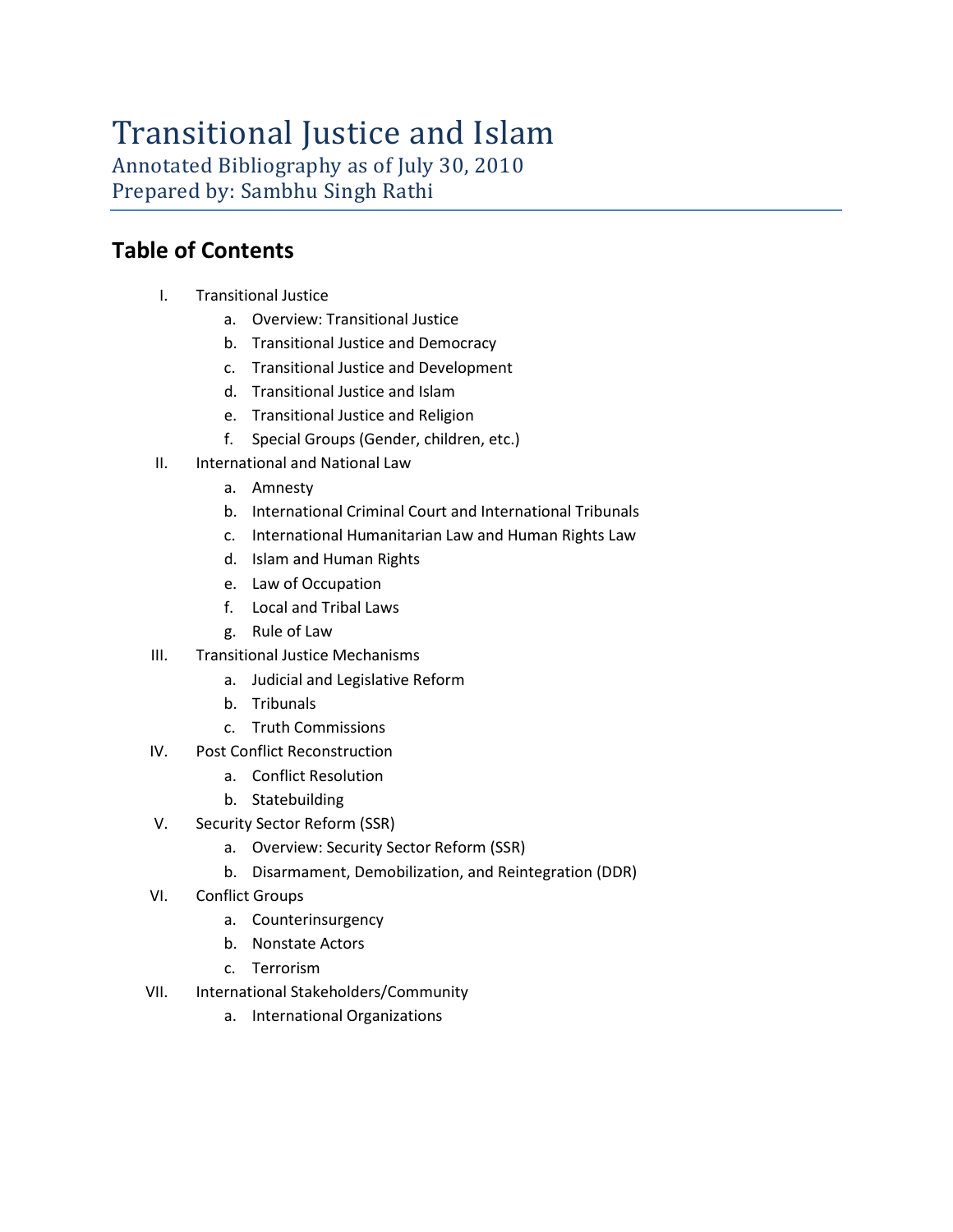## **I. Transitional Justice**

### **a. Overview: Transitional Justice**

#### **Arthur, P. (2009). Identities in Transition: Developing Better Transitional Justice Initiatives in Divided Societies. International Center for Transitional Justice, New York.**

In post-conflict societies, histories of exclusion, racism and nationalist violence often create divisions so deep that finding a way to agree on the atrocities of the past seems nearimpossible. This project seeks, first, to ensure that transitional justice measures are sensitive to the ways in which targeting people on the basis of their ethnic or religious identity may cause distinctive harms and, second, to clarify the difficult political challenges that arise in societies where communities are not ready to cooperate, or even agree on a definition of who the victims are. If transitional justice can find ways to act as a means of political learning across communities, foster trust and recognition, and if it can serve to breakdown harmful myths and stereotypes, then this will be at least a small step toward meeting the challenges for transitional justice in divided societies.

#### **Bassiouni, M. C. (2005). "Post-Conflict Justice in Iraq: An Appraisal of the Iraq Special Tribunal " Cornell International Law Journal 38(2): 327-390**

This article provides the goals of post-conflict justice in Iraq and an assessment of the Iraq Special Tribunal.

#### **Bassiouni, M. C. and D. Rothenberg (2007). The Chicago Principles on Post-Conflict Justice, The International Human Rights Law Institute.**

The Chicago Principles on Post-Conflict Justice present basic guidelines for designing and implementing policies to address past atrocities. They are the result of a series of meetings and consultations that took place over a seven-year period involving distinguished scholars, jurists, journalists, religious leaders, and others.

#### **Haugbolle, S. and A. Hastrup, Eds. (2008). The Politics of Violence, Truth and Reconciliation in the Arab Middle East, Taylor & Francis.**

This book examines the politics of political violence, truth and reconciliation in the contemporary Arab Middle East. It includes studies of state institutions, civil society and international organizations in Algeria, Morocco, Sudan, Iraq, Lebanon and Syria.

#### **Leebaw, B. (2005). Transitional Justice, Conflict, and Democratic Change: International Interventions and Domestic Reconciliation, UC Riverside, Department of Political Science.**

To what extent have transitional justice have transitional justice institutions succeeded in advancing these goals? What do we know about the social and political implications of transitional justice institutions? This report provides a critical overview of recent scholarship on transitional justice. It begins by placing transitional justice promotion in historical context by charting the shifting goals and enduring dilemmas associated with these institutions. The remaining sections evaluate dominant claims advanced to support the role of transitional justice. In some cases, transitional justice institutions have played a role in deepening democratic change and establishing a basis for political community. However, it is misleading to suggest that these institutions are necessary to achieving such goals and may, at times, undermine them. Scholars do not provide simple answers to explain why transitional justice succeeds, but they do provide important insights in critically assessing common assumptions and practices. The report concludes by discussing the implications of four trends in transitional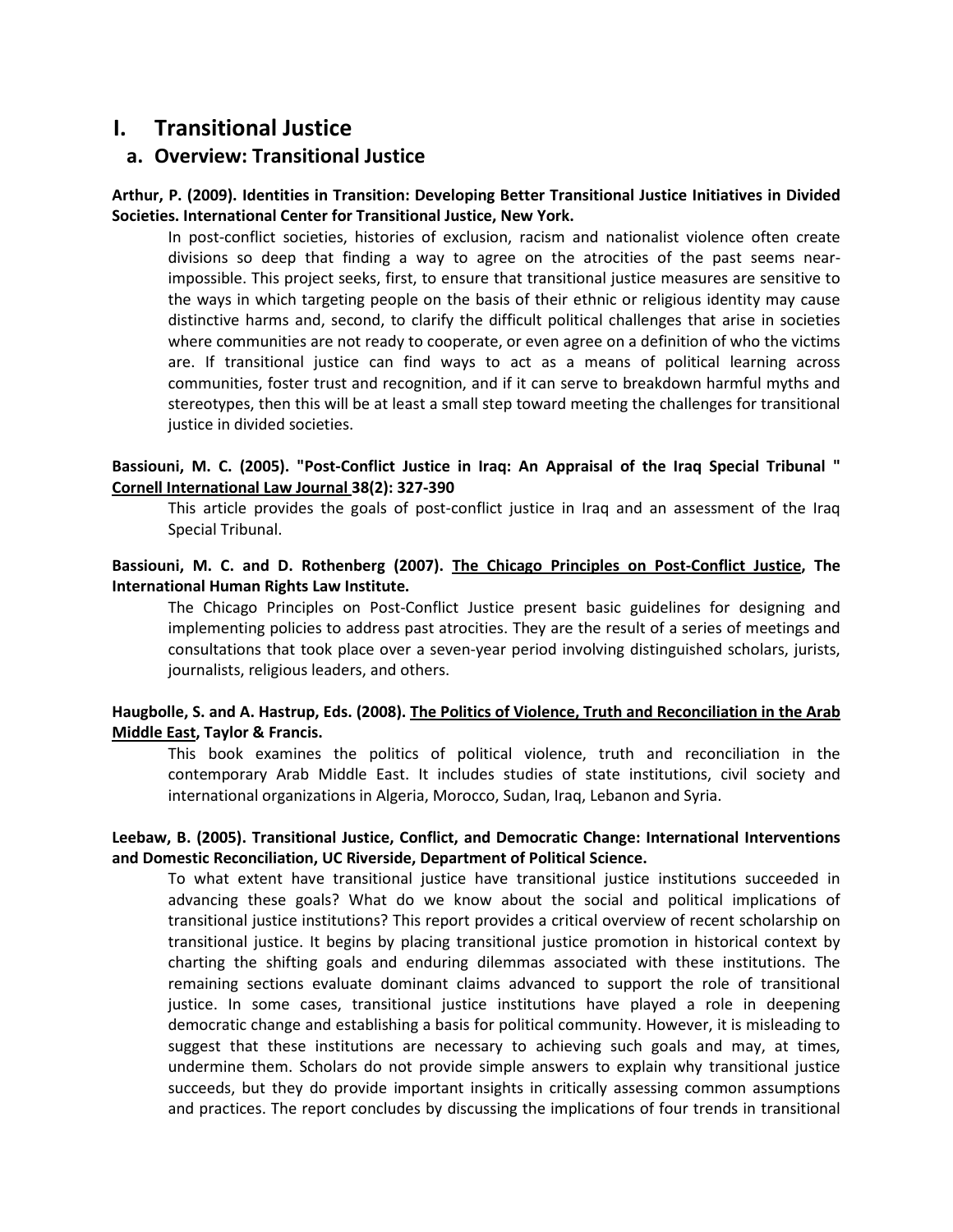justice policy: 1) the reliance on sweeping generalizations regarding the ways in which individuals, communities, and nations "heal" from past conflicts; 2) the conceptual conflation of distinct goals such as democracy and reconciliation, as well as the short term compromises and long term aspirations associated with these goals; 3) the neglect of distributive justice, and 4) the narrow focus on local responsibility for conflicts with significant external intervention.

#### **Leebaw, B. A. (2008). "The Irreconcilable Goals of Transitional Justice." Human Rights Quarterly 30(1): 95-118.**

The goals of transitional justice advocacy and institutions are commonly portrayed as mutually reinforcing and complementary. This article argues that in evaluating the political significance of transitional justice, more attention should be given to their irreconcilable goals. This analysis is informed by the work of legal scholars and political theorists that have drawn attention to the dual role of law in relation to violence. While law can be a tool for regulating violence and exposing abuses of power, law is also utilized to obfuscate and legitimate abuses of power. Similarly, transitional justice institutions aim to challenge the legitimacy of prior political practices by confronting denial and transforming the terms of debate on past abuses, yet they also seek to establish their own legitimacy by minimizing the challenge that they pose to dominant frameworks for interpreting the past. This article demonstrates how a better understanding of this tension sheds light on problematic assumptions and unacknowledged trade-offs associated with the claims regarding the role of transitional justice institutions in advancing political reconciliation through measures designed to counter denial, expand dialogue, and address trauma. It concludes by discussing the implications of the analysis for transitional justice policy as well as debates on the general significance of expanding transitional justice advocacy.

#### **Lundy, P. (2009). "Exploring Home-Grown Transitional Justice and its Dilemmas: A Case Study of the Historical Enquiries Team, Northern Ireland." International Journal of Transitional Justice 3(2): 321- 340.**

There is a growing recognition of the need for home-grown solutions to transitional justice issues rather than a one-size-fits-all approach. In part, this reflects the commonsense view that without local ownership of transitional justice processes, there is unlikely to be domestic buy-in and sustainability. Despite its growing popularity, the concept of local or home-grown transitional justice is ambiguously defined. It is frequently insufficiently spelt out, used interchangeably and applied uncritically. This article uses a case study of the Historical Enquiries Team (HET) to explore the concept of home-grown transitional justice and posit preliminary questions. The HET is a bespoke unit set up by the Police Service of Northern Ireland (PSNI) to re-examine deaths attributable to the conflict in Northern Ireland and answer the unresolved questions of families of conflict victims. The work of the HET is unique and innovative in the world of policing. In transitional justice terms, it breaks new ground as a micro-level information-recovery mechanism. This article argues that the current euphoria for 'all that is local' may be in danger of overlooking important considerations, such as who are 'the locals' and whose interests are being served. It raises further questions about issues of ownership, trust and legitimacy. The article concludes that there needs to be clarification of concepts, as well as more careful evidence-based analysis of what constitutes home-grown transitional justice and what such a process might conceal.

#### **Mégret, F. (2006). "Jus In Bello as Jus Ad Bellum." American Society of International Law Proceedings 100: 121-123.**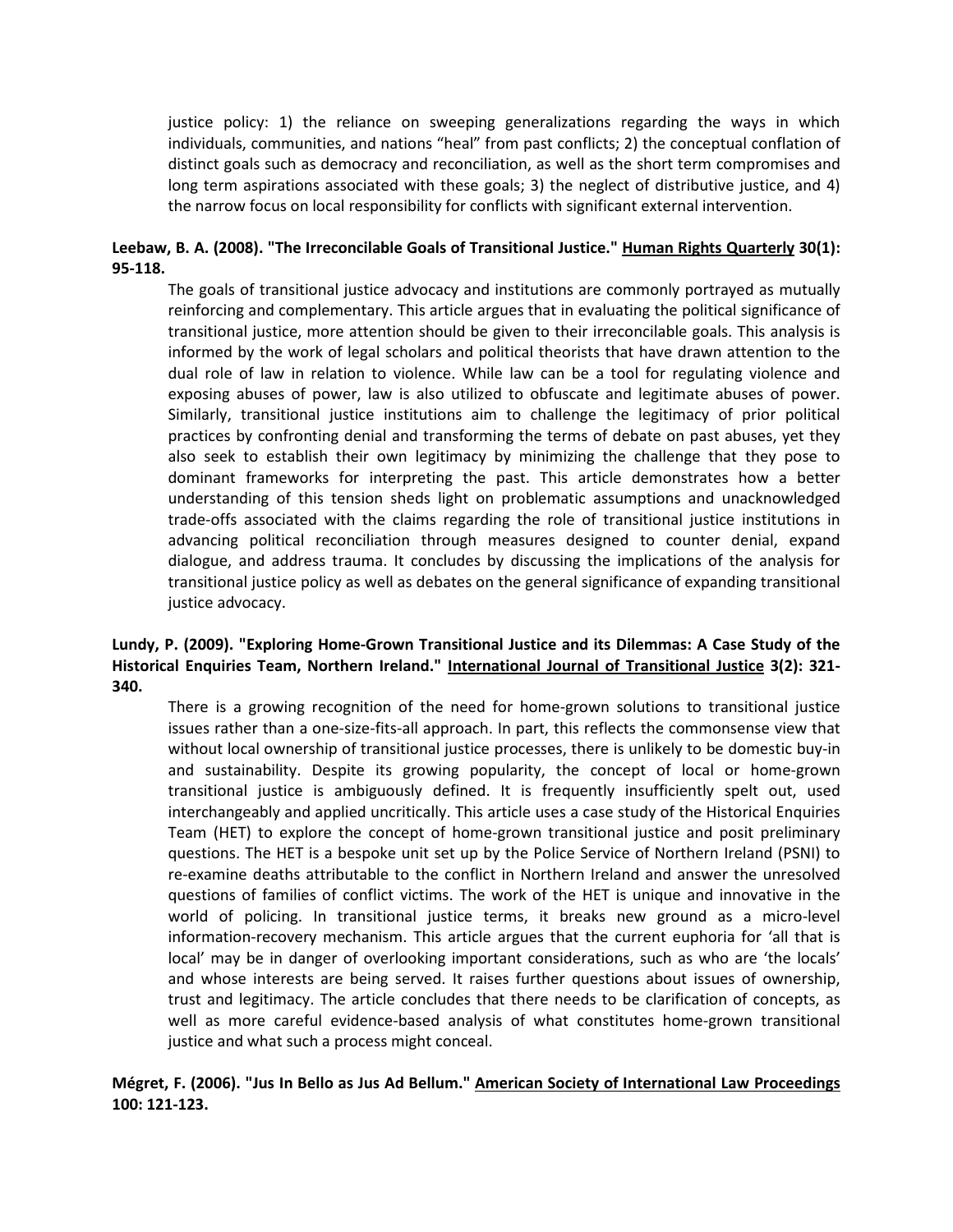An exploration of why the rigid dichotomy between jus in bello and jus ad bellum can be pushed too far in cases where one might normatively want to require more of a participant in armed conflict than to simply abide by the minima set out by the laws of war.

#### **Merwe, H. v. d., V. Baxter, et al., Eds. (2009). Assessing the Impact of Transitional Justice: Challenges for Empirical Research,USIP Press Books, Washington D.C.**

As new forms of government replace repressive regimes, the perennial question arises: how to deal with the wrongdoers of the old regime? In the effort to heal and rebuild societies torn by violence, new governments and the international community have tried mechanisms ranging from criminal trials and financial restitution to public denunciation to more symbolic measures such as truth commissions. The results have been mixed. But out of the often failed transitional justice processes of the past, a body of empirical research is emerging that can provide, if not prescriptive answers, at least better questions.

In *Assessing the Impact of Transitional Justice*, fourteen leading researchers study seventy countries that have suffered from autocratic rule, genocide, and protracted internal conflict. The authors gauge the effectiveness of various transitional justice mechanisms in wide-ranging socio-cultural contexts. In a dramatic departure from the typically discursive, anecdotal literature, they use empirical research to make statistical comparisons among the bewildering array of factors that can affect the success or failure of transitional justice. Their findings will prove vitally important for policymakers, legal advocates, and anyone else faced with the daunting task of implementing or monitoring restorative justice processes.

#### **Nadery, A. N. (2007). "Peace or Justice? Transitional Justice in Afghanistan." International Journal of Transitional Justice 1(1): 173-179.**

The three decades of conflict in Afghanistan have taken the lives of more than a million people and the country and its people have suffered the gravest violations of human rights. There is a strong desire for justice among the Afghanis, but since the fall of the Taliban, the transitional government with its base of international support has intentionally ignored the calls to deal with these past injustices. While Afghanistan has come a long way towards establishing democratic institutions, such as parliament, failure to deal with the crimes of the past threatens the legitimacy and democratic foundation of these institutions. The country has started on a path dealing with these past injustices by conducting a comprehensive national consultation and developing a transitional justice strategy that is coherent, multidimensional and based on the views of the public. The success of this resulting strategy remains precarious, however, due to both the ongoing insecurity in the country as well as its dependence upon the unreliable political will of Afghanistan's leadership.

#### **Nalepa, M. (2010). "Captured Commitments: An Analytic Narrative of Transitions with Transitional Justice." World Politics 62(02): 341-380.**

How can outgoing autocrats enforce promises of amnesty once they have left power? Why would incoming opposition parties honor their prior promises of amnesty once they have assumed power and face no independent mechanisms of enforcement? In 1989 autocrats in a number of communist countries offered their respective oppositions free elections in exchange for promises of amnesty. The communists' decision appears irrational given the lack of institutions to enforce these promises of amnesty. What is further puzzling is that the former opposition parties that won elections in many countries actually refrained from implementing transitional justice measures. Their decision to honor their prior agreements to grant amnesty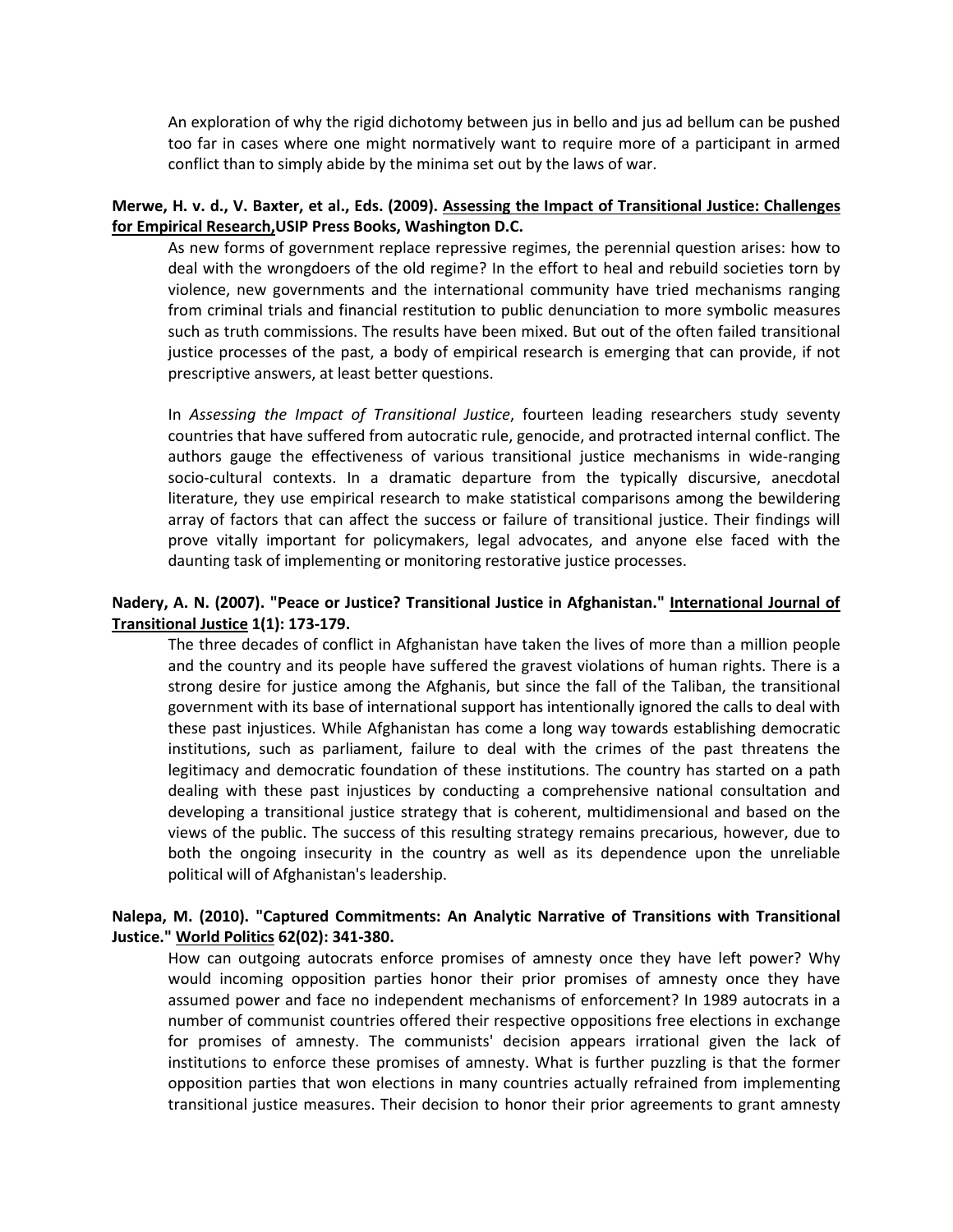seems as irrational as the autocrats' decisions to place themselves at the mercy of their opponents. Using an analytic narrative approach, the author explains this paradox by modeling pacted transitions not as simple commitment problems but as games of incomplete information where the uninformed party has  $&\#8212$ ; that is, embarrassing information that provides insurance against the commitments being broken. The author identifies the conditions under which autocrats step down even though they can be punished with transitional justice and illustrates the results with case studies from Czechoslovakia, Poland, and Hungary.

#### **Noman, A. B. M. A. (2009). Transitional Justice and Witness Protection: Bangladesh Perspective. Second International Conference on Genocide, Truth and Justice. Liberation War Museum, Dhaka, Bangladesh.**

This article provides an overview of the concept of transitional justice through the lens of witness and victim protection. It delineates the basic approaches through which transitional justice can be implemented. The article further takes Bangladesh as case in point to showcase the need for transitional justice in Bangladesh.

#### **O'Connor, V. and C. Rausch, Eds. (2008). Model Codes for Post-Conflict Criminal Justice, USIP Press Books, Washington D.C.**

Model Codes for Post-Conflict Criminal Justice is a criminal law reform tool tailored to the needs of countries emerging from conflict. Its three volumes present four complete legal codes that national and international actors can use to create, overhaul, update, or plug gaps in the criminal laws in individual post-conflict states. Each volume offers not only substantive legal provisions but also expert commentary that explains wording choices, elaborates on the content of the provisions, and highlights associated considerations and reforms.

#### **Orentlicher, D. F. (2010). That Someone Guilty Be Punished: The Impact of the ICTY in Bosnia, Open Society Justice Initiative, International Center for Transitional Justice.**

When the United Nations Security Council established the International Criminal Tribunal for the former Yugoslavia (ICTY) in May 1993, expectations were low. War was still raging in the Balkans, and the creation of the Tribunal was perceived as an attempt by Security Council members to save face after failing to stanch the violence then wracking the region.

Few could have foreseen the deep and lasting effects of the ICTY on Bosnia and Herzegovina, the Balkans, and international law. What began as an ad hoc response to the war's atrocities set a precedent that marked the beginning of the post-Nuremberg era of international justice: since the ICTY's founding, the international community has established courts to address atrocities committed in Rwanda, Sierra Leone, Cambodia, Kosovo, and Timor Leste, as well as a permanent International Criminal Court with more than 100 states parties.

The ICTY has also directly contributed to national war crimes prosecutions, both in Bosnia and Herzegovina, and throughout the region. Moreover, the ICTY has created a rich jurisprudence of international humanitarian law that now informs the work of other national and international courts.

In That Someone Guilty Be Punished, Diane F. Orentlicher, professor of law at American University, looks at the effects and effectiveness of the ICTY, including lessons to improve future efforts to provide justice for survivors of atrocious crimes. Perhaps most importantly,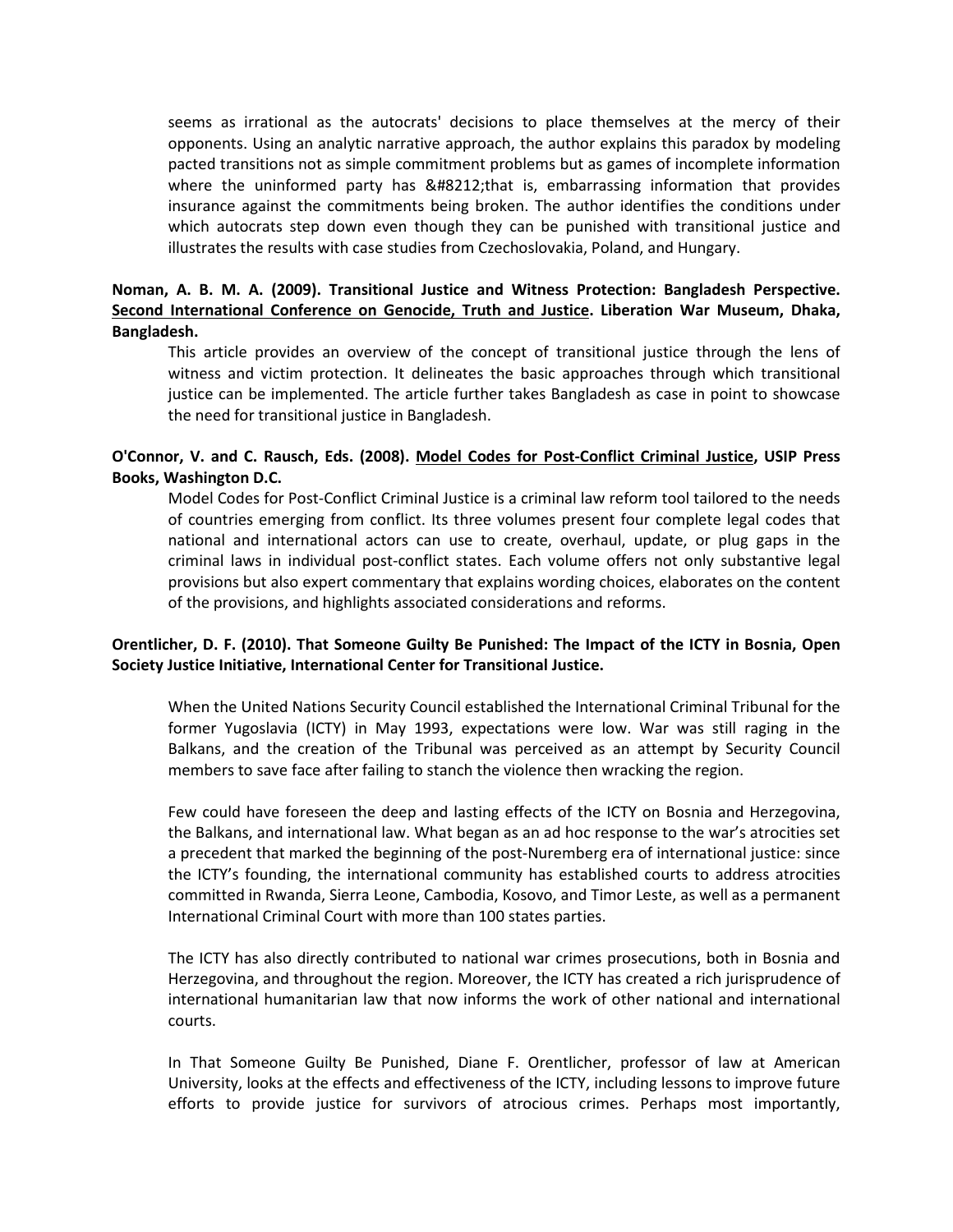Orentlicher examines the impact of the tribunal through the words and experiences of those in whose name it was established: the victims and survivors. Their expectations, hopes, and disappointments are chronicled alongside the tribunal's achievements and limitations. Based on hundreds of hours of interviews—and featuring the voices and perceptions of dozens of Bosnian interlocutors—That Someone Guilty Be Punished provides a comprehensive and complex portrait of the ICTY and its impact on Bosnia.

#### **Pham, P. and P. Vinck (2007). "Empirical Research and the Development and Assessment of Transitional Justice Mechanisms." International Journal of Transitional Justice 1(2): 231-248.**

In this paper, we demonstrate different methods of empirical research available to transitional justice practitioners and scholars. Guidelines on how to conduct research in the field of transitional justice are outlined on the basis of the principles of monitoring and evaluation for decision making, program development and policy development. We argue that such methods offer policy makers a systematic way to consult a population and construct a comprehensive view of what this population has experienced (e.g., violations), what they know (e.g., knowledge of various transitional justice mechanisms), what they believe in (e.g., definition of justice) or what they need (e.g., accountability). Such knowledge is essential for developing effective evidence-based transitional justice programs.

#### **Rausch, C., Ed. (2006). Combating Serious Crimes in Postconflict Societies: A Handbook for Policymakers and Practitioners, USIP Press Books, Washington D.C.**

This path-breaking volume fills a major gap in the literature on efforts to rebuild societies emerging from conflict. Drawing on firsthand experience in tackling organized and other destabilizing crime in Kosovo, Bosnia, Afghanistan, Iraq, and elsewhere, it distills that practical, hard-won knowledge into lessons and guidance for policymakers and practitioners who must face similar challenges. No similar work exists anywhere.

"Serious crimes" include any and all criminal acts that threaten post-conflict security, hinder political and economic reconstruction, or undermine public trust in nascent criminal justice institutions. From money laundering to murder, drug trafficking to terrorism, these crimes flourish where governments are impotent or officials are themselves complicit in illegal activities. Their impact on post-conflict societies of all types can be profoundly damaging--but they can be dealt with.

More than forty seasoned practitioners--judges and generals, prosecutors and human rights activists, scholars and government officials from across the world--participated in the discussions that generated the broad guidelines and more specific prescriptions presented in this handbook. Each of its chapters covers a different area of activity--initial assessment, reform of the legal framework, institutional reform, investigation and prosecution of serious crimes, and foreign assistance--providing not only general guidance but also real-life examples to illustrate the importance of adapting to local circumstances.

#### **Roht-Arriaza, N. and J. Mariezcurrena, Eds. (2006). Transitional Justice in the Twenty-First Century: Beyond Truth versus Justice, Cambridge University Press, New York.**

Dealing with the aftermath of civil conflict or the fall of a repressive government continues to trouble countries throughout the world. Whereas much of the 1990s was occupied with debates concerning the relative merits of criminal prosecutions and truth commissions, by the end of the decade a consensus emerged that this either/or approach was inappropriate and unnecessary. A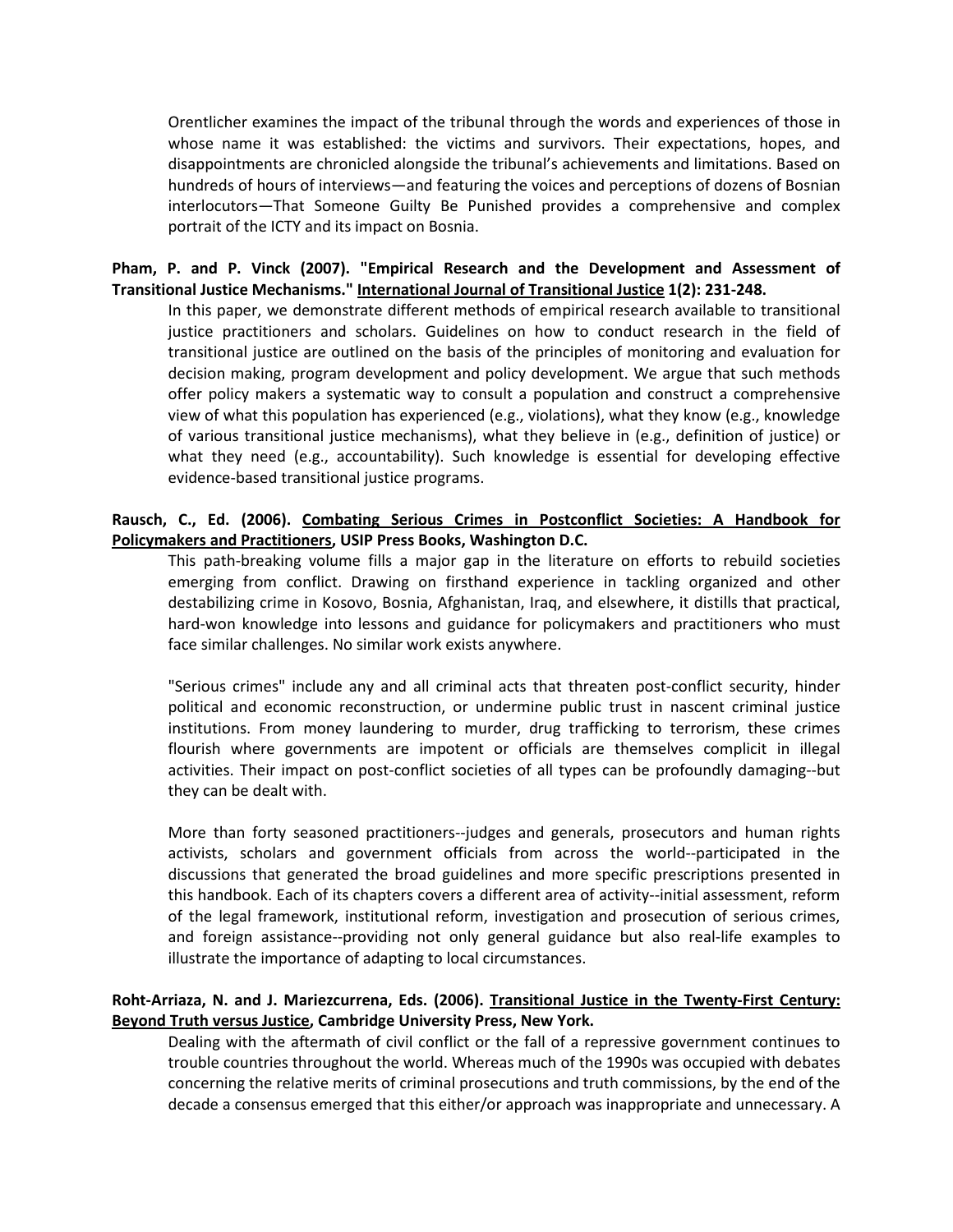second generation of transitional justice experiences have stressed both truth and justice and recognize that a single method may inadequately serve societies rebuilding after conflict or dictatorship. Based on studies in ten countries, this book analyzes how some combine multiple institutions, others experiment with community-level initiatives that draw on traditional law and culture, whilst others combine internal actions with transnational or international ones. The authors argue that transitional justice efforts must also now consider the challenges to legitimacy and local ownership emerging after external military intervention or occupation.

#### **Rubin, B. R. (2003). "Transitional Justice and Human Rights in Afghanistan." International Affairs 79(3): 567-581.**

This article addresses a peace-building mission is Afghanistan. The author, maintaining the Afghani people have been suffering abuses since 1978, argues any possibility of peace involves emphasizing the suffering of the victims rather than the guilt of the perpetrators.

#### **Sajjad, T. (2009). "These Spaces in Between: The Afghanistan Independent Human Rights Commission and Its Role in Transitional Justice." International Journal of Transitional Justice 3(3): 424-444.**

National human rights institutions (NHRIs) play an instrumental role in defining the human rights culture of their respective countries through their monitoring function, auditing laws, instituting human rights education and making recommendations to governments to improve human rights conditions. In countries that have experienced large-scale human rights atrocities, NHRI mandates sometimes include working to establish processes to seek accountability for war crimes. The involvement in transitional justice matters raises a new set of challenges for these institutions regarding their independence, their role in creating space for local voices and their capacity to serve as a bridge between the government and national and international actors. Using as a case study the experience of the Afghanistan Independent Human Rights Commission (AIHRC), the author identifies several key areas within which this particular NHRI has had to negotiate the tensions between the political and the legal, and the local and the international. A close examination of each of these areas reveals the common challenges NHRIs face in taking on a transitional justice mandate, as well as the particular strengths and limitations of the AIHRC and its creativity and resolve in working in extremely difficult circumstances to seek accountability for the past.

#### **Wardak, A., D. Saba, et al. (2007). Bridging Modernity and Tradition: the Rule of Law and the Search for Justice, Afghanistan National Human Development Report, UNDP/CPHD, Kabul, Afghanistan.**

This second Afghanistan HDR explores the importance of the rule of law to human development. Establishing effective rule of law is essential to rebuilding the nation, restoring justice, shaping development and making it effective, and preventing a chaotic relapse into conflict. Bridging Modernity and Tradition argues that the rule of law in Afghanistan must be widely accepted, enforceable, and consistent with internationally accepted norms of human rights. It suggests that in Afghanistan, this can be achieved by combining the best practices of the traditional institutions of justice with the strengths of the modern justice system.

#### **Winterbotham, E. (2010). The State of Transitional Justice in Afghanistan: Actors, Approaches and Challenges, Afghanistan Research and Evaluation Unit, Kabul, Afghanistan.**

This discussion paper provides an overview of the current state of transitional justice in Afghanistan. It attempts to establish a picture of transitional justice activities in Afghanistan today, raising the key challenges and debates involved.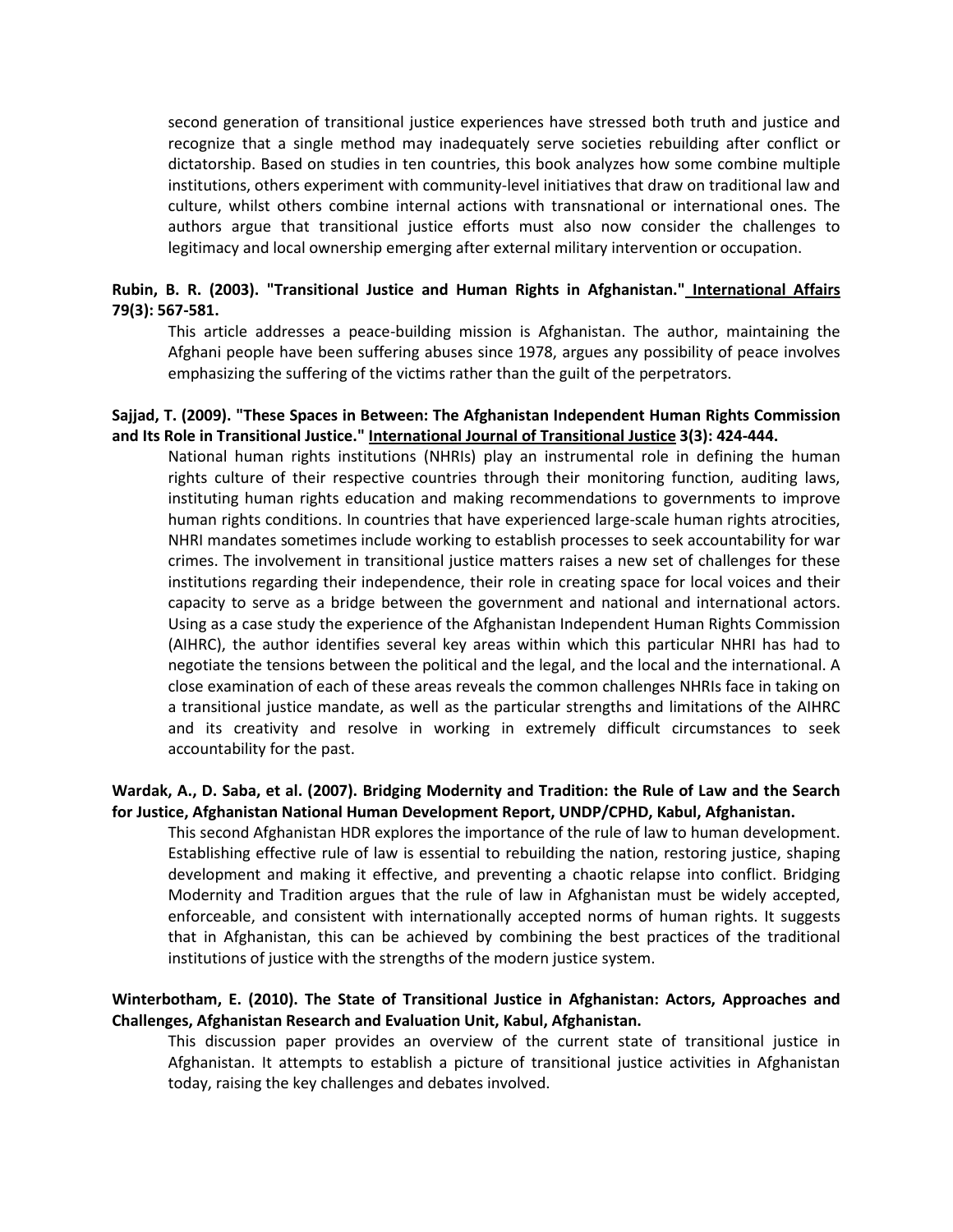#### **Wisner, D. (2008). "Is Time Ripe for Transitional Justice in Afghanistan?" al Nakhlah:The Fletcher School Online Journal for Southwest Asia and Islamic Civilization.**

This publication on transitional justice in Afghanistan first touches on local visions for justice and the national strategy for transitional justice. It further discusses the political environment in Afghanistan, including the weak and malfunctioning judicial system, as well as the lack of international political will for justice. The author finally examines whether transitional justice is compatible with on-going war and concludes with policy recommendations.

## **b. Transitional Justice and Democracy**

#### **Bell, C. and C. O'Rourke (2007). "The People's Peace? Civil Society, Peace Agreements and Participatory Democracy." International Political Science Review.**

This article, drawing on an extensive collection of peace agreements dating from 1990 until the present day, analyzes peace agreement provisions for civil society involvement and considers the extent to which peace agreements proffer new models of participatory democracy. We begin with some background and a short overview of political theory on participatory democracy, identifying key dilemmas. The body of the article sets out a comprehensive analysis of peace agreement provisions for civil society, indicating how peace agreements negotiate the dilemmas identified in theory. We then evaluate this negotiation in the context of postagreement implementation difficulties. In conclusion, we discuss the implications for future research.

#### **Leebaw, B. (2005). Transitional Justice, Conflict, and Democratic Change: International Interventions and Domestic Reconciliation, UC Riverside, Department of Political Science.**

To what extent have transitional justice have transitional justice institutions succeeded in advancing these goals? What do we know about the social and political implications of transitional justice institutions? This report provides a critical overview of recent scholarship on transitional justice. It begins by placing transitional justice promotion in historical context by charting the shifting goals and enduring dilemmas associated with these institutions. The remaining sections evaluate dominant claims advanced to support the role of transitional justice. In some cases, transitional justice institutions have played a role in deepening democratic change and establishing a basis for political community. However, it is misleading to suggest that these institutions are necessary to achieving such goals and may, at times, undermine them. Scholars do not provide simple answers to explain why transitional justice succeeds, but they do provide important insights in critically assessing common assumptions and practices. The report concludes by discussing the implications of four trends in transitional justice policy: 1) the reliance on sweeping generalizations regarding the ways in which individuals, communities, and nations "heal" from past conflicts; 2) the conceptual conflation of distinct goals such as democracy and reconciliation, as well as the short term compromises and long term aspirations associated with these goals; 3) the neglect of distributive justice, and 4) the narrow focus on local responsibility for conflicts with significant external intervention.

#### **Sandevski, T. (2009). External Democracy Promotion in Post-Conflict Zones: Evidence from Case Studies. Macedonia, Free University Berlin, Berlin.**

Can countries emerge from civil wars as democracies? And if they can - to what extent and by what means can external actors support such a transition? While much research effort has been devoted to the question of how warring societies break the conflict trap and return to peace,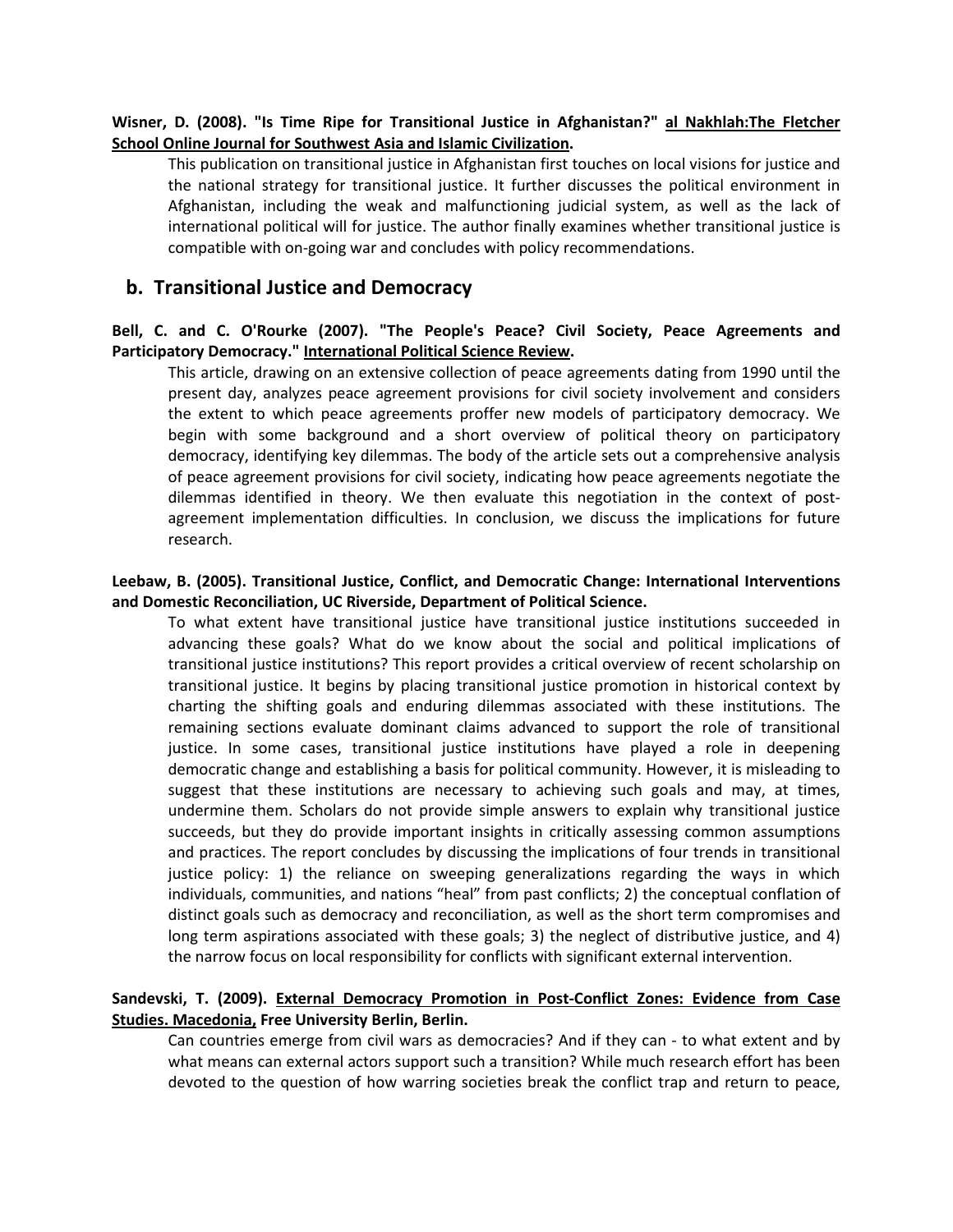much less effort has so far been spent on investigating under what circumstances warring societies not only end violence, but succeed in creating a stable and democratic polity.

#### **c. Transitional Justice and Development**

#### **Boon, K. E. (2006). "'Open for Business': International Financial Institutions, Post-Conflict Economic Reform and the Rule of Law." NYU Journal of International Law and Politics 39: 513.**

What practices should international institutions adopt to promote economic development, peace and stability in post-conflict zones? The United Nations, the World Bank, and the International Monetary Fund amongst other such institutions have a common answer: practices that promote marketization and the Rule of Law. This article examples the relationship between the Security Council and the IFIs in the promotion of the rule of law in post-conflict situations, in order to assess the tension between IFI independence and the supremacy of Chapter VII resolutions. It also examines the development of IFI post-conflict policies generally, and the constitutional doctrines used to justify the expansion into international peace and security.

#### **Duthie, R. (2008). "Toward a Development-sensitive Approach to Transitional Justice." International Journal of Transitional Justice 2(3): 292-309.**

This article argues that transitional justice measures should be designed and implemented in ways that are development sensitive.' A development-sensitive approach requires transitional justice practitioners to be aware of the different links that may exist between transitional justice and development, and to consider pursuing synergies with development work and directly addressing development-related issues. The article suggests a number of reasons for considering the relationship between the two fields, and proposes four levels at which this relationship exists: transitional justice and development efforts can complement each other; inadvertently affect each other; be coordinated in order to generate positive synergies; and directly address each other. The purpose of making these distinctions is not only to establish a taxonomy of connections but also to help us think about the arguments for and against deepening the relationship between the two fields. The article considers some of the reasons why it may make sense for transitional justice measures to pursue this relationship at the fourth level, that is, to directly address development issues, as well as some of the risks and challenges involved. Its purpose is not to arrive at a general conclusion that transitional justice should or should not directly address development, but rather to raise some of the questions practitioners need to ask when designing justice measures and determining the extent to which those particular measures should address development issues. Transitional justice is not a development strategy, but it should be, at a minimum, development sensitive.

#### **Greiff, P. d. and R. Duthie, Eds. (2009). Transitional Justice and Development: Making Connections. Advancing Transitional Justice Series, Social Science Research Council.**

Developing societies emerging from conflict and authoritarianism are frequently beset by poverty, inequality, weak institutions, broken infrastructure, poor governance, insecurity, and low levels of social capital. The same countries are also often the scene of massive human rights violations which leave in their wake victims who are displaced, marginalized, handicapped, widowed, and orphaned — people who have strong claims to justice. Yet those who work alongside each other to address the interconnected concerns of development and justice do not always work together to provide coherent responses to those concerns. Transitional Justice and Development: Making Connections examines the relationship between two fields that, academically and in practice, have proceeded largely isolated from one another.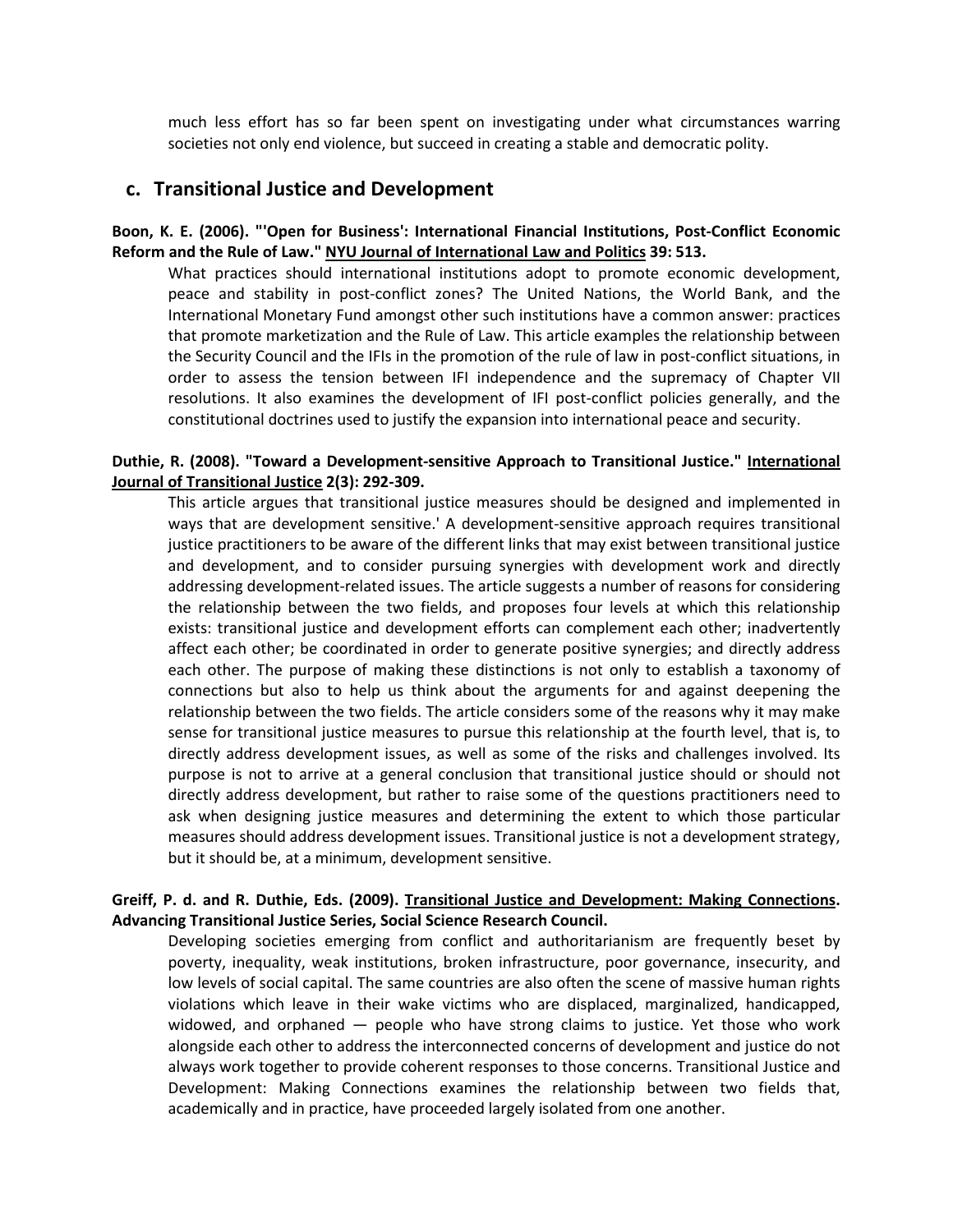#### **Waldman, M. (2008). Falling Short: Aid Effectiveness in Afghanistan.**

Increasing insecurity and criminality is jeopardising progress in Afghanistan. With low government revenues, international assistance constitutes around 90% of all public expenditure in the country, thus how it is spent has an enormous impact on the lives of almost all Afghans and will determine the success of reconstruction and development. Given the links between development and security, the effectiveness of aid also has a major impact on peace and stability in the country. Yet thus far aid has been insufficient and in many cases wasteful or ineffective. There is therefore no time to lose: donors must take urgent steps to increase and improve their assistance to Afghanistan.

#### **d. Transitional Justice and Islam**

#### **Abu-Nimer, M. (1996). "Conflict Resolution in an Islamic Context: Some Conceptual Questions." Peace and Change 21(1): 22-40.**

This paper offers a set of conceptual questions for approaching the subject of conflict resolution processes in an Islamic context2013as well as the implementation of Western models of conflict resolution in such a context. To address these issues, the paper first introduces the basic, preliminary questions which should be raised prior to initiating any study on this subject. Second, there is a brief comparison of the current Western and the traditional Middle Eastern approaches to conflict resolution. Based on this comparison, the third part of the paper discusses the conditions and questions which should be considered when studying Islam and conflict resolution.

#### **An-Na'im, A. A. (1990). Islam, Islamic Law and the Dilemma of Cultural Legitimacy for Universal Human Rights in** *Asian Perspectives on Human Rights* **Edited by C. Welch and V. Leary, , Westview Press, Oxford.**

Islamic societies, like African ones, generally do not place a high value on the protection of human rights. An-Na'im argues that human rights need to be perceived as culturally legitimate in order for them to be given more than lip service. Since countries are largely left unsupervised in terms of the protection of the human rights of their own citizens, the leaders must be pursuaded that the human rights of all citizens are deserving of equal respect. But in Islamic cultures a deep division exists between those who are Muslim and those who are not, as well as between men and women.As long as these divisions exist, appeals to universal human rights will continue to clash with deeply held cultural and religious views.

## **Baderin, M. A. (2003). International Human Rights and Islamic Law Oxford University Press, New York.**

Editor's stance is that lack of cultural legitimacy is one main cause of violations of HR; believes attaining an international consensus via measures establishing the legitimacy of HR in differing cultural traditions is a prerequisite for developing universal and effective standards. To this end, Na'im not only maintains that the West needs to be open to possibly rewriting existing international HR standards to make them more acceptable to other cultures, but proposes in order to overcome ethnocentrism, within a culture people should critically assess how their own traditions and values affect their perspectives on rights and how these perspectives, with their attendant blind spots, may constitute obstacles in the way of achieving fuller protections for rights. Providing a critical perspective on his own culture, Na'im offers an original exposition of the problem of reconciling Islamic criminal penalties, such as amputations, with human rights principles barring cruel, inhuman, or degrading punishment in Sudan, where Islamic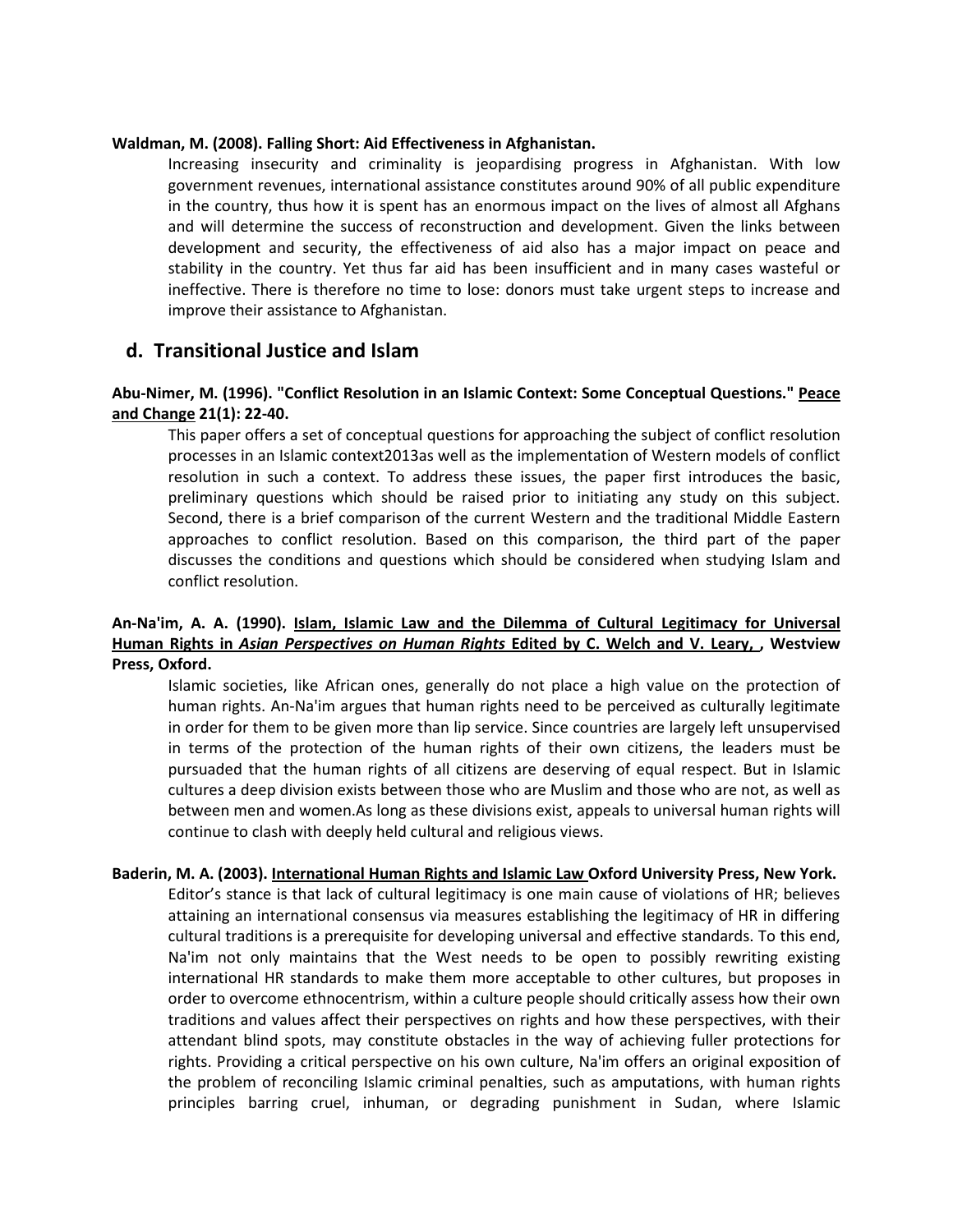fundamentalists have imposed penalties like amputations with utter disregard for the reactions of the Sudan's large non-Muslim minority.

#### **Carle, R. (2005). "Revealing and Concealing: Islamist Discourse on Human Rights." Human Rights Review 6(3): 122-137.**

The two most influential international Islamic statements on Human Rights (the Universal Islamic Declaration On Human Rights and the Cairo Declaration on Human Rights) attempt to reconcile Islamic law and modern norms of human rights. These documents claim that human rights are an inherent part of Islam becoming a cause for concern, as documents proposing regional alternatives to international law always entail the weakening of international standards.

#### **Irani, G. E. (1999). "Islamic Mediation Techniques for Middle East Conflicts." Middle East Review of International Affairs 3(2).**

This article reviews traditional, Islamic techniques for resolving disputes and encouraging conciliation as tools applicable to contemporary regional conflicts. It discusses unique aspects of disputes in Middle East societies and why, to some extent, these characteristics contradict assumptions from Western-developed conflict resolution techniques.

#### **Khan, A. (2009). "Jurodynamics of Islamic Law." Rutgers Law Review, Vol. 61, No. 2, 2009.**

Abrogation is a classical concept of Islamic law, which allows jurists to organize the normative complexity of divine texts. As a rule of temporality, abrogation invalidates prior rules found incompatible with subsequent rules. By stretching the rule, critics and reformers of Islamic law wish to abrogate substantial portions of the Quran and the Prophet's Sunnah. This methodology of modernizing Islamic law secures no following in the Muslim world, which jealously defends the integrity of divine texts. Jurodynamics of Islamic law offers a sophisticated methodology, which respects the integrity of divine texts, retains the jurisprudential heritage of past centuries, but at the same time modernizes legal systems to absorb modernity and constantly evolving spatiotemporal realities. No dynamic legal tradition cuts loose from the past or dwells exclusively in the past. Jurodynamics is the study of Shariah norms in motion, signifying both stability and change. Jurodynamics recognizes the Shariah as the Basic Code, which empowers Islamic states to construct dynamic bonds with classical jurisprudence (fiqh), positive law (qanun), and international law (siyar). Accusations that the Shariah is a barrier to modernity dissipate under the scrutiny of jurodynamics.

#### **e. Transitional Justice and Religion**

**Bassiouni, M. C. (2008). "Evolving approaches to jihad: from self-defense to revolutionary and regimechange political violence." Journal of Islamic Law and Culture 10(1): 61 - 83.**

**Philpott, D. (2007). Religion, Reconciliation, and Transitional Justice: The State of the Field. SSRC Working Papers, Social Science Research Council, New York.**

This working paper reviews the religious efforts to shape how countries deal with their past and the literature that surrounds them, asking: What has been accomplished? What questions and controversies sorely need further attention?

#### **Philpott, D. (2007). "What Religion Brings to the Politics of Transitional Justice." Journal of International Affairs 61(1): 93-110.**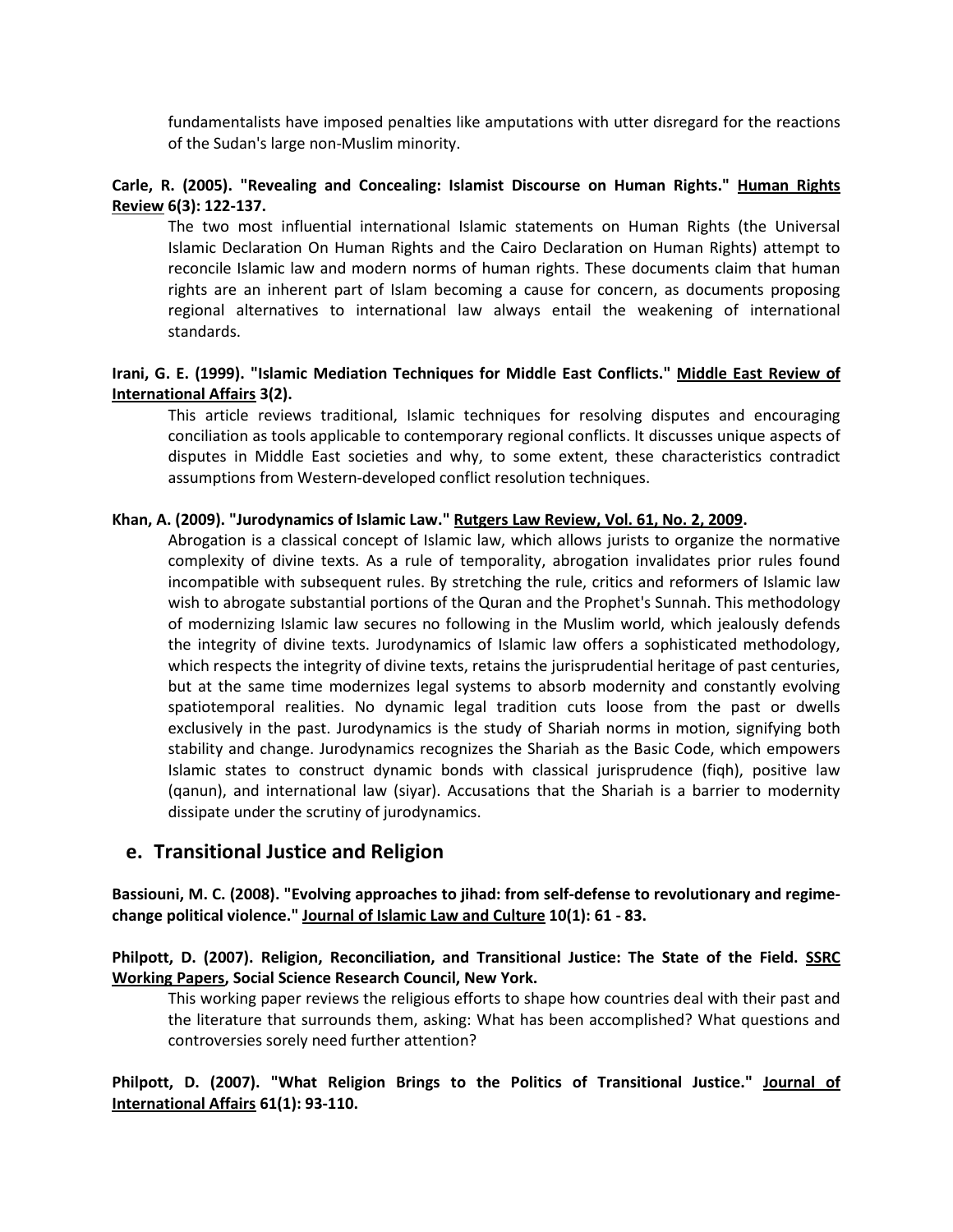This article explores the impact of religion on transitional justice. The first half argues that religion supports the distinct approach of reconciliation. The second half argues that religious actors who influence transitional justice are characterized by two features: differentiation from their state and a political theology of reconciliation.

#### **Philpott, D. (2008). "Reconciliation and Iraq: Faith-Based Advice for the Next President." The Review of Faith and International Affairs 6(3): 9-14.**

Iraqi factions are divided by ethnicity, religion, ideology, resentments, hatreds, and desires for revenge rooted in history. The U.S. and Iraq need a jus post bellum, an ethic for building peace in Iraq. This ethic—reconciliation—is a holistic project of six interlocking practices to restore persons, relationships, and political orders. These include just and inclusive structures, acknowledgement, reparations, apology, forgiveness, and accountability. A religious rationale, especially one that overlaps with Islamic values, can increase the legitimacy of U.S. policy in Iraq, and the next president would do well to heed the resources of religion.

## **f. Special Groups**

#### **Bell, C. and C. O'Rourke (2007). "Does Feminism Need a Theory of Transitional Justice? An Introductory Essay." International Journal of Transitional Justice 1(1).**

This essay surveys feminist scholarship and praxis on transitional justice, examining its ongoing contribution to the conceptualization and design of transitional justice mechanisms. We examine some of the gender implications of a specifically 'transitional' theory of justice. The essay concludes by proposing that feminist theory should focus on how transitional justice debates help or hinder broader projects of securing material gains for women through transition, rather than trying to fit a feminist notion of justice within transitional justice frameworks.

#### **Ni Aolain, F. D. and C. O'Rourke (2010). "Gendered Transitional Justice and the Non-State Actor. Contested Tranisitions: Dilemmas of Transitional Justice in Comparative Experience, M. Reed & A. Lyons, eds., Forthcoming." Transitional Justice Institute Research Paper No. 10-02; Minnesota Legal Studies Research Paper No. 10-23**

This essay starts from the premise that feminist contributions to shaping the field and scope of transitional justice have had a significant effect on broadening and redefining the field. Intervention designed to activate international accountability and to deepen domestic criminalization of sexual violence have been a priority and have had some success. In addition, exploration of the relationship between truth-telling and gender, amnesty and gender, as well as the relationship between gender and peacemaking, were also high on the feminist agenda. More recently, efforts to engender reparations programmes have brought light and heat to a range of harms experienced by women. There is increasing feminist attention to the category of socioeconomic harms, and their disproportionate impact on women. However, we argue that by contrast to feminist efforts to broaden transitional justice's frame, feminist interventions have assumed a remarkably narrow set of actors and institutions of responsibility. The legal devices common to transitional justice landscape – amnesty, truth recovery, international criminal justice, reconstruction, rule of law reform, security sector reform, and reparations – posit the state as the site and conduit of transition. In this typology, transitional justice is a process by which the state is rendered coherent and legitimate. Throughout, feminist interventions in the field of transitional justice tend to assume the state. By this we mean that the state is seen as the locus for reform, and the entity that is most capable of and necessary to delivering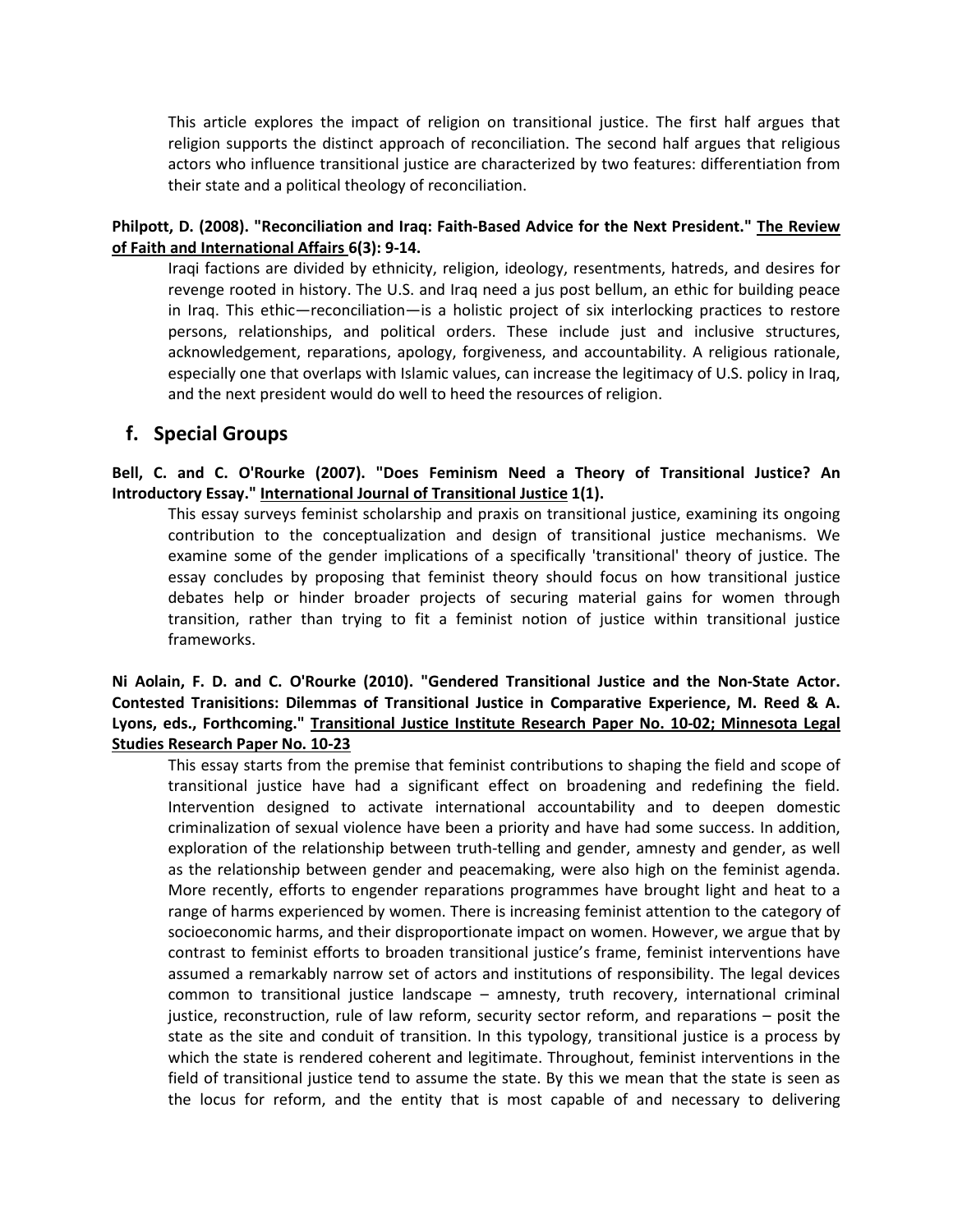transformation for women. As a result, advocacy for tougher measures of individual criminal accountability for sexual violence, gender analysis in truth commissions, policy prescriptions for reparations programmes, and advocacy for prioritizing an end to gender harms in security sector reform, are all interventions that assume the necessity of a state and its related institutional components. We argue that this singular focus on the state can obscure a range of other important actors relevant to securing transition and may overestimate the extent to which the state is capable of delivering on feminist expectations. To advance our analysis we focus on the Colombian context, assessing in particular the extent to which gendered violence committed by non-state actors can be satisfactorily be accommodated within current state oriented framework. We offer some alternatives to the state-only focus with a particular focus on the contribution of international humanitarian law for the accountability of violations committed by non-state actors.

#### **Parmar, S., M. J. Roseman, et al., Eds. (2009). Children and Transitional Justice: Truth-Telling, Accountability and Reconciliation, Human Rights Program at Harvard Law School, United Nations Children's Fund (UNICEF).**

This book is a contribution toward documenting and encouraging emerging efforts in protecting child rights through transitional justice mechanisms. It explores the questions raised when children's issues are prioritized in transitional justice processes. It analyzes practical experiences to determine how the range of transitional justice mechanisms can be applied, both to improve accountability for crimes perpetrated against children and to protect the rights of children involved, primarily as victims and witnesses, but also at times as members of armed forces and groups that perpetrate violations.

#### **Ayub, F., S. Kouvo, et al. (2009). Addressing Gender-specific Violations in Afghanistan, International Center for Transitional Justice, New York.**

This briefing paper analyzes the relationship between transitional justice and gender in Afghanistan. The paper provides an overview of the past three decades of conflict and the complex gender relations in Afghan society. It also discusses transitional justice and gender in the post-2001 state-building process and concludes with recommendations on how to address gender-based violence.

The paper calls for further comparative research into women's experiences of conflict. It underscores the need for better documentation of domestic violence and war crimes targeting women, and emphasizes the role of civil society in providing support for victims, fostering accountability and promoting reconciliation.

## **II. International and National Law**

#### **a. Amnesty**

**Mallinder, L. (2007). "Can Amnesties and International Justice Be Reconciled?" International Journal of Transitional Justice 1.**

When states are attempting to recover from periods of serious human rights abuse, they often must try to reconcile the competing demands of different stakeholders. These demands may range from claims that complete impunity is a necessary sacrifice to achieve peace, to the belief that without justice no meaningful peace can be reached. This paper will attempt to highlight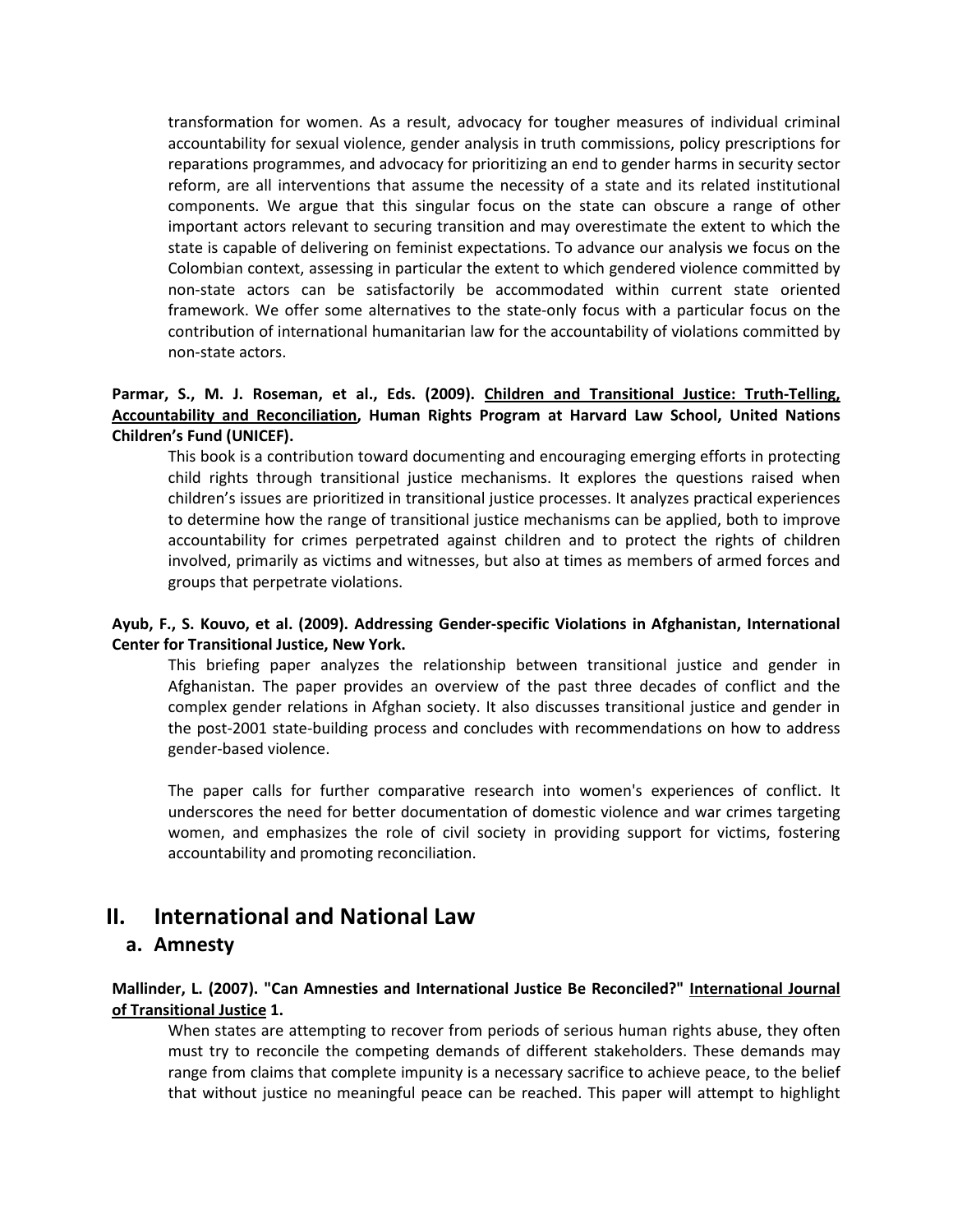the ways in which international courts and quasi-judicial bodies address the dilemma of peace versus justice, in relation to amnesty laws. The discussion will consider the main international standards on impunity, the international jurisprudence relating to amnesties and whether international courts should recognize amnesties that are accompanied by alternative forms of justice. This paper will argue that international courts should recognize amnesties that are introduced with democratic approval to promote peace and reconciliation, provided that they are accompanied by mechanisms to fulfil the victims' rights.

#### **Mallinder, L. (2009). "Indemnity, Amnesty, Pardon and Prosecution Guidelines in South Africa." Transitional Justice Institute, United Kingdom.**

In charting the history of the amnesty and amnesty-like measures in South Africa, this paper will begin in Part 2 by providing a brief overview of the apartheid system and the violations committed by the parties to the conflict that resulted. Then in Part 3 it will explore the triggers that forced the apartheid regime to move towards a negotiated transition. Part 4 will discuss the origins of the amnesty question in the transition through the struggle to define political crimes. Part 5 will consider the evolving positions of the government and the ANC towards amnesty and truth recovery in a context of high levels of violence and greater public knowledge of the crimes committed by both sides. Part 6 will explore the amnesty provisions in the postamble to the Interim Constitution 1993. Part 7 will briefly discuss the implementation of the 1990 and 1992 indemnity laws following the transfer of power. The provisions of the Interim Constitution relating to amnesty were given more detail in the subsequent Promotion of National Unity and Reconciliation Act 1995, which created the Truth and Reconciliation Commission (TRC), with its Amnesty Committee. This work of this commission will be explored in Part 8 and Part 9 will analyse the mandate and operations of the Amnesty Committee. Part 10 will evaluate how far the South African amnesty process achieved the goals outlined in the Promotion of National Unity and Reconciliation Act. Then, Part 11 will explore the relationship between the amnesty and trials, and in particular, it will discuss how the new National Prosecution Policy and the possibility of presidential pardons for political prisoners affect the legacy of the TRC.

#### **Mallinder, L. (2010). "Amnesty Law, Trials and the Promise of Complementarity?" Transitional Justice Institute Research Paper No. 10-10.**

Developments in international criminal law in recent years have eroded the impunity enjoyed by political and military leaders who are responsible for mass atrocities. The extent of this transformation has been labeled a "justice cascade" by Sikkink et al. Furthermore, since the end of the Cold War, amnesties have increasingly become a site of controversy and contestation within political transitions. However, amnesty laws continue to be enacted around the world and in many cases, they co-exist in different ways with trials and other accountability mechanisms. The paper will explore the ways in which trials, both domestic and international, have coexisted and interacted with amnesties in Argentina, Bosnia-Herzegovina, Cambodia, Uganda, Uruguay, Sierra Leone, South Africa, and Timor-Leste. This analysis will explore the diverse forms these relationships have taken ranging from efforts to enact "blanket" amnesty legislation to prevent all trials, to amnesties that are intrinsically designed to complement prosecutions.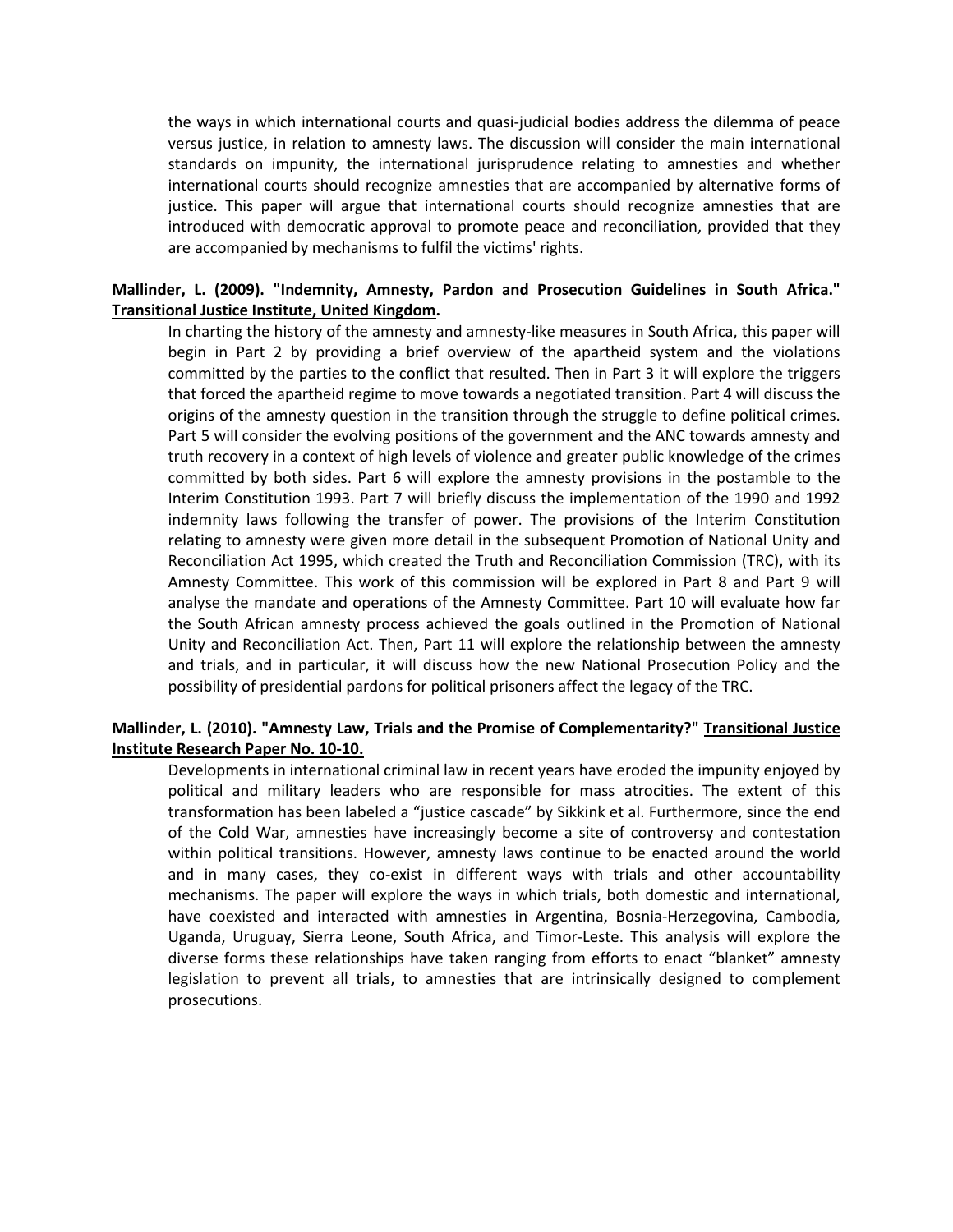## **b. International Criminal Court and International Tribunals**

#### **Bassiouni, M. C. (1997). "From Versailles to Rwanda in seventy-five years : the need to establish a permanent international criminal court." Harvard Human Rights Journal 10(11-62).**

The history and record of international criminal investigation and adjudication bodies, from the Treaty of Versailles to the International Court for Rwanda, clearly demonstrates the need to establish a permanent international criminal court. In the absence of such a court, not only many atrocities gone unpunished, but every one of the ad hoc tribunals and investigations that has been created has suffered from the competing interests of politics or the influence of a changed geopolitical situation. The lessons from past dictate the fundamental importance to establish the international criminal court as means to settle international criminal issues.

#### **Bassiouni, M. C. (2006). "The Perennial Conflict Between International Criminal Justice and Realpolitik." Georgia State University Law Review 22(3): 541-560**

#### **Bassiouni, M. C., Ed. (2010). The pursuit of international criminal justice : a world study on conflicts, victimization, and post-conflict justice., Intersentia.**

This publication surveys world conflicts that occurred between 1945 and 2008, the level of victimization they produced, and the subsequent post-conflict justice mechanisms which were applied. It is intended to show the scope of the problem faced by international criminal justice and how the International Criminal Court needs to shape its mission and approach to address international criminal justice needs and expectations.

#### **Baylis, E. A. (2009). "Reassessing the Role of International Criminal Law: Rebuilding National Courts through Transnational Networks." Boston College Law Review 50(1).**

The international community has long debated its role in redressing grave atrocities like war crimes and crimes against humanity. This Article suggests that this debate has focused too much on trials in international and hybrid courts as the primary conduit for international contributions to justice in post-conflict states. It proposes that the international community should look instead to national courts as the primary venue for such trials and to transnational networks as an effective mechanism for international involvement. Key characteristics of this model include: (1) reliance on transnational networks to convey international criminal law and international resources into national settings; (2) hybrid international-national processes in which international actors play a supporting, rather than a controlling, role; and (3) integration of international support for atrocity trials into broader efforts to rebuild national judicial systems.

#### **Lamont, C. (2010). "International Criminal Justice and the Politics of Compliance." Transitional Justice Institute Research Paper No. 10-12.**

International Criminal Justice integrates theoretical debates on compliance into international justice scholarship. Through the use of three models of compliance, based on coercion, selfinterest and norms, International Criminal Justice explores the domestic and international politics of compliance with ICTY orders on the part of states and international organizations in the former Yugoslavia and efforts by external actors such as the European Union, the United States and the Tribunal itself to induce compliance outcomes. Through a comprehensive exploration of the politics of compliance in Croatia, Serbia (formerly the Federal Republic of Yugoslavia), Macedonia, Bosnia-Herzegovina and Kosovo, International Criminal Justice demonstrates that that compliance with ICTY orders can only be understood through both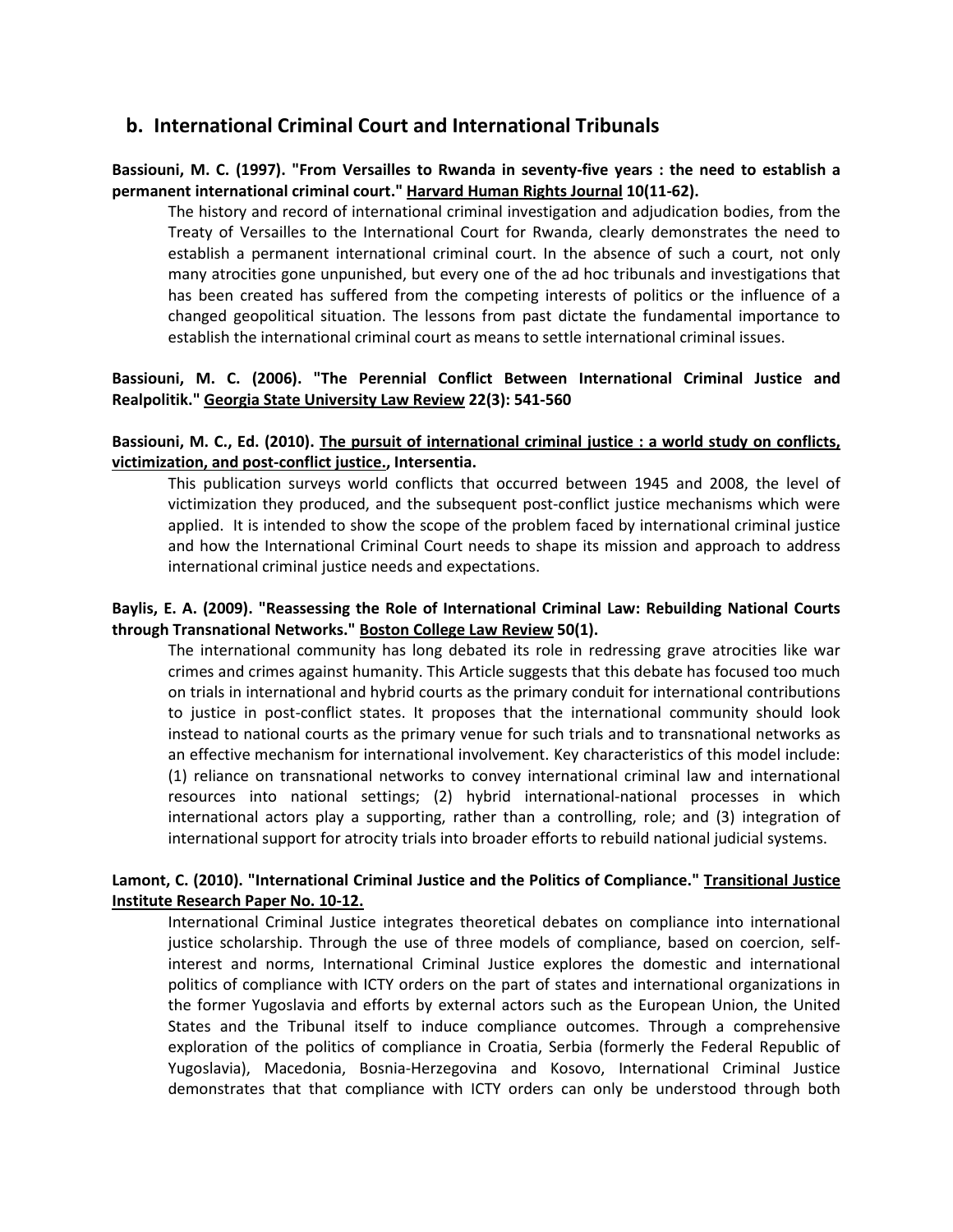material and ideational incentives. Moreover, International Criminal Justice imparts that compliance outcomes often do not translate into a changed normative understanding of international criminal justice on the part of target states.

#### **Orentlicher, D. F. (2010). That Someone Guilty Be Punished: The Impact of the ICTY in Bosnia, Open Society Justice Initiative, International Center for Transitional Justice.**

When the United Nations Security Council established the International Criminal Tribunal for the former Yugoslavia (ICTY) in May 1993, expectations were low. War was still raging in the Balkans, and the creation of the Tribunal was perceived as an attempt by Security Council members to save face after failing to stanch the violence then wracking the region.

Few could have foreseen the deep and lasting effects of the ICTY on Bosnia and Herzegovina, the Balkans, and international law. What began as an ad hoc response to the war's atrocities set a precedent that marked the beginning of the post-Nuremberg era of international justice: since the ICTY's founding, the international community has established courts to address atrocities committed in Rwanda, Sierra Leone, Cambodia, Kosovo, and Timor Leste, as well as a permanent International Criminal Court with more than 100 states parties.

The ICTY has also directly contributed to national war crimes prosecutions, both in Bosnia and Herzegovina, and throughout the region. Moreover, the ICTY has created a rich jurisprudence of international humanitarian law that now informs the work of other national and international courts.

In That Someone Guilty Be Punished, Diane F. Orentlicher, professor of law at American University, looks at the effects and effectiveness of the ICTY, including lessons to improve future efforts to provide justice for survivors of atrocious crimes. Perhaps most importantly, Orentlicher examines the impact of the tribunal through the words and experiences of those in whose name it was established: the victims and survivors. Their expectations, hopes, and disappointments are chronicled alongside the tribunal's achievements and limitations. Based on hundreds of hours of interviews—and featuring the voices and perceptions of dozens of Bosnian interlocutors—That Someone Guilty Be Punished provides a comprehensive and complex portrait of the ICTY and its impact on Bosnia.

#### **c. International Humanitarian Law**

#### **(2004). A Call for Justice: A National Consultation on past Human Rights Violations in Afghanistan, Afghanistan Independent Human Rights Commission, Kabul, Afghanistan.**

This report is based on a widespread consultation with various survey respondents and participants. It seeks to explore the extent to which human rights is valued in the past conflict scenario of Afghanistan and proposes recommendations to restore the protection of human rights and bring justice to those who have suffered in the past.

#### **(2005). Peace, Reconciliation and Justice in Afghanistan: Action Plan of the Government of the Islamic Republic of Afghanistan, Afghan Independent Human Rights Commission. June 2005.**

This Action Plan draws from the findings and recommendations in the A Call for Justice report and provides a national strategy for peace, reconciliation and justice in collaboration with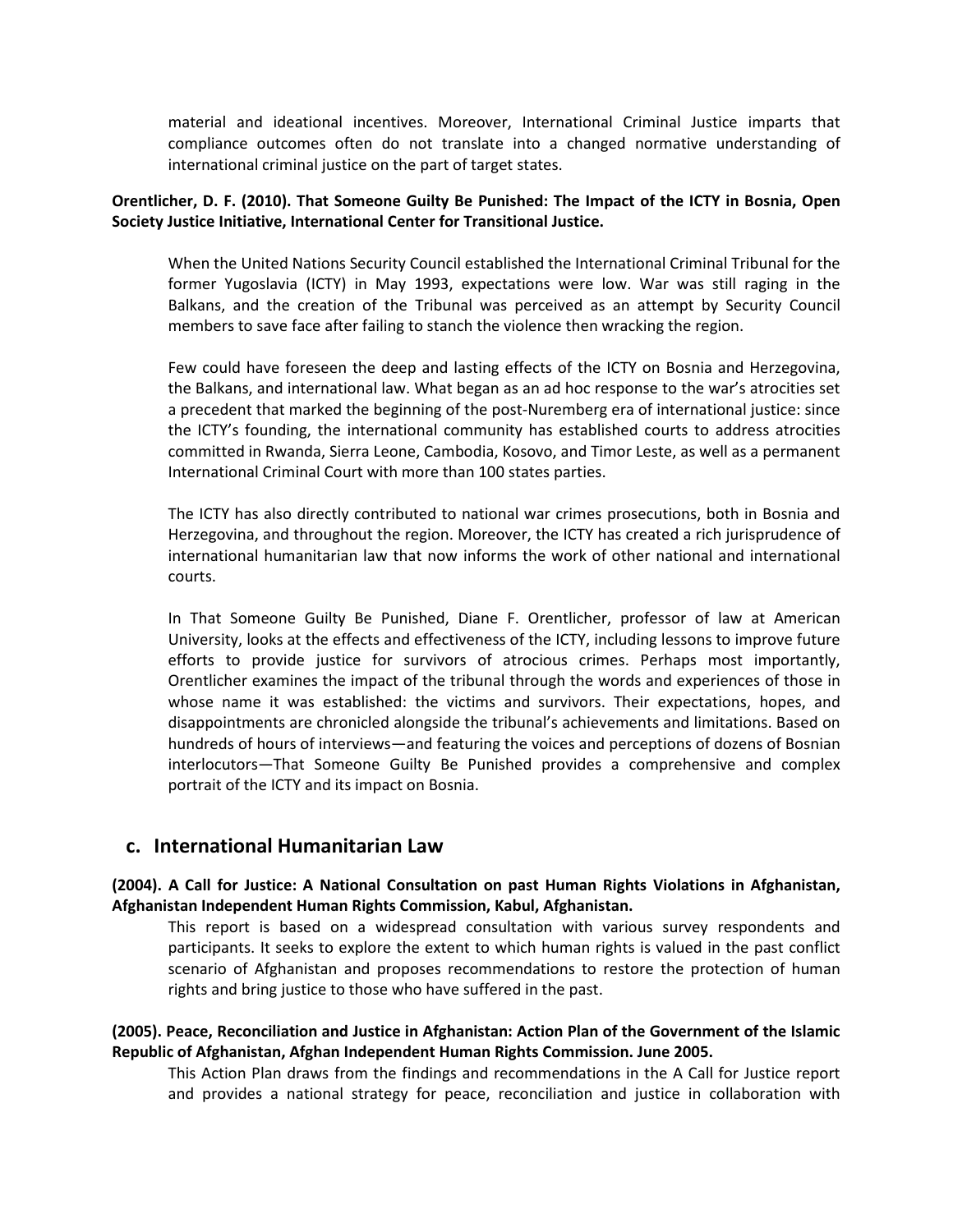Afghan Independent Human Rights Commission (AIHRC) and the United Nations Assistance Mission in Afghanistan (UNAMA). The Action Plan focuses on four key areas-symbolic measures, institutional reform, truth-seeking and documentation and reconciliation to maintain stability and security relying on the religious values considering the reality of the situation.

#### **An-Na'im, A. A. (1990). Islam, Islamic Law and the Dilemma of Cultural Legitimacy for Universal Human Rights in** *Asian Perspectives on Human Rights* **Edited by C. Welch and V. Leary, Westview Press, Oxford.**

Islamic societies, like African ones, generally do not place a high value on the protection of human rights. An-Na'im argues that human rights need to be perceived as culturally legitimate in order for them to be given more than lip service. Since countries are largely left unsupervised in terms of the protection of the human rights of their own citizens, the leaders must be persuaded that the human rights of all citizens are deserving of equal respect. But in Islamic cultures a deep division exists between those who are Muslim and those who are not, as well as between men and women. As long as these divisions exist, appeals to universal human rights will continue to clash with deeply held cultural and religious views.

**Baderin, M. A. (2003). International Human Rights and Islamic Law Oxford University Press, New York.** Editor's stance is that lack of cultural legitimacy is one main cause of violations of HR; believes attaining an international consensus via measures establishing the legitimacy of HR in differing cultural traditions is a prerequisite for developing universal and effective standards. To this end, Na'im not only maintains that the West needs to be open to possibly rewriting existing international HR standards to make them more acceptable to other cultures, but proposes in order to overcome ethnocentrism, within a culture people should critically assess how their own traditions and values affect their perspectives on rights and how these perspectives, with their attendant blind spots, may constitute obstacles in the way of achieving fuller protections for rights. Providing a critical perspective on his own culture, Na'im offers an original exposition of the problem of reconciling Islamic criminal penalties, such as amputations, with human rights principles barring cruel, inhuman, or degrading punishment in Sudan, where Islamic fundamentalists have imposed penalties like amputations with utter disregard for the reactions of the Sudan's large non-Muslim minority.

#### **Bell, C. (2009). "Transitional Justice, Interdisciplinarity and the State of the 'Field' or 'Non-Field'." The International Journal of Transitional Justice 3: 5-27.**

Transitional justice appears to be an established field of scholarship connected to a field of practice on how to deal with past human rights abuses in societies in transition. The original focus of transitional justice discourse was that human rights law requires accountability in transitions, rooted in the discipline of law. Over time, this focus has been expanded to include a much broader range of mechanisms, goals and inquiries across a range of disciplines. In order to probe the current state of the field, this article argues against the current conception of transitional justice as a praxis-based interdisciplinary field. It suggests that there is a hidden politics to how transitional justice has been constructed as an interdisciplinary field that obscures tensions between the range of practices and goals that it now incorporates.

#### **Beres, L. R. (1991). "After The Gulf War: Iraq, Genocide and International Law." University of Detroit Mercy Law Review 69(1): 13-31.**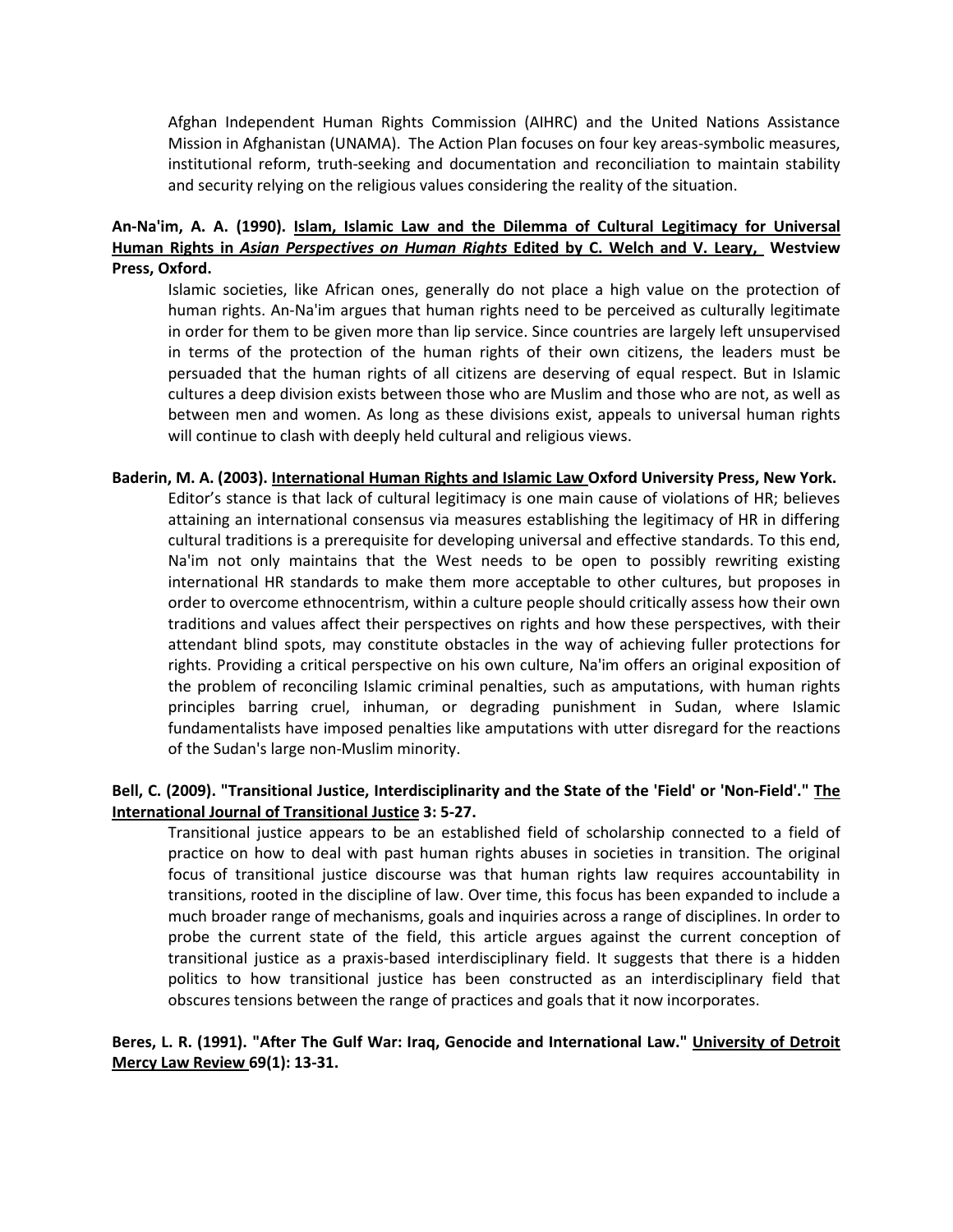#### **Bibas, S. and W. W. Burke-White (2009). "International Idealism Meets Domestic-Criminal-Procedure Realism." Duke Law Journal 59(4).**

Though international criminal justice has developed into a flourishing judicial system over the last two decades, scholars have neglected institutional design and procedure questions. International criminal-procedure scholarship has developed in isolation from its domestic counterpart but could learn much realism from it. Given its current focus on atrocities like genocide, international criminal law's main purpose should be not only to inflict retribution, but also to restore wounded communities by bringing the truth to light. The international justice system needs more ideological balance, more stable career paths, and civil-service expertise. It also needs to draw on the domestic experience of federalism to cultivate cooperation with national authorities and to select fewer cases for international prosecution. Revised plea bargaining and sentencing rules could learn from domestic lessons and pitfalls, husbanding scarce resources and minimizing haggling while still buying needed cooperation. Finally, in blending adversarial and inquisitorial systems, international criminal justice has jettisoned too many safeguards of either one. It needs to reform discovery, speedy-trial rules, witness preparation, cross-examination, and victims' rights in light of domestic experience. Just as international criminal law can benefit from domestic realism, domestic law could incorporate more international idealism and accountability, creating healthy political pressures to discipline and publicize enforcement decisions.

#### **Mégret, F. (2005). From 'Savages' to 'Unlawful Combatants': A Postcolonial Look at International Humanitarian Law's 'Other', Cambridge University Press.**

Through an exploration of the colonial genesis of the laws of war, specifically their exclusion of non-European people, this paper seeks to understand how contemporary exclusions are part of a continuity within international humanitarian law, rather than a break with it.

#### **Mégret, F. (2009). "The Diversification of Actors Involved in Armed Conflicts: Beyond 'Direct Participation to Hostilities'? (La Diversification Des Acteurs Impliqués Dans Les Conflits Armés: Vers Un Dépassement De La 'Participation Directe Aux Hostilités'?)."**

This paper (in French) was originally presented at a conference at the Collège de France organized by the University of Paris I on "The role of third parties to the implementation of international humanitarian law". As discussant, I was asked to provide a general presentation of the challenges of distinguishing between "parties" and "non-parties" in today's conflicts. The paper seeks to give an overview of current debates, whilst questioning how long this distinction can remain the summa divisio of the laws of war in a context where it radically challenged both by non-state actors and states. I suggest that the distinction is in practice more a continuum than a clear binary opposition in that, although some actors may more naturally be seen as "parties" or "non-parties", there is no status that cannot change over the course of a conflict depending on what one does (as opposed to what one is). I suggest that this essential and inevitable fluidity is also what makes it very difficult to keep these distinctions stable over time. I then turn to what I see as the two hardest cases of maintaining the division, namely private security companies on the one hand, and terror groups on the other (arguably both instances albeit very different - of a larger trend towards privatization of violence). The great difficulties that these actors create in terms of the implementation of international humanitarian law suggest that the distinction is under threat. In the conclusion, I outline some ways in which the distinction might be reinvigorated or transcended. I suggest, for example, that one should critically assess international humanitarian law's continued statist biases (state forces are always combatants, even if they violate the laws of war, whereas this is not true of non-state or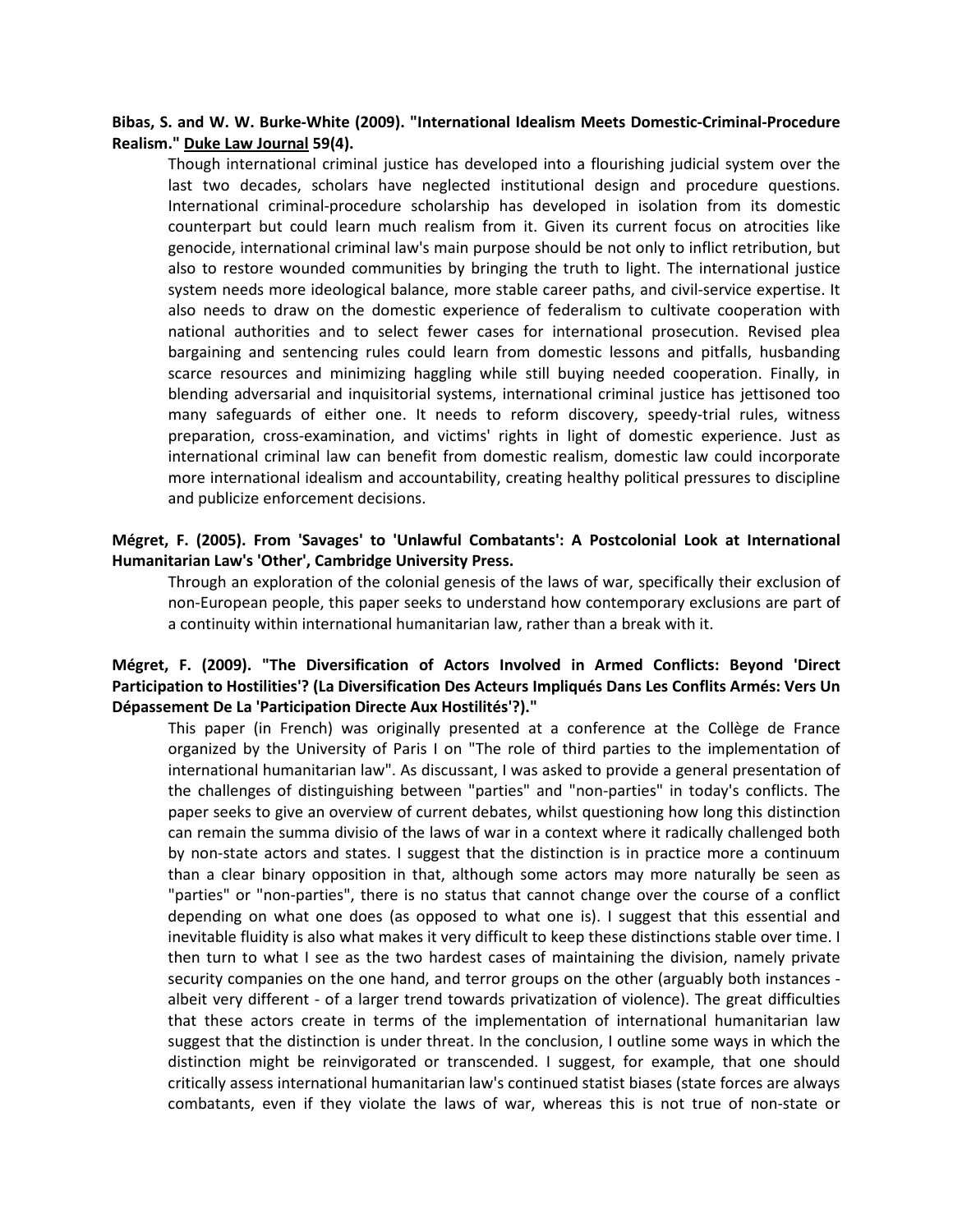irregular forces) on humanitarian grounds. Moreover, I suggest that the normative asymmetry of conflicts creates conditions where states must be willing to abide by high standards even confronted with an adversary that does not - so much so, in fact, that international human rights law may in the end turn out to be the most cogent way to regulate contemporary modes of even armed violence.

#### **Milanovic, M. (2008). "From Compromise to Principle: Clarifying the Concept of State Jurisdiction in Human Rights Treaties." Human Rights Law Review 8(3): 411-448.**

This article analyses the notion of state jurisdiction in international human rights treaties, which is central for determining their territorial scope of application. In that regard, the article provides an overview of jurisdiction clauses in the relevant treaties and examines their historical origins. It then attempts to distinguish this notion from state responsibility and from the concept of state jurisdiction in general international law.

#### **Milanovic, M. (2009). "Norm Conflict in International Law: Whither Human Rights?" Duke Journal of Comparative & International Law 20(1).**

The article examines norm conflicts, defined as situations where one norm constitutes, has led to, or may lead to a breach of another, and particularly those norm conflicts in which one of the conflicting norms is a rule of human rights law. Such instances occur more and more every day, are increasingly litigated, and can be of great political importance. For example, a human rights treaty might prohibit the preventative detention or internment of persons under any circumstances, while the UN Security Council might pass a resolution actually authorizing such detention, say in relation to suspected terrorists. What does then happen when a state's obligations under a human rights treaty conflict with its obligations under the UN Charter?

In that regard, one possible solution is that pursuant to Article 103 of the UN Charter, obligations under the Charter - including binding Security Council resolutions - prevail over conflicting treaty obligations of the UN member states. The article will explore whether the Council can displace international human rights treaties, and if so, how can such a development be curtailed or avoided. It will elaborate on various forms of norm conflict resolution and avoidance, and will discuss the recent jurisprudence of the House of Lords (Al-Jedda), the European Court of Human Rights (Behrami and Bosphorus) and the courts of the European Union (Kadi). The article thus provides a systematic overview of the impact of norm conflicts on the protection of human rights in a fragmented international legal order.

#### **Milanovic, M. (2010). "Norm Conflicts, International Humanitarian Law and Human Rights Law." Human Rights and International Humanitarian Law, Collected Courses of the Academy of European Law, Orna Ben-Naftali ed., Oxford University Press XIX(1).**

One of the most powerful methods of inducing changes in outcomes governed by international humanitarian law is to add human rights rules and arguments into the equation. This, indeed, is precisely the point of the whole project of linking these two branches of international law. This article explores the relationship between the two bodies of law, and makes several broad propositions. First, that there is a need for a change in perspective, from examining the relationship of the two regimes as such, to the interaction of particular norms that regulate specific situations. Second, that this interaction will frequently result in a norm conflict, and that we have numerous tools at our disposal for either avoiding or resolving these conflicts. Third, that lex specialis is at best a fairly limited tool of norm conflict avoidance, and that it most certainly cannot be used to describe the relationship between human rights and humanitarian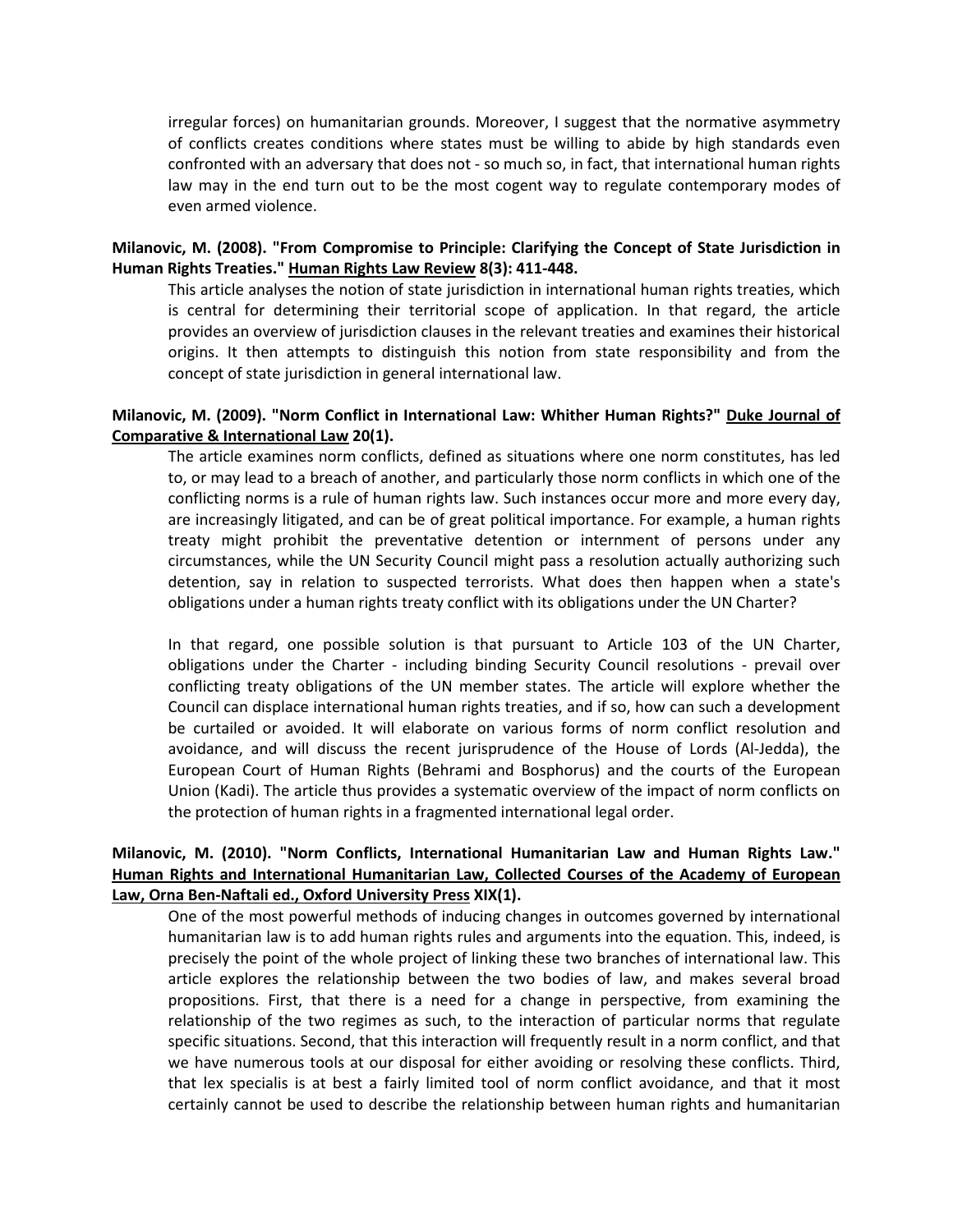law as a whole. Finally, that there are situations where all of our tools will fail us, where a norm conflict will be both unavoidable and unresolvable due to a fundamental incompatibility in the text, object and purpose, and values protected by the interacting norms, and where the only possible solution to the conflict will be a political one. The article identifies three such possible situations of unresolvable antinomy - targeted killings, preventive security detention, and positive obligations during occupation, and addresses recent cases with a norm conflict component, such as Al-Jedda, Behrami, and Al-Saadoon. Though in most cases harmony between human rights and humanitarian law is possible, and indeed desirable, we should not underestimate the practical and political relevance of situations of true norm conflict, which no amount of academic exposition will be able to fix.

#### **Milanovic, M. and T. Papic (2009). "As Bad as it Gets: The European Court of Human Rights' Behrami and Saramati Decision and General International Law " International & Comparative Law Quarterly 58(2): 267-296.**

This article examines the European Court of Human Rights' encounter with general international law in its Behrami and Saramati admissibility decision, where it held that the actions of the armed forces of states acting pursuant to UN Security Council authorizations are attributable not to the states themselves, but to the United Nations. The article will try to demonstrate that the Court's analysis is entirely at odds with the established rules of responsibility in international law, and is equally dubious as a matter of policy. Indeed, the article will show that the Court's decision can be only be explained by the Court's reluctance to decide on the questions of state jurisdiction and norm conflict, the latter issue becoming the clearest when Behrami is compared to the Al-Jedda judgment of the House of Lords.

#### **Rubin, B. R. (2003). "Transitional Justice and Human Rights in Afghanistan." International Affairs 79(3): 567-581.**

This article addresses a peace-building mission is Afghanistan. The author, maintaining the Afghani people have been suffering abuses since 1978, argues any possibility of peace involves emphasizing the suffering of the victims rather than the guilt of the perpetrators.

#### **Sajjad, T. (2009). "These Spaces in Between: The Afghanistan Independent Human Rights Commission and Its Role in Transitional Justice." International Journal of Transitional Justice 3(3): 424-444.**

National human rights institutions (NHRIs) play an instrumental role in defining the human rights culture of their respective countries through their monitoring function, auditing laws, instituting human rights education and making recommendations to governments to improve human rights conditions. In countries that have experienced large-scale human rights atrocities, NHRI mandates sometimes include working to establish processes to seek accountability for war crimes. The involvement in transitional justice matters raises a new set of challenges for these institutions regarding their independence, their role in creating space for local voices and their capacity to serve as a bridge between the government and national and international actors. Using as a case study the experience of the Afghanistan Independent Human Rights Commission (AIHRC), the author identifies several key areas within which this particular NHRI has had to negotiate the tensions between the political and the legal, and the local and the international. A close examination of each of these areas reveals the common challenges NHRIs face in taking on a transitional justice mandate, as well as the particular strengths and limitations of the AIHRC and its creativity and resolve in working in extremely difficult circumstances to seek accountability for the past.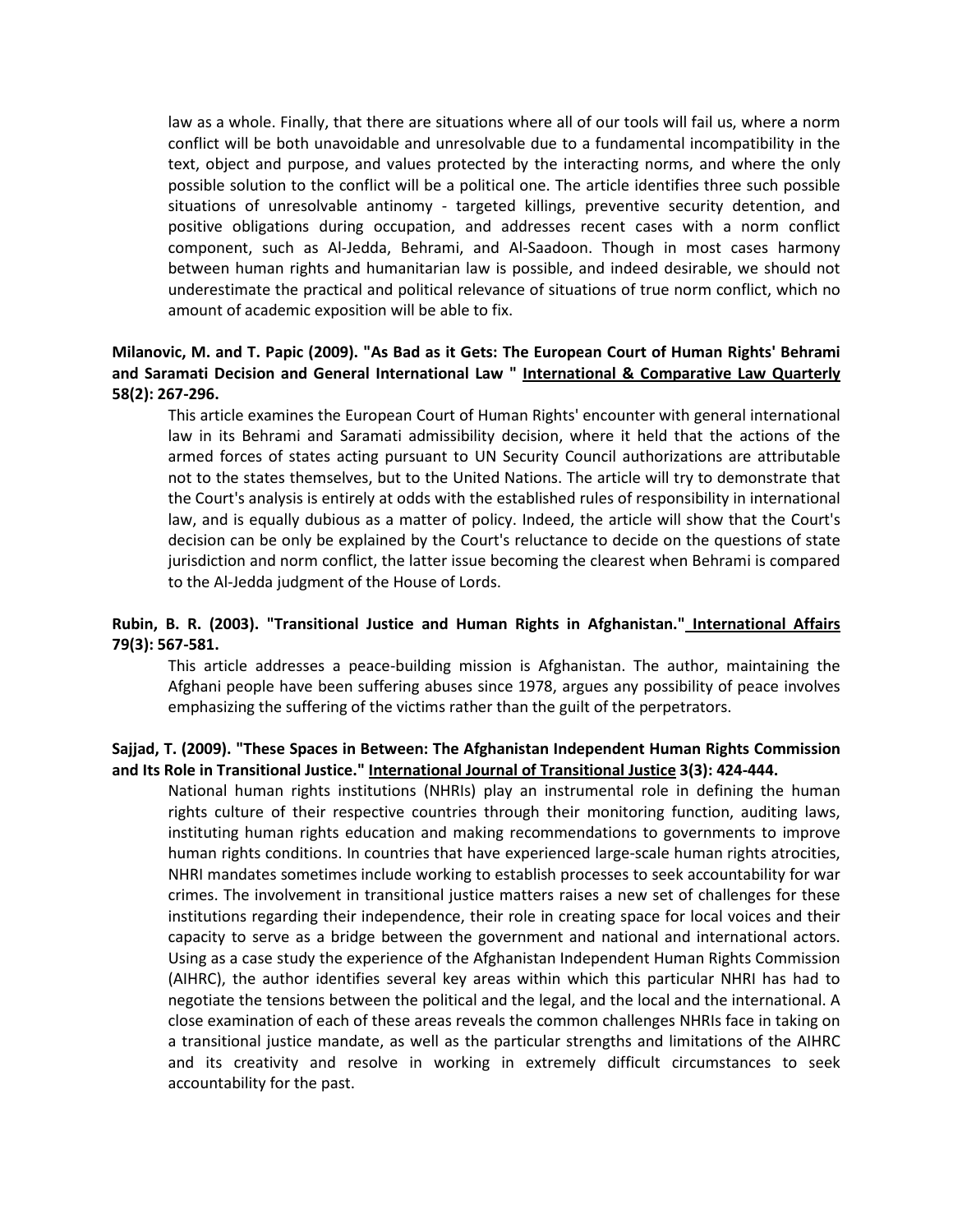## **d. Islam and Human Rights**

#### **An-Na'im, A. A., Ed. (1992). Human Rights in Cross-Cultural Perspectives: A Quest for Consensus University of Pennsylvania Press, Philadelphia.**

Editor's stance is that lack of cultural legitimacy is one main cause of violations of HR; believes attaining an international consensus via measures establishing the legitimacy of HR in differing cultural traditions is a prerequisite for developing universal and effective standards. To this end, Na'im not only maintains that the West needs to be open to possibly rewriting existing international HR standards to make them more acceptable to other cultures, but proposes in order to overcome ethnocentrism, within a culture people should critically assess how their own traditions and values affect their perspectives on rights and how these perspectives, with their attendant blind spots, may constitute obstacles in the way of achieving fuller protections for rights. Providing a critical perspective on his own culture, Na'im offers an original exposition of the problem of reconciling Islamic criminal penalties, such as amputations, with human rights principles barring cruel, inhuman, or degrading punishment in Sudan, where Islamic fundamentalists have imposed penalties like amputations with utter disregard for the reactions of the Sudan's large non-Muslim minority.

#### **An-Na'im, A. A. (2006). "Why should Muslims abandon Jihad? Human rights and the future of international law." Third World Quarterly 27(5): 785-797.**

Basis and reality of international legality and universality of HR from Islamic perspective; author calls for principled commitment and systematic respect for institutional framework of international legality and rule of law to encourage Muslims to abandon traditional notions of jihad. Similarly, since the institutional framework of legality and the rule of law in international relations is necessary for protection of human rights as well, the absence of this framework would undermine the credibility and viability of human rights norms.

#### **Baderin, M. A. (2003). International Human Rights and Islamic Law Oxford University Press, New York.** Editor's stance is that lack of cultural legitimacy is one main cause of violations of HR; believes attaining an international consensus via measures establishing the legitimacy of HR in differing cultural traditions is a prerequisite for developing universal and effective standards. To this end, Na'im not only maintains that the West needs to be open to possibly rewriting existing international HR standards to make them more acceptable to other cultures, but proposes in order to overcome ethnocentrism, within a culture people should critically assess how their own traditions and values affect their perspectives on rights and how these perspectives, with their attendant blind spots, may constitute obstacles in the way of achieving fuller protections for rights. Providing a critical perspective on his own culture, Na'im offers an original exposition of the problem of reconciling Islamic criminal penalties, such as amputations, with human rights principles barring cruel, inhuman, or degrading punishment in Sudan, where Islamic fundamentalists have imposed penalties like amputations with utter disregard for the reactions of the Sudan's large non-Muslim minority.

#### **Bielefeldt, H. (1995). "Muslim Voices in the Human Rights Debate " Human Rights Quarterly 17: 587- 617.**

The main purpose of this article is to display a plurality of Muslim positions in the area of human rights. Like other religions or cultures, Islam is a complex reality harboring various, and frequently conflicting, interpretations about its inherent normative demands. Such diverse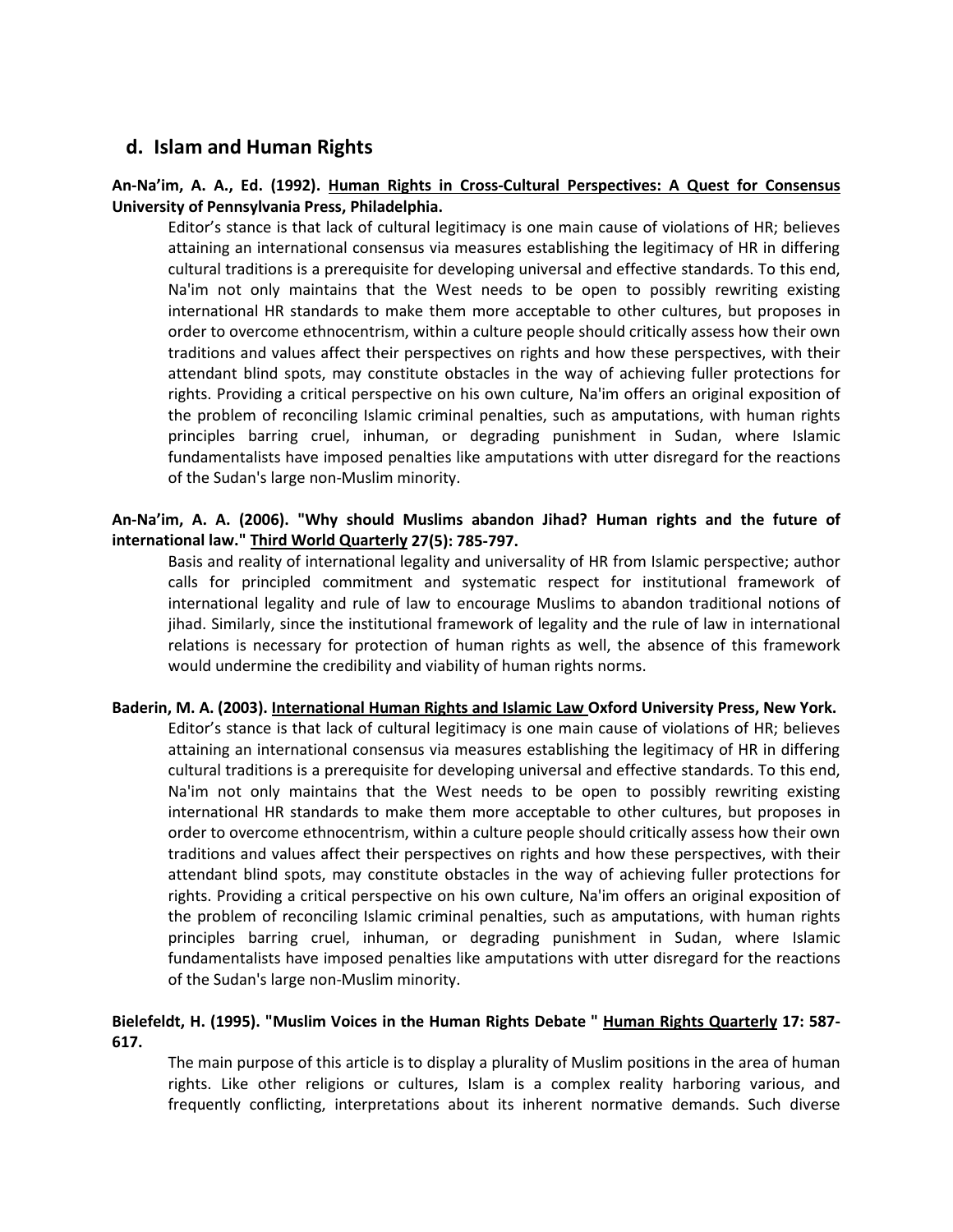interpretations also emerge in the field of human rights. As the title of this article suggests, there is not one binding Islamic position but rather a great variety of "Muslim voices" offering different views about whether and how the idea of human rights and Islamic normative requirements fit together.

This article can, at the same time, be read as an exploration of the relationship between the universal claims of human rights on the one hand and the traditional values rooted in a particular culture on the other. It seems beyond question that many tensions between traditional Islamic norms and international human rights standards exist. No one can predict whether and how they will be settled in the future. However, because all cultures and religions are open to various interpretations and evolutions, the frequently perceived antagonism between universal human rights and cultural identity appears at least questionable.

In order to overcome this perceived antagonism, one must clarify the concept of human rights. Therefore, I begin my analysis by suggesting an understanding of human rights that refers primarily to the Universal Declaration of Human Rights and, at the same time, is potentially open to a variety of different cultural interpretations. I then move on to an identification of the main areas of conflict between the Islamic normative tradition and human rights. The third section focuses on the different positions Muslims take today to deal with these conflicts. I conclude with a short retrospective on my main arguments followed by some remarks about the complexity of the human rights debate.

#### **Bielefeldt, H. (2000). "Western" versus "Islamic" Human Rights Conceptions?: A Critique of Cultural Essentialism in the Discussion on Human Rights " Political Theory 28(1): 90-121.**

#### **Brems, E. (1997). "Enemies or Allies: Feminism and Cultural Relativism as Dissident Voices in Human Rights Discourse." Human Rights Quarterly 19(136-164).**

In recent years, feminism and cultural relativism have been among the most vigorous and the most visible critiques of dominant human rights discourse. On many issues feminists and cultural relativists have found themselves taking diametrically opposed sides. The manifest successes of feminist views inside the human rights system have sometimes been at the expense of cultural relativist views. This paper argues against such an antagonism. An analysis of both the feminist and the cultural relativist positions will uncover parallels and similarities in their respective claims. There seems to be enough common ground to allow for building a bridge between the two strands of thought. Instead of wasting part of their creative potential in opposing each other, feminists and cultural relativists could join forces and combine their insights into a constructive critique.

#### **Carle, R. (2005). "Revealing and Concealing: Islamist Discourse on Human Rights." Human Rights Review 6(3): 122-137.**

The two most influential international Islamic statements on Human Rights (the Universal Islamic Declaration On Human Rights and the Cairo Declaration on Human Rights) attempt to reconcile Islamic law and modern norms of human rights. These documents claim that human rights are an inherent part of Islam becoming a cause for concern, as documents proposing regional alternatives to international law always entail the weakening of international standards.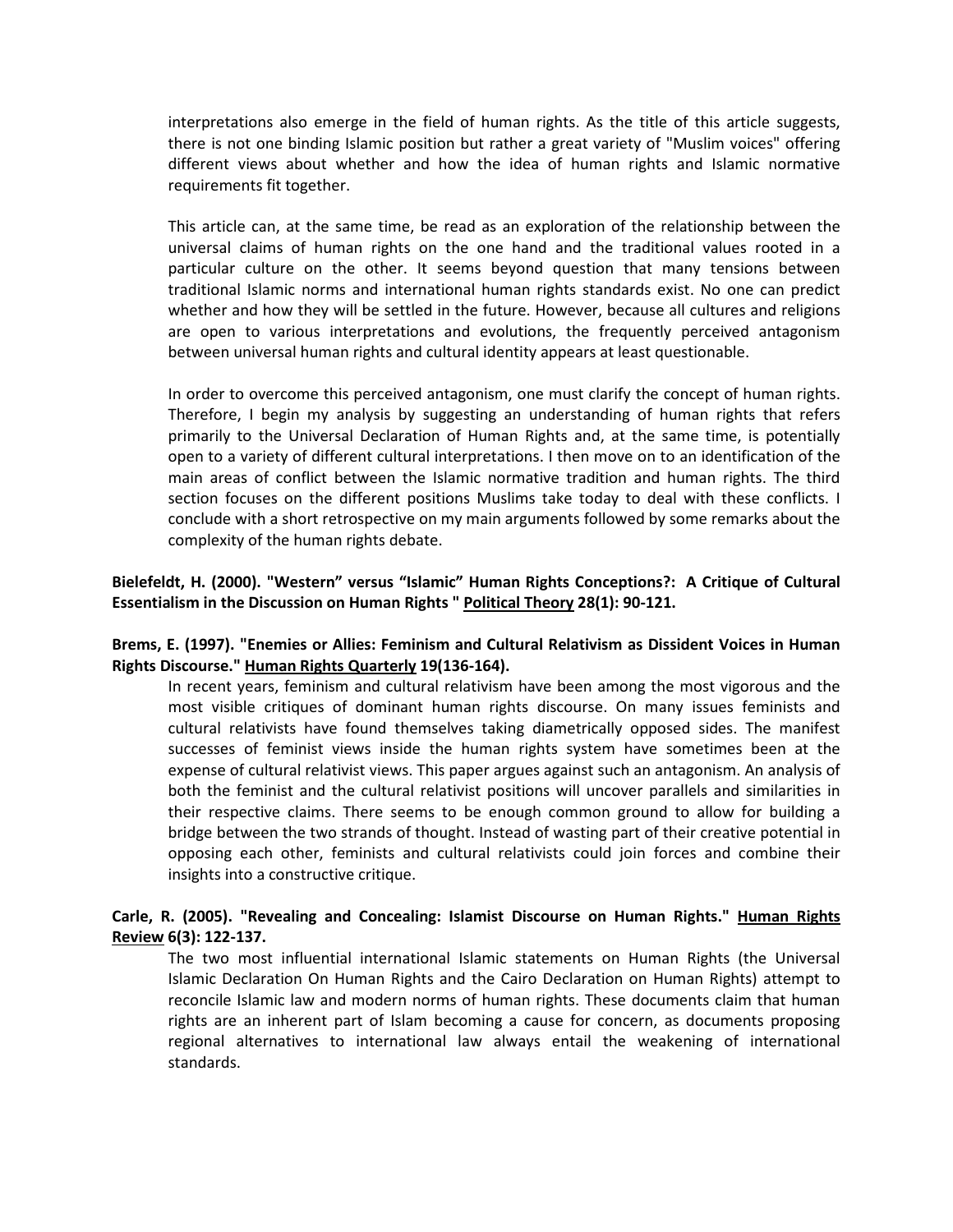#### **Fadel, M. (2008). "Public Reason as a Strategy for Principled Reconciliation: The Case of Islamic Law and International Human Rights." Chicago Journal of International Law 8(1).**

The salient question of the twenty-first question may turn out to be religion, and its relationship to secular norms such as international human rights law. In this paper, I explore a Rawlsian strategy for effecting a principled reconciliation of Islamic law and international human rights law. The need for effecting such reconciliation is pressing, as is evidenced by first, the large number of Muslim-majority states that adopt Islamic law-based reservations to international human rights conventions, and second, the distrust that non-Muslim majorities often exhibit to their Muslim minorities which is in part fueled by suggestions that Muslims are insufficiently committed to human rights norms. Rawls' framework for analyzing how incompatible theories of the good may nevertheless co-exist within one constitutional regime under conditions that give rise to an overlapping consensus suggests that advocates of Islamic law and international human rights law should seek to articulate both the norms of international human rights law and their justifications in a manner that could reasonably result in the good faith acceptance by Muslims of such norms, and the good-faith acceptance of Islamic law by international human rights law as a legitimate interlocutor. I propose a framework for effecting this reconciliation through various strategies: first, revision of non-conforming substantive rules of Islamic law wherever possible to do so without engaging in controversial moral or theological interpretation so as to render them in conformity with norms of international human rights law; second, where there is a genuine contradiction between Islamic religious doctrine and the norms of international human rights law, by the more robust recognition within international human rights law of the right of Muslims (as well as other religiously-motivated citizens) to continue to observe voluntarily Islamic law (or other religiously-motivated norms) - even where adherence to such norms results in discrimination - as a matter of their human right to religious freedom, while Muslim states would agree not to impose such religiously-motivated rules as part of its positive legislation; and third, requiring Muslim states to disavow restrictions on freedom of conscience, including laws penalizing apostasy, even in civil law.

#### **Mawdudi, A. l. A. l. (1976). Human Rights in Islam, Islamic Publications Pvt. Limited, Lahore, Pakistan.** *Human Rights in Islam* is an English translation of a talk given by Mawlana Mawdudi at the invitation of Civic Rights and Liberties Forum in Lahore, Pakistan on November 16th, 1975. It also includes an earlier talk by Mawlana Mawdudi on the political system of Islam. The two talks together provide an idea of the Islamic political framework and the nature and concept of human rights in Islam.

#### **Mayer, A. E. (1994). "Universal Versus Islamic Human Rights: A Clash of Cultures or a Clash with a Construct?" Michigan Journal of International Law 15(307).**

#### **Mayer, A. E. (2006). Islam and Human Rights: Tradition and Politics, Westview Press, Fourth Edition. Mernissi, F. (2002). Islam and Democracy, Perseus Books.**

Is Islam compatible with democracy? Must fundamentalism win out in the Middle East, or will democracy ever be possible? In this now-classic book, Islamic sociologist Fatima Mernissi explores the ways in which progressive Muslims--defenders of democracy, feminists, and others trying to resist fundamentalism--must use the same sacred texts as Muslims who use them for violent ends, to prove different views.

Updated with a new introduction by the author written in the wake of the September 11 terrorist attacks on the United States, Islam and Democracy serves as a guide to the players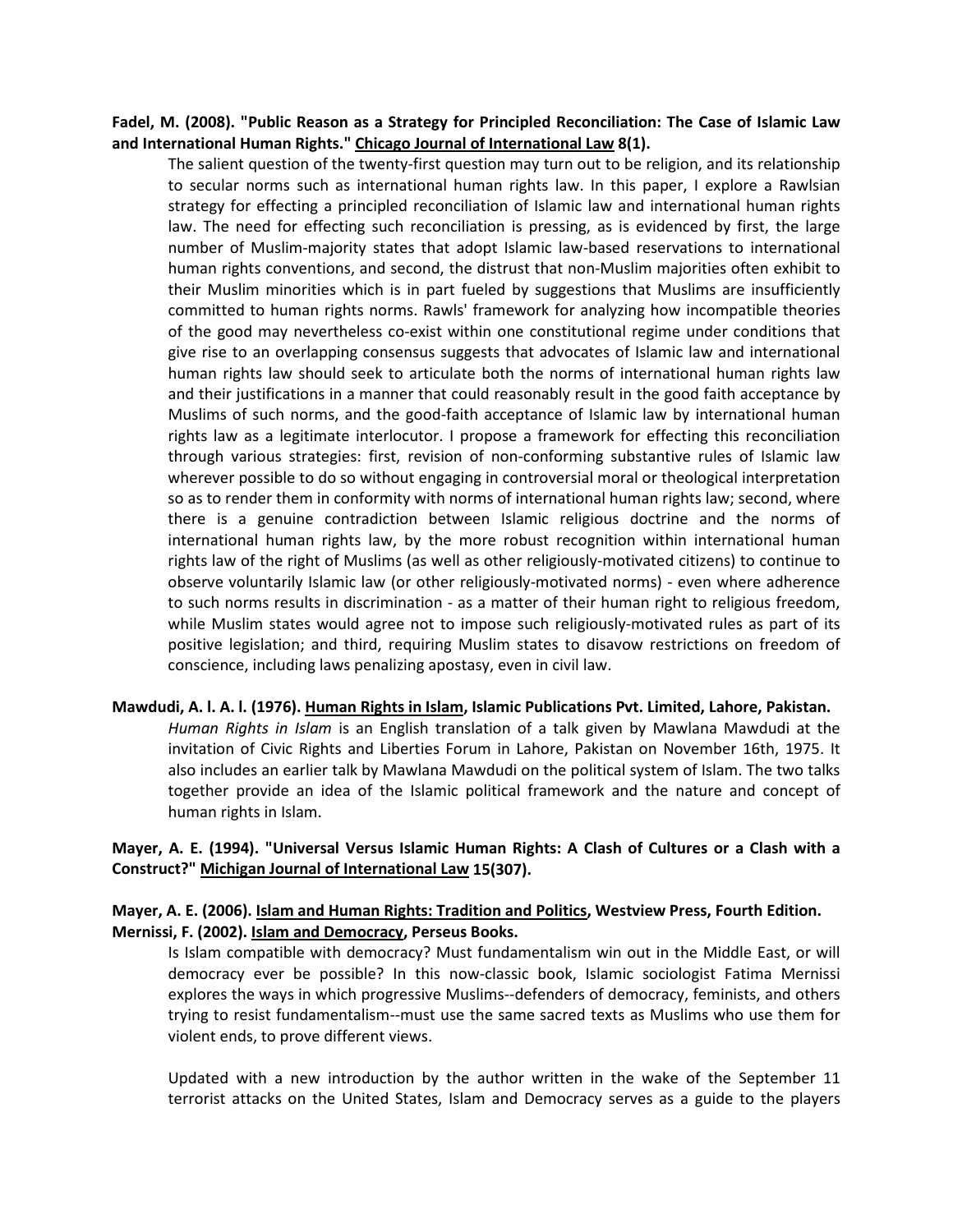moving the pieces on the rather grim Muslim chessboard. It shines new light on the people behind today's terrorist acts and raises provocative questions about the possibilities for democracy and human rights in the Islamic world. Essential reading for anyone interested in the politics of the Middle East today, Islam and Democracy is as timely now as it was upon its initial, celebrated publication.

#### **Pollis, A. and P. Schwab, Eds. (1979). Human rights: A Western construct with limited applicability in Human Rights: Cultural and Ideological Perspectives, Praeger, New York. .**

The authors argue that the debate has been dominated by Western conceptions of human rights that do not translate over to other cultures where, they maintain, economic rights are more important than political rights, and collectivism rather than individualism is the cultural mode. The authors make the claim that the UN Declaration is "predicated on the assumption that Western values are paramount and ought to be extended to the-non-Western world." I must take issue with the authors' assumptive language that these values should be classified as "Western." Throughout this essay, I shall argue that the Law of Nature and of Nature's God5 are the wellspring of human rights and responsibilities and as such are universally, easily, and equally applicable to all and that because of this evidence of them may be found in all cultures.

#### **Tabandeh, S. (1970). A Muslim commentary on the Universal Declaration of Human Rights, F. J. Goulding and Company.**

#### **e. Law of Occupation**

#### **Boon, K. E. (2009). "The Future of the Law of Occupation." Canadian Yearbook of International Law.**

The law of occupation has become the subject of great contemporary interest because of two prominent, although sui generis situations: The long term Israeli occupation of the Gaza Strip, the West Bank, and the Golan Heights, and the "transformative" occupation of Iraq. In both situations, the occupying powers resisted the label of belligerent occupier, and selectively applied the Hague Regulations of 1907 and the Geneva Conventions of 1949 to the territories in question. In Iraq, a further level of complexity arose when the Security Council used its Chapter VII powers to finesse certain aspects of the law of occupation to address circumstances particular to that intervention, prompting a volley of inquiries into the future role of the Security Council in updating, amending, and administering the law of occupation. The unique circumstances of these occupations have sparked vigorous debate over the future of the law of occupation. To wit: Is the widely accepted but largely unenforced law of occupation capable of regulating transitions between armed conflict and peace in the Twenty First Century. Although judicial decisions interpreting the Hague Regulations and the Fourth Geneva Convention are rare, some recent cases have advanced doctrinal issues behind the scenes of this larger debate about the relevance of occupation law. This essay examines recent developments in the notoriously open-textured law of occupation that have arisen as the law of occupation has been variously ignored, invoked, challenged, examined, and ultimately reformed through practice. In particular, I discuss the triggers for beginning and ending an occupation, including recent jurisprudence on the "effective control" test. I examine who can be an occupier, the question of "multiple occupiers" under unified command, and the obligations of occupiers in the areas of legislation and institutional reform. I also consider the challenges of UN involvement in transitional situations, including the applicability of the law of occupation to UN forces, and the role of the Security Council in adapting the law of occupation. I conclude with a discussion of the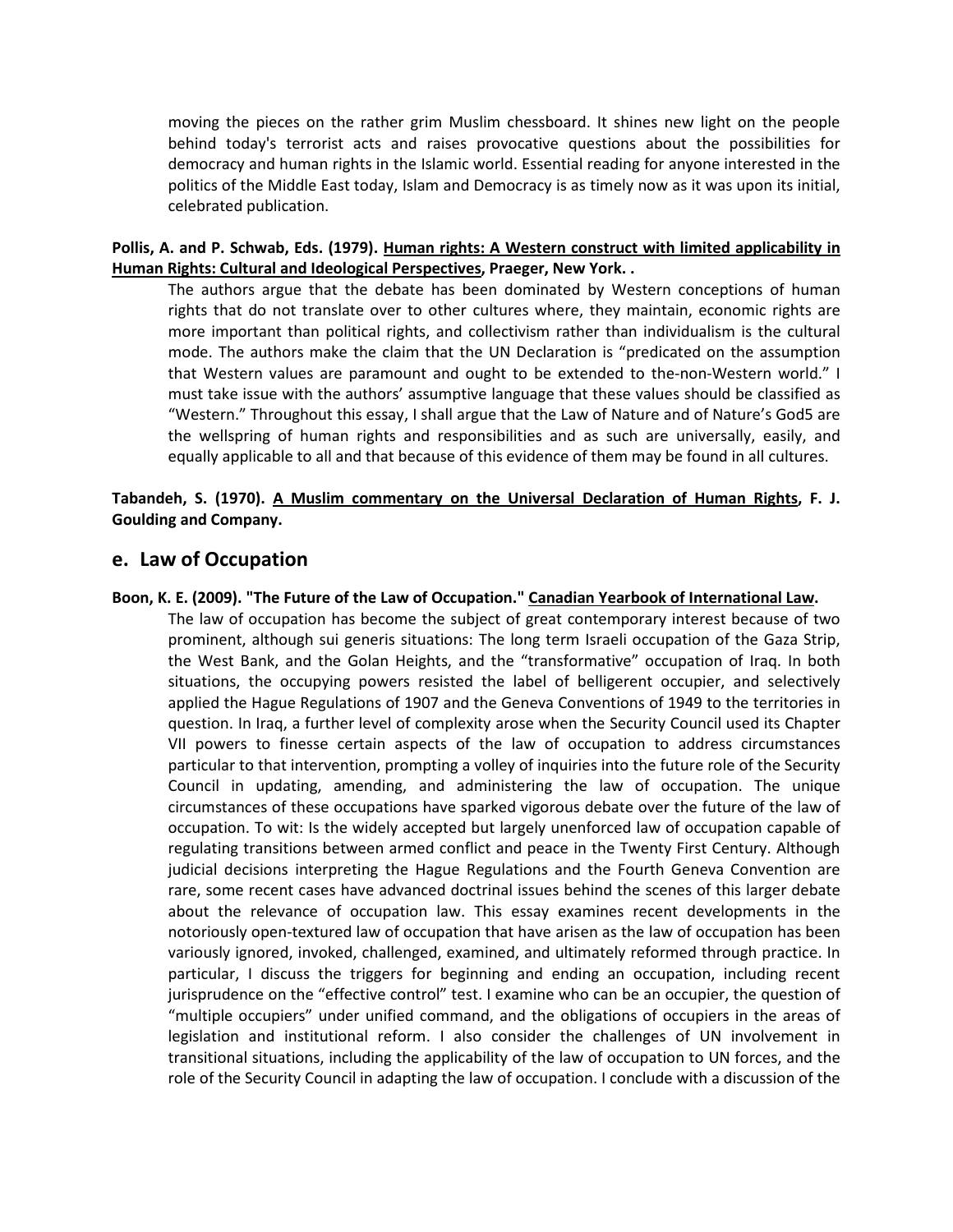principle of "conservationism", and the relationship between the law of occupation and jus post bellum, in order to provide an assessment of possible "futures" of the law of occupation.

#### **Boon, K. E. (2009). "Obligations of the New Occupier: The Contours of a Jus Post Bellum." Loyola of Los Angeles International and Comparative Law Review 31(2).**

Jus post bellum derives its name from two existing bodies of law: jus ad bellum and jus in bello, which are applicable, respectively, to the initiation of war and to conduct in war. In this article I assess whether the law of occupation is a workable point of departure for a jus post bellum. I then comment on what theory of peace informs jus post bellum, and I conclude with some suggestions on the scope and content of a jus post bellum, emphasizing the role of human rights, multilateralism, and economic reconstruction. In particular, I argue that jus post bellum should be based on the emerging norms of accountability, stewardship, good economic governance, and proportionality. Jus post bellum triggers principles in play in periods after armed conflict, moving away from war (ab bello) towards justice (ad jusitiam) and peace (ad pacem). Jus post bellum expands the traditional binary rules of international law into a tripartite system, which will bring the law into closer conformity with the challenges presented by the peace-making, peacebuilding, and post-conflict practices of today.

#### **Mégret, F. (2009). "On the Legitimacy of 'Insurgency': Rise and Fall of the Idea of Resistance to Occupation (Grandeur Et Declin De L'Idee De Resistance a L'Occupation: Reflexions a Propos de la Legitimite des 'Insurges')." Revue Belge de Droit International.**

This article seeks to chart the evolution of the idea of a legitimate resistance to occupation under international law to see how it can be applied to the Iraqi context. Its starting point is the proposed amnesty for insurgents and Iraq, and the reaction to it in the US. If it is indeed the case that the invasion of Iraq was illegal under international law, then what is the status of the resulting resistance to an illegal occupation, and why do international lawyers seem to have so little relevant to say on the matter? The article assumes that we are dealing with a "virtuous" insurgent movement in that no terrorist methods are used (this is arguably the case of at least some insurgent movements in Iraq). Different historical phases of recognition of a right to resistance are identified, from late nineteenth century crafting of the laws of war to recognition of national liberation movements during decolonization. Whatever foothold a "right to resist foreign occupation" achieved then, the article identifies a number of factors that compromise a more secure role for legitimate resistance, including the fact that "transformative" jus post bellum reform is increasingly seen as a legitimate goal of occupation, with the result that insurgency is seen as increasingly problematic. The article then attempts to throw the theoretical and legal foundations of what might be a more just recognition of the role of insurgents in some circumstances as part of a radically decentralized model of the enforcement of international law. It finds that a growing recognition of the role of non state groups in conflicts and a more general conception of the right of self defense can allow us to rethink the conditions of legitimacy of insurgency. The article concludes with a few thoughts borrowed from theories of "militant democracy" about how international law could become more sanguine about its own enforcement, and see non state actors, including occasionally ones using violence, as part of the total process by which the international order comes into being.

## **f. Local and Tribal Laws**

**Wardak, A. (2004). "Building a Post-War justice System in Afghanistan." Journal of Crime, Law and Social Change 41.**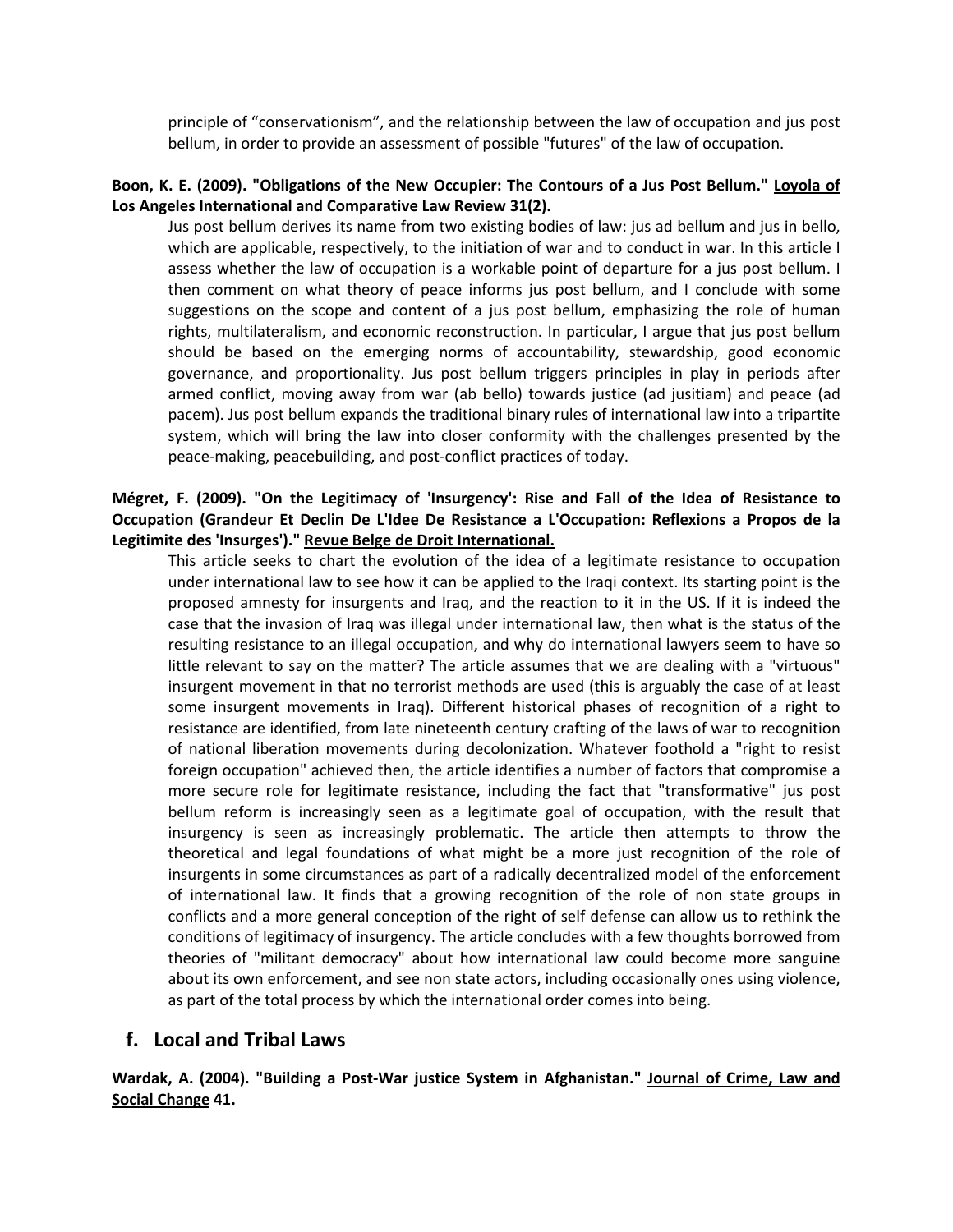This paper examines key dimensions of justice in post-war Afghanistan. These are shari'a (Islamic law), traditional institutions of informal justice (jirga), the Afghan interim legal framework, and human rights principles. It is argued that despite their apparent incompatibility, these various dimensions of justice could be integrated within a coherent framework of a new justice system in post-war Afghanistan - a framework that would promote interaction between local institutions of informal justice and a district level court of justice, on the one hand, and between these two and a proposed Human Rights unit, on the other. On the basis of this analysis, an experimental model of a system of justice is proposed, which integrates local jirga and Human Rights units into the existing formal justice (based on shari'a and positive law) and law-enforcement institutions. This experimental model provides a multi-dimensional framework that both reflects the cultural and religious values of Afghan society, and at the same time, has the capacity to draw on human rights principles. It is maintained that the model has the capacity to deliver justice expeditiously and in cost-effective ways; it also has a strong potential to act as a channel of communication between ordinary people and a modern participatory state in postwar Afghanistan. However, in order to test the applicability of this model in the real world, it needs first to be thoroughly discussed among Afghan and international legal experts as well as among ordinary Afghan people, and then piloted in selected districts in Afghanistan.

#### **Wardak, A., D. Saba, et al. (2007). Bridging Modernity and Tradition: the Rule of Law and the Search for Justice, Afghanistan National Human Development Report, UNDP/CPHD, Kabul, Afghanistan.**

This second Afghanistan HDR explores the importance of the rule of law to human development. Establishing effective rule of law is essential to rebuilding the nation, restoring justice, shaping development and making it effective, and preventing a chaotic relapse into conflict. Bridging Modernity and Tradition argues that the rule of law in Afghanistan must be widely accepted, enforceable, and consistent with internationally accepted norms of human rights. It suggests that in Afghanistan, this can be achieved by combining the best practices of the traditional institutions of justice with the strengths of the modern justice system.

## **g. Rule of Law**

#### **Bassiouni, M. C. and D. Rothenberg (2007). An assessment of justice sector and rule of law reform in Afghanistan and the need for a comprehensive plan. Conference on the Rule of Law in Afghanistan. Rome, Italy.**

This paper presents an assessment of justice sector and rule of law reform in Afghanistan and gives special consideration to the Afghanistan National Development Strategy (ANDS) documents prepared by the Supreme Court (SC), the Ministry of Justice (MOJ) and the Attorney General's Office (AGO). The ANDS strategies are linked to a broader process of international support for nationwide reform outlined in the Afghanistan Compact and other key documents. Above all, the paper encourages donors and the Islamic Republic of Afghanistan to use the Rome Conference as an opportunity to build on previous experiences and agreements by making a series of commitments backed by immediate and long-term financial pledges. Each element of the executive summary is discussed in greater detail in the body of the report.

#### **Beaulac, S. (2010). "What Rule of Law Model for Domestic Courts Using International Law in States in Transition: Thin, Thick or 'A La Carte'." Transitional Justice Institute Research Paper No. 10-13**

The immense performative power of the rule of law has been at work for some time at the international level, notably in UN promotion efforts, in both development and transition fields. This is a conceptual paper which explores the possible heuristic models for the rule of law to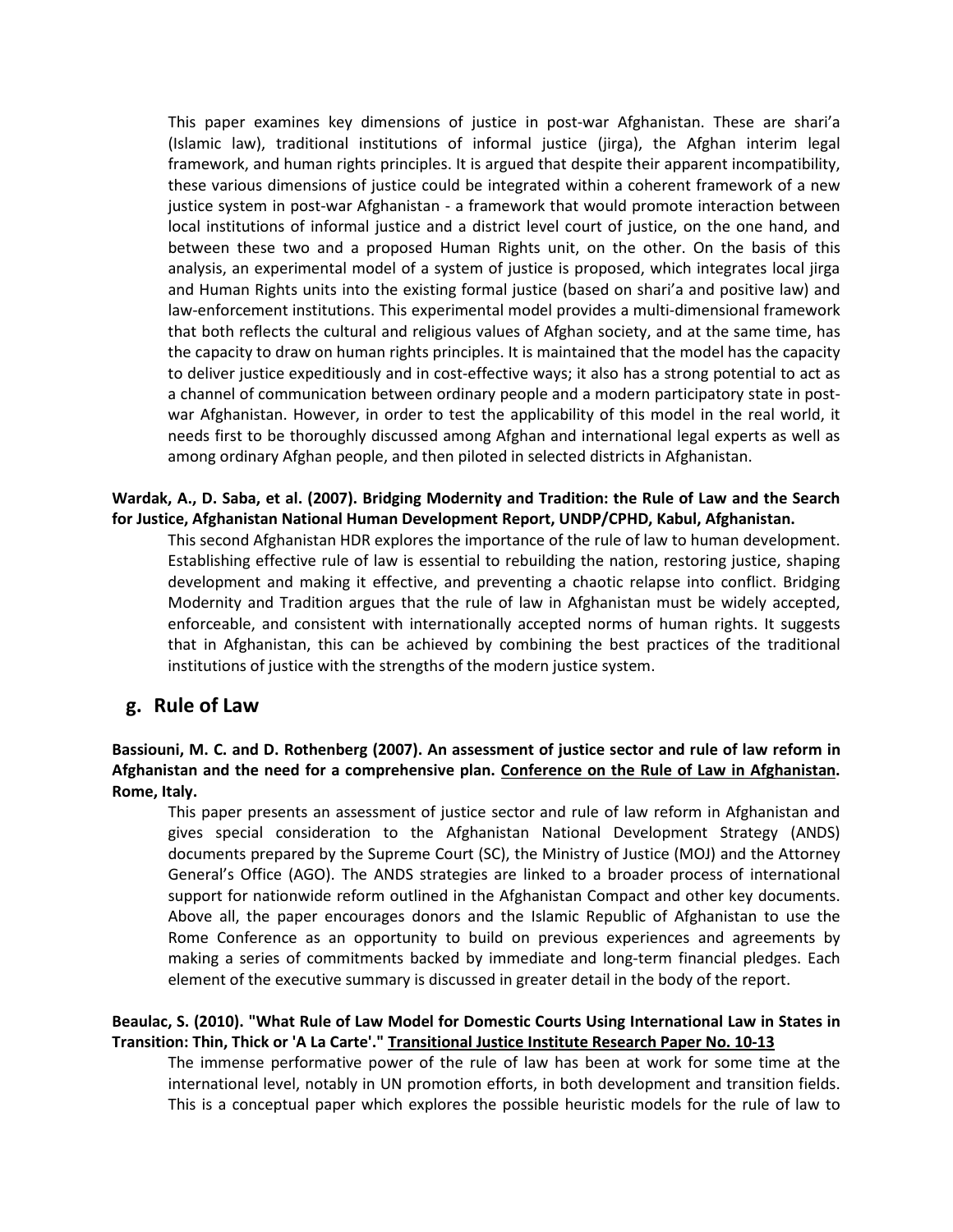help discuss the hypothesis of the empowerment of domestic courts, at an "international constitutional moment," through recourse to international law, in post-conflict and postdictatorial states. Groundwork issues of international rule of law, developments about interlegality and characteristics of states in transition are examined first. For the present purposes, there needs to be a relocating of the supremacy legal character of normativity, in a separate space, beside the international-national axis. This parallel space allows for the reflexive complementarity of rule of law values, from both phenomena of the rule of law internationalized and the internationalization of the rule of law. This epistemological process, in view of the nature of transition jurisdictions, requires to conduct macro-adjustments (relevant to all transitions) and micro-adjustments (relevant to a particular transition) to one's rule of law model. Hence the argument in favour of an à la carte approach to the concept, which is meant to provide an organising structure for the relevant rule of law values, actual and aspirational, within a new or true stable constitutional arrangement. In the end, no exhaustive laundry list is proposed, merely tentative non-negotiable elements likely appropriate to all transition societies. Although imperfect, this à la carte model constitutes a real heuristic tool to guide our reflections on the role domestic courts in states in transition can and should play by means of international law.

#### **Boon, K. E. (2006). "'Open for Business': International Financial Institutions, Post-Conflict Economic Reform and the Rule of Law." NYU Journal of International Law and Politics 39: 513.**

What practices should international institutions adopt to promote economic development, peace and stability in post-conflict zones? The United Nations, the World Bank, and the International Monetary Fund amongst other such institutions have a common answer: practices that promote marketization and the Rule of Law. This article examples the relationship between the Security Council and the IFIs in the promotion of the rule of law in post-conflict situations, in order to assess the tension between IFI independence and the supremacy of Chapter VII resolutions. It also examines the development of IFI post-conflict policies generally, and the constitutional doctrines used to justify the expansion into international peace and security.

#### **Chesterman, S. "'I'll Take Manhattan': The International Rule of Law and the United Nations Security Council." The Hague Journal on the Rule of Law, Forthcoming.**

Frequent agreement on the rule of law in theory is possible in large part because of divergent views on what it means in practice. This essay briefly addresses the content of the rule of law at the international level before discussing the challenge to this idea presently posed by the United Nations Security Council - the one international body with the power to enforce the law, but which is nevertheless loath to submit to it.

#### **Chesterman, S. (2008). "An International Rule of Law?" American Journal of Comparative Law 56(2): 331-361.**

The rule of law is almost universally supported at the national and international level. The extraordinary support for the rule of law in theory, however, is possible only because of widely divergent views of what it means in practice. Disparate national traditions posed few problems while operating in parallel, but efforts to promote the rule of law through international organizations have necessitated a reassessment of this pluralism. This article proposes a core definition of the rule of law as a political ideal and argues that its applicability to the international level will depend on that ideal being seen as a means rather than an end, as serving a function rather than defining a status. Such a vision of the rule of law more accurately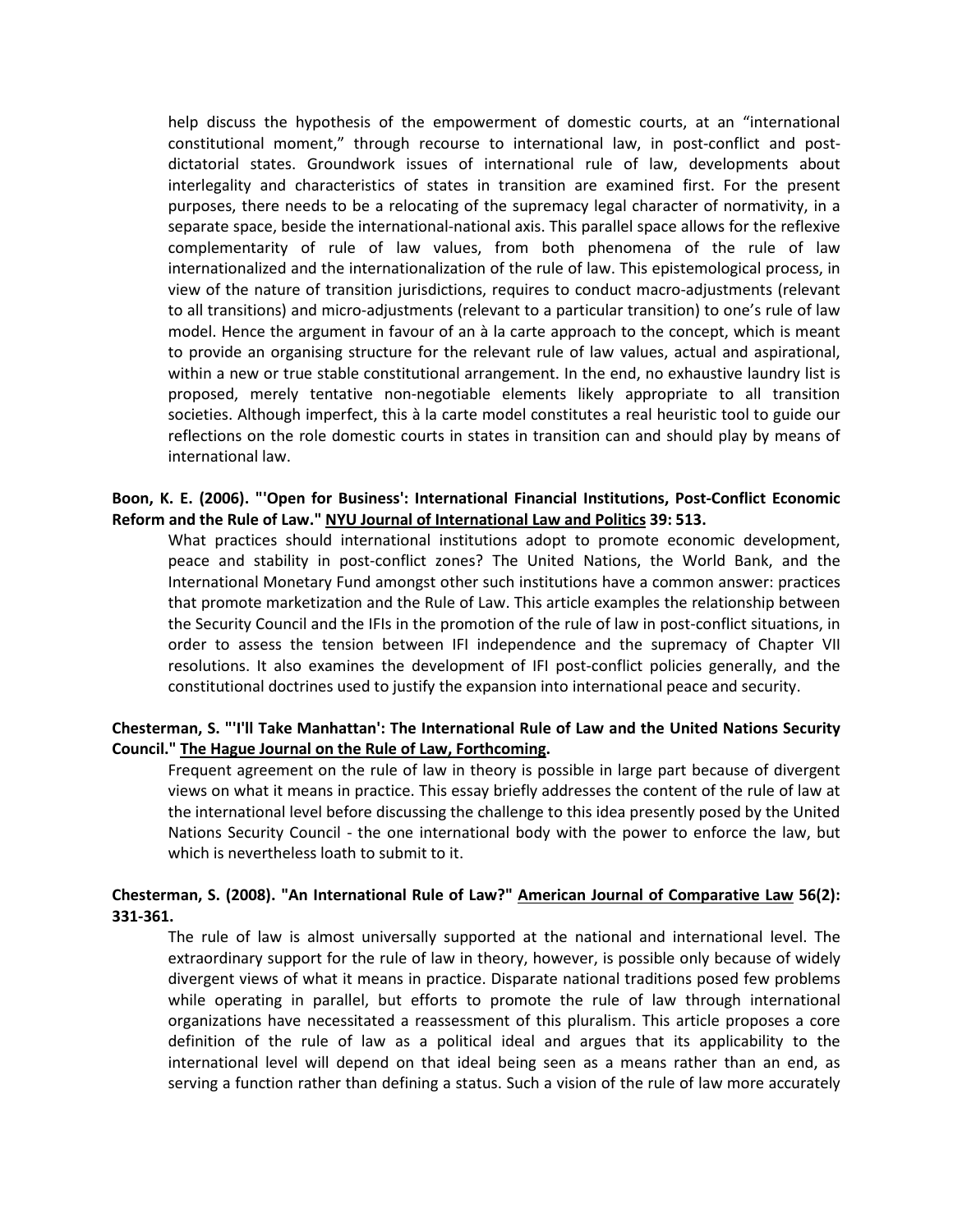reflects the development of the rule of law in national jurisdictions and appropriately highlights the political work that must be done if power is to be channeled through law.

#### **Hayden, P. R. (2008). Setting the Conditions for the Rule of Law During Military Interventions. Newport, RI, Naval War College.**

Establishing the rule of law is a critical component of the national strategic endstate for any U.S. military intervention in a foreign nation. Although U.S. policy recognizes that civilian organizations, and the State Department in particular, are best suited to develop the rule of law in post-conflict societies, the military Joint Force Commander wields the most influence over the eventual direction and pacing of post-conflict rule of law development by virtue of his position, authority and capability at the moment of intervention and the instability immediately thereafter. Lacking the sophisticated capabilities and insights of the civilian organizations, the Joint Force Commander must nevertheless plan and conduct his initial intervention to dominate the operational environment with due regard for the requirements of the follow-on civilian rule of law development program to set the conditions for that program's success. He can best accomplish this by incorporating interagency counterparts, host-nation experts and relevant NGO and private legal actors within his planning process, ensuring the maintenance of civil order immediately upon arrival in the operational area, and preparing his forces to act in a supporting role for the rule of law force by assessing and securing key infrastructure and personnel.

#### **Miller, L. and R. Perito (2004). Establishing the Rule of Law in Afghanistan, United States Institute of Peace, Washington D.C.**

Two years into the process of re-building Afghanistan,and in the wake of the adoption of a new Constitution in January 2004, this report evaluates the progress that has—and has not—been made in establishing the rule of law in Afghanistan.The report assesses efforts by Afghan institutions and international donors to develop the apparatus of law enforcement and administration of justice necessary to ensure that the rights and protections guaranteed to Afghans in their new Constitution can be meaningfully implemented. Both the reform process and priorities are analyzed with respect to police, courts, judges and lawyers, law reform,legal education, and corrections. Key cross-cutting challenges to rule of law development, such as narcotics and organized crime, are also addressed.The report is based principally on approximately 70 interviews conducted by the authors in Kabul and Washington during October and November 2003. Interviewees included officials of the Afghan government, judiciary, and commissions created under the Bonn Agreement, the United Nations, the United States and other donor governments, and nongovernmental organizations, as well as independent observers.

#### **Wardak, A., D. Saba, et al. (2007). Bridging Modernity and Tradition: the Rule of Law and the Search for Justice, Afghanistan National Human Development Report, UNDP/CPHD, Kabul, Afghanistan.**

This second Afghanistan HDR explores the importance of the rule of law to human development. Establishing effective rule of law is essential to rebuilding the nation, restoring justice, shaping development and making it effective, and preventing a chaotic relapse into conflict. Bridging Modernity and Tradition argues that the rule of law in Afghanistan must be widely accepted, enforceable, and consistent with internationally accepted norms of human rights. It suggests that in Afghanistan, this can be achieved by combining the best practices of the traditional institutions of justice with the strengths of the modern justice system.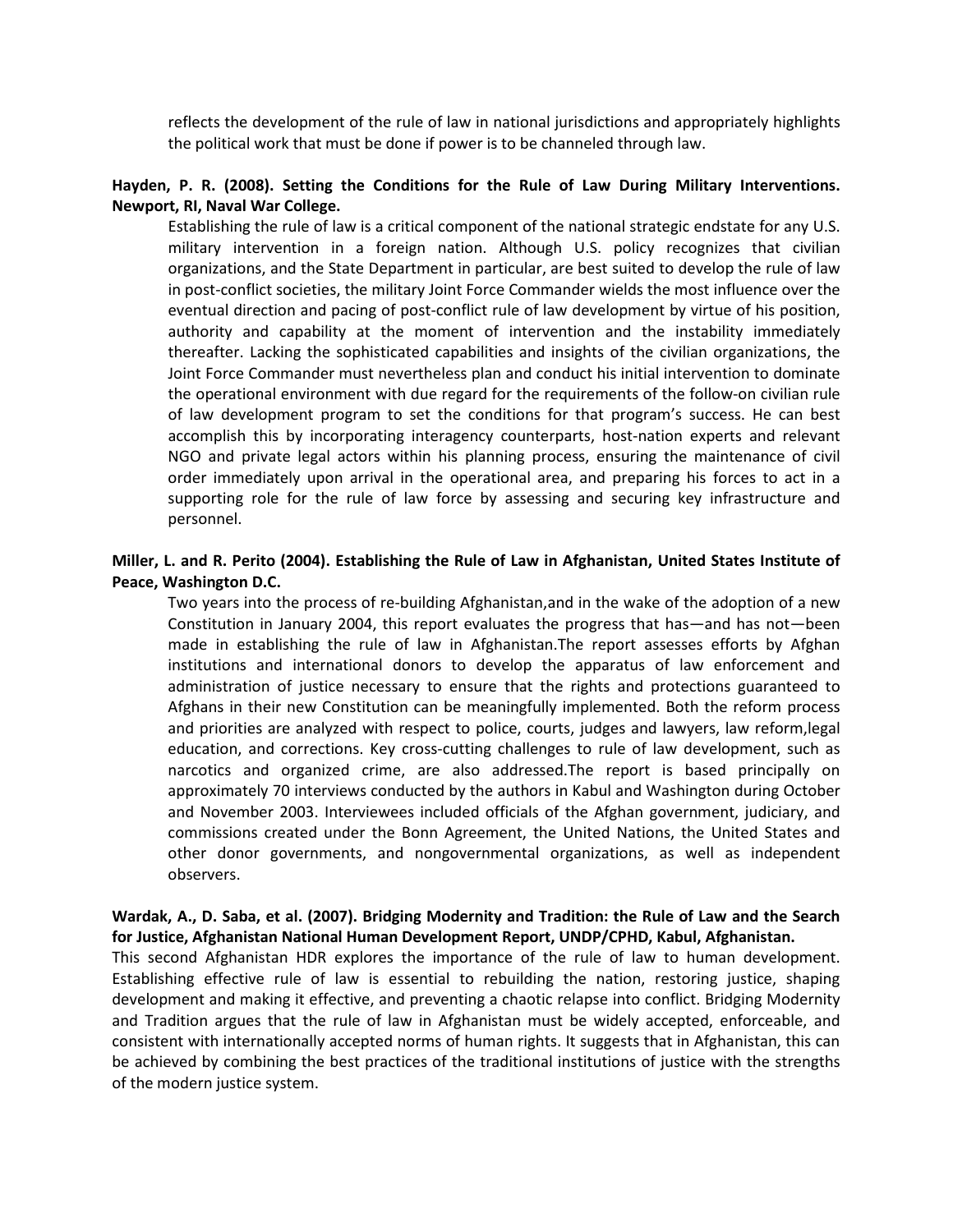## **III. Transitional Justice Mechanisms**

## **a. Judicial and Legislative Reforms**

#### **(2003). Afghanistan: Judicial Reform and Transitional Justice, International Crisis Group, Kabul/Brussels, January 28, 2003.**

This document by the International Crisis Group provides recommendations to rebuild the justice system on priority and moving it higher up the political agenda. The process requires conspicuous support from the United Nations and full implementation of the Bonn Agreement, which offers a mechanism to build a new justice system. Donors need to provide technical and financial support in a timely manner to ensure that Afghanistan develops a legal system that serves and protects all its people and reduces the risks of a return to conflict.

#### **Bassiouni, M. C. and D. Rothenberg (2007). An assessment of justice sector and rule of law reform in Afghanistan and the need for a comprehensive plan. Conference on the Rule of Law in Afghanistan. Rome, Italy.**

This paper presents an assessment of justice sector and rule of law reform in Afghanistan and gives special consideration to the Afghanistan National Development Strategy (ANDS) documents prepared by the Supreme Court (SC), the Ministry of Justice (MOJ) and the Attorney General's Office (AGO). The ANDS strategies are linked to a broader process of international support for nationwide reform outlined in the Afghanistan Compact and other key documents. Above all, the paper encourages donors and the Islamic Republic of Afghanistan to use the Rome Conference as an opportunity to build on previous experiences and agreements by making a series of commitments backed by immediate and long-term financial pledges. Each element of the executive summary is discussed in greater detail in the body of the report.

#### **Boon, K. E. (2005). "Legislative Reform in Post-Conflict Zones: Jus Post Bellum and the Contemporary Occupant's Law-Making Powers." McGill Law Journal 50.**

This article distinguishes the traditional concepts of jus ad bellum and jus in bello (law of war and law in war) from the new doctrine of jus post bellum (law of post-war reconstruction). The author examines the recent legal reforms in Iraq, Kosovo and East Timor in order to demonstrate how international bodies and coalitions are increasingly assuming legislative functions, legitimately and otherwise, in the context of their duties as interim administrators. The large degree of discretion left to these administrators does not always ensure adequate levels of trusteeship, accountability, and proportionality to guarantee the stability of postconflict zones. The author contends that a distinct jus post bellum framework that incorporates these factors would allow for a more systematic approach to legal reform in occupied territories, which would in turn ease the transition to legitimate self-government.

#### **Mani, R. (2003). Ending Impunity and Building Justice in Afghanistan, Afghanistan Research and Evaluation Unit.**

#### **Tondini, M. (2008). "From Neo-Colonialism to a 'Light-Footprint Approach': Restoring Justice Systems " International Peacekeeping 15(2): 237 - 251.**

The article analyses peacebuilding theories and methods, as applied to justice system reform in post-conflict scenarios. In this respect, the international authorities involved in the reconstruction process may traditionally choose between either a dirigiste or a consent-based approach, representing the essential terms of reference of past interventions. However,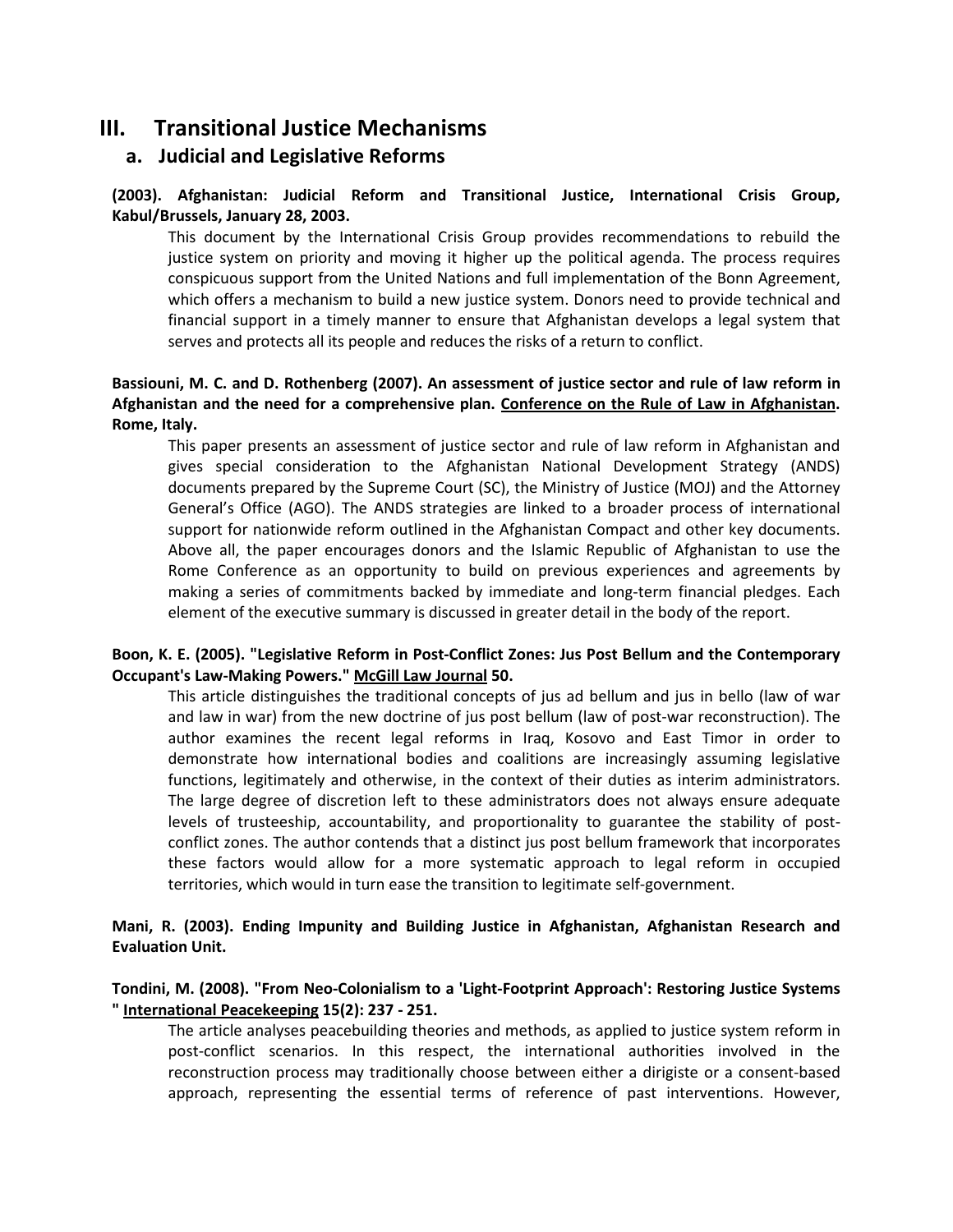features common to most reconstruction missions, and relatively poor results, confirm the need for a change in the overall strategy. This requires international donors to focus more on the 'demand for justice' at local levels than on the traditional supply of financial and technical aid for reforms. The article stresses the need for effectively promoting the 'local ownership' of the reform process, without this expression being merely used by international actors as a political umbrella under which to protect themselves from potential failures.

#### **Tondini, M. (2009). "Justice Sector Reform in Afghanistan: From a 'Lead Nation' Approach to a 'Mixed Ownership' Regime?" Transition Studies Review 15(4): 660-673.**

The article describes the policy-making structure which governs the reform of justice in Afghanistan. It is characterized by an evolution from a bilateral to a multilateral approach, aimed at increasing the Afghan ownership. However, observing the system 'from within', it seems currently ruled by a mixed regime, being still deeply influenced by external inputs. As a consequence, the final outcome of the process remains uncertain.

#### **Wardak, A. (2004). "Building a Post-War justice System in Afghanistan." Journal of Crime, Law and Social Change 41.**

This paper examines key dimensions of justice in post-war Afghanistan. These are shari'a (Islamic law), traditional institutions of informal justice (jirga), the Afghan interim legal framework, and human rights principles. It is argued that despite their apparent incompatibility, these various dimensions of justice could be integrated within a coherent framework of a new justice system in post-war Afghanistan - a framework that would promote interaction between local institutions of informal justice and a district level court of justice, on the one hand, and between these two and a proposed Human Rights unit, on the other. On the basis of this analysis, an experimental model of a system of justice is proposed, which integrates local jirga and Human Rights units into the existing formal justice (based on shari'a and positive law) and law-enforcement institutions. This experimental model provides a multi-dimensional framework that both reflects the cultural and religious values of Afghan society, and at the same time, has the capacity to draw on human rights principles. It is maintained that the model has the capacity to deliver justice expeditiously and in cost-effective ways; it also has a strong potential to act as a channel of communication between ordinary people and a modern participatory state in postwar Afghanistan. However, in order to test the applicability of this model in the real world, it needs first to be thoroughly discussed among Afghan and international legal experts as well as among ordinary Afghan people, and then piloted in selected districts in Afghanistan.

## **b. Tribunals**

#### **Baylis, E. A. (2009). "Tribunal-Hopping with the Post-Conflict Justice Junkies." Oregon Review of International Law, Symposium Issue 10: 361.**

The field of post-conflict justice is characterized in no small part by international interventions into post-conflict settings. International interveners invest substantial resources toward the goals of post-conflict justice, including creating legal accountability for atrocities and rebuilding local and national justice systems that respect human rights and rule of law. The aims of postconflict justice and the mechanisms by which the international community can contribute to post-conflict legal institutions and processes have been and continue to be studied intensively.

But while the institutions, processes, and goals of post-conflict justice have been carefully scrutinized, another aspect of international interventions into post-conflict justice has been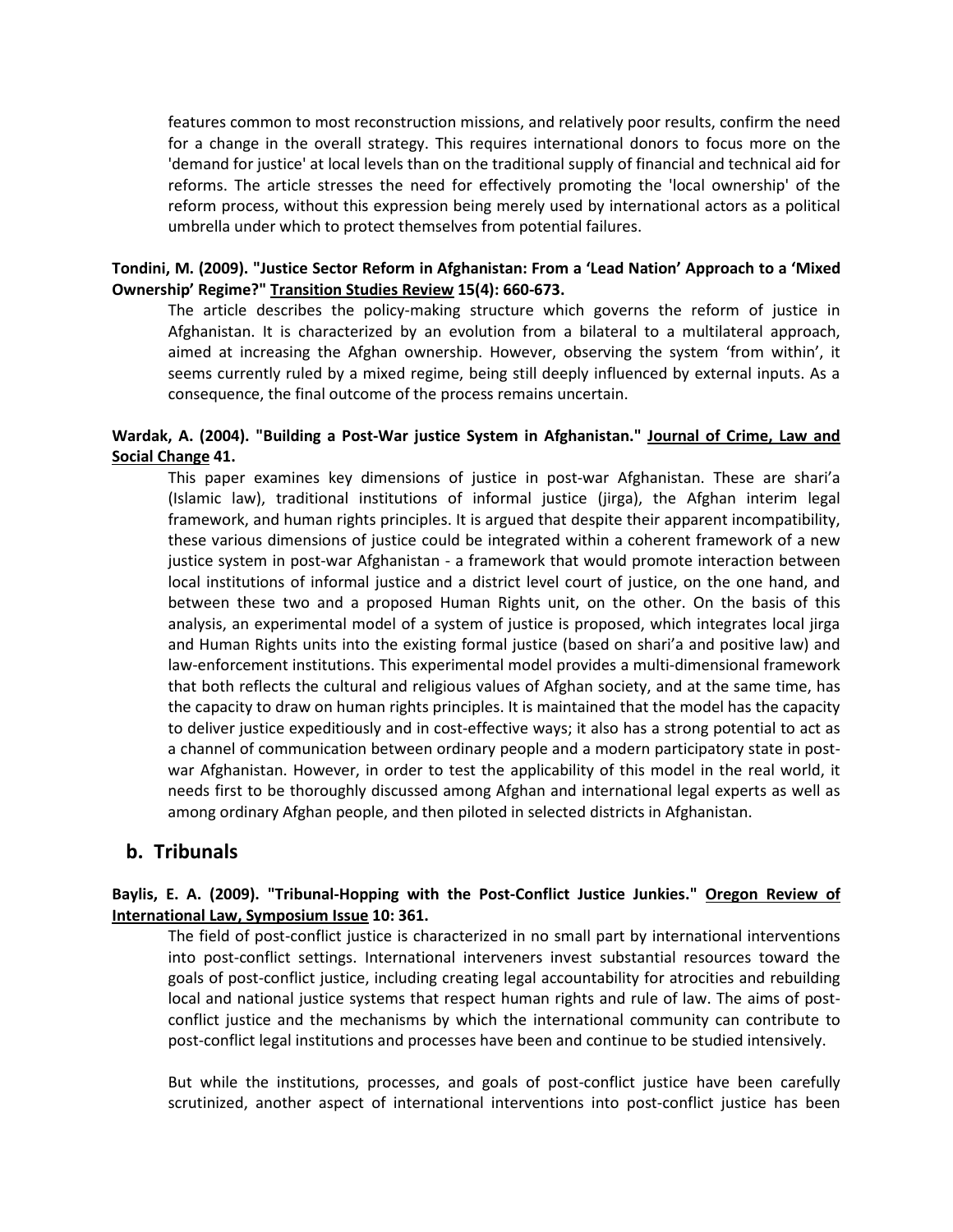evaluated less thoroughly: the people who carry out the interventions. Who are the international lawyers, human rights officers, and others who do this crucial work on behalf of interveners, and what is their role in shaping post-conflict accountability and legal reform?

Looking behind processes and institutions to the people involved is particularly critical in the post-conflict justice context, because there exists a tight-knit network of repeat players (the "post-conflict justice junkies") who move quickly and repeatedly from one international criminal tribunal or other post-conflict justice institution to the next ("tribunal-hopping"). In this symposium article, I explore the implications of the existence of this network and its practice of tribunal-hopping for the effectiveness of international involvement in post-conflict justice. This article sets out my initial observations and analysis in preparation for an empirical study.

#### **Bell, C. (2010). "Of Law and Lawyers." Transitional Justice Institute Research Paper No. 10-11.**

This short essay contains a reflection on the Chilcott Inquiry into Iraq. The comments critically critique's the relationship of the inquiry to the requirements of legal rules and principles - both national and international.

#### **Dickinson, L. A. (2002). "Transitional Justice in Afghanistan: The Promise of Mixed Tribunals. ." Denver Journal of International Law and Policy 31(1): 23-42.**

In the wake of the September 11th attacks on the World Trade Center and the Pentagon, how to apprehend, question, and punish the perpetrators remains a difficult question to answer. Moreover, the question of where, and how, to try suspects raises a series of deeper questions about the role of criminal accountability in times of conflict and war.

Scholars in the emerging field of transitional justice do not focus on the question of terrorism specifically, however, they study the ways in which societies that are attempting to confront past and lingering mass atrocities do so through a variety of means: criminal trials, truth commissions, civil compensation schemes, lustration programs, and so on. An exploration of how the insights derived from this body of work might be applied to the problem of terrorism in the wake of September 11th would be a fruitful source of further research.

This Essay is an effort to initiate that process by examining an emerging transitional justice mechanism - the mixed domestic-international tribunal - and considering the role such tribunals might play in the fight against terrorism. This brief Essay delineates the recent history of this emerging accountability mechanism, compares hybrid tribunals to international tribunals, on the one hand, and domestic tribunals, on the other, and suggests their possible use in the current climate, in a setting such as post-Taliban Afghanistan.

#### **Mégret, F. (2008). "In Search of the 'Vertical': An Exploration of What Makes International Criminal Tribunals Different (and Why)."**

International criminal tribunals have often claimed that they are in a 'vertical' relationship vis-avis states that is fundamentally different from 'horizontal' international criminal law, as exists between states. Although there are many studies of specific aspects of that claim to verticality (for example, the power to order subponea), there have few attempts to systematically study all the possible ways in which international criminal tribunals could be described as being distinctly 'vertical'. More importantly, international criminal justice still lacks a comprehensive theory of what it is that allows international criminal tribunals to claim 'verticality'.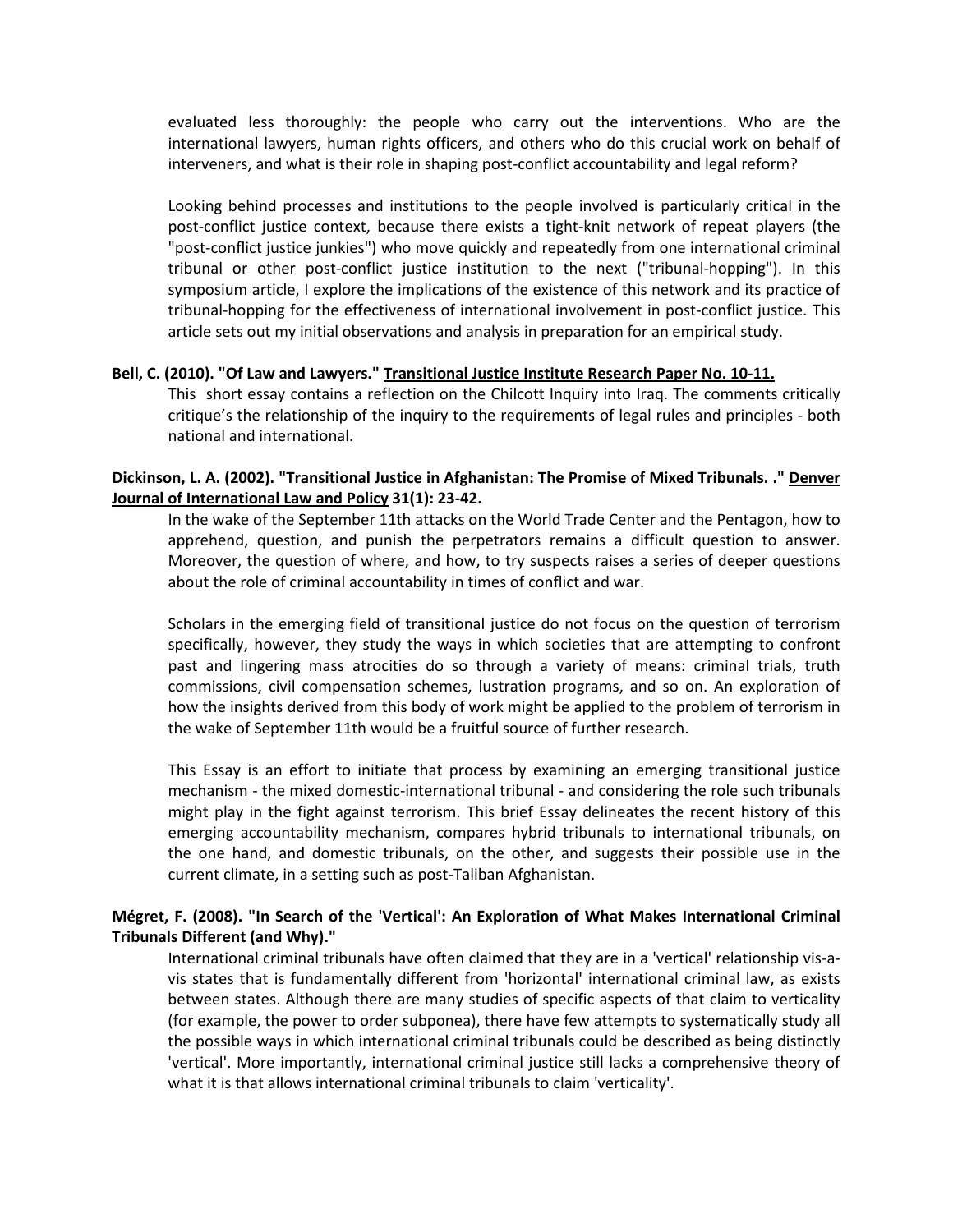This chapter seeks to remedy these shortcomings. It argues that 'verticality' is truly the defining feature of the tribunals as institutions of international criminal justice, not only for the purposes of analyzing cooperation, but also to understand complex issues of jurisdiction. The chapter also develops a theory of the foundations of verticality, by arguing that it is only tenuously anchored in the law, and should be understood more broadly as an affirmation of international criminal tribunals' separate identity. That identity is indissociable from international criminal justice's claim to emancipate itself from the inter-state world.

#### **Mégret, F. (2008). "A Special Tribunal for Lebanon: The UN Security Council and the Emancipation of International Criminal Justice." Leiden Journal of International Law 21: 485.**

Discussions on the creation of the Special Tribunal for Lebanon have focused on its impact on Lebanese sovereignty and, specifically, the fact that a Chapter VII resolution seems to bypass Lebanese democracy. Simply relying on the idea of a 'breach of international peace and security' to overcome these arguments is not helpful. It is more useful to locate the creation of the Tribunal within evolving international criminal justice practices. These practices are increasingly constraining the Security Council's own work rather than the contrary, as international criminal justice gradually emancipates itself from the confines of 'international peace and security' and becomes a logic unto itself.

#### **Newton, M. A. (2005). "The Iraqi Special Tribunal: A Human Rights Perspective." Cornell International Law Journal 38(3): 863-898.**

The creation of the Iraqi Special Tribunal in December 2003 by Iraqi authorities who were at the time under the legal occupation of the Coalition Provisional Authority marked the emergence of a new form of internationalized domestic tribunals. The Iraqis succeeded in incorporating the full range of modern crimes into their domestic codes alongside some carefully selected domestic offenses, while amending domestic procedural law in some key ways to align the process with established international law related to the provision of full and fair trials. The subsequent investigations and the beginning of trial proceedings generated major debates about the legitimacy of such a domestic forum within the context of human rights norms and the law of occupation. In particular, there was a major strand of thought from outside Iraq that the most legitimate and appropriate forum would have been an international process under the authority of the United Nations. This article examines the arguments made by the Iraqis who demanded a domestic process based on their inquisitorial model, setting them in the broader context of the emerging trends in international criminal law. Through a detailed and unique analysis of the provisions of human rights law and underlying Iraqi procedural law, it criticizes the arguments made by some that assume the illegitimacy of the tribunal under established international norms. The article provides the most detailed explanation of the law of occupation as it emerged following World War II to conclude that the establishment of the Tribunal as an independent court, and its subsequent validation by sovereign Iraqi domestic authorities, was completely valid and proper. The overarching theme of the article is that the imposition of artificial standards and the complete revocation of the preexisting Iraqi judicial structures would have created a process deemed wholly illegitimate by the Iraqi people and judiciary that would have undermined the establishment of the rule of law in Iraq. The author's personal interactions with the judges serve to support the conclusion that the Tribunal is capable of serving as the doorway through which the detailed body of international criminal law is introduced to the broader Arabic speaking world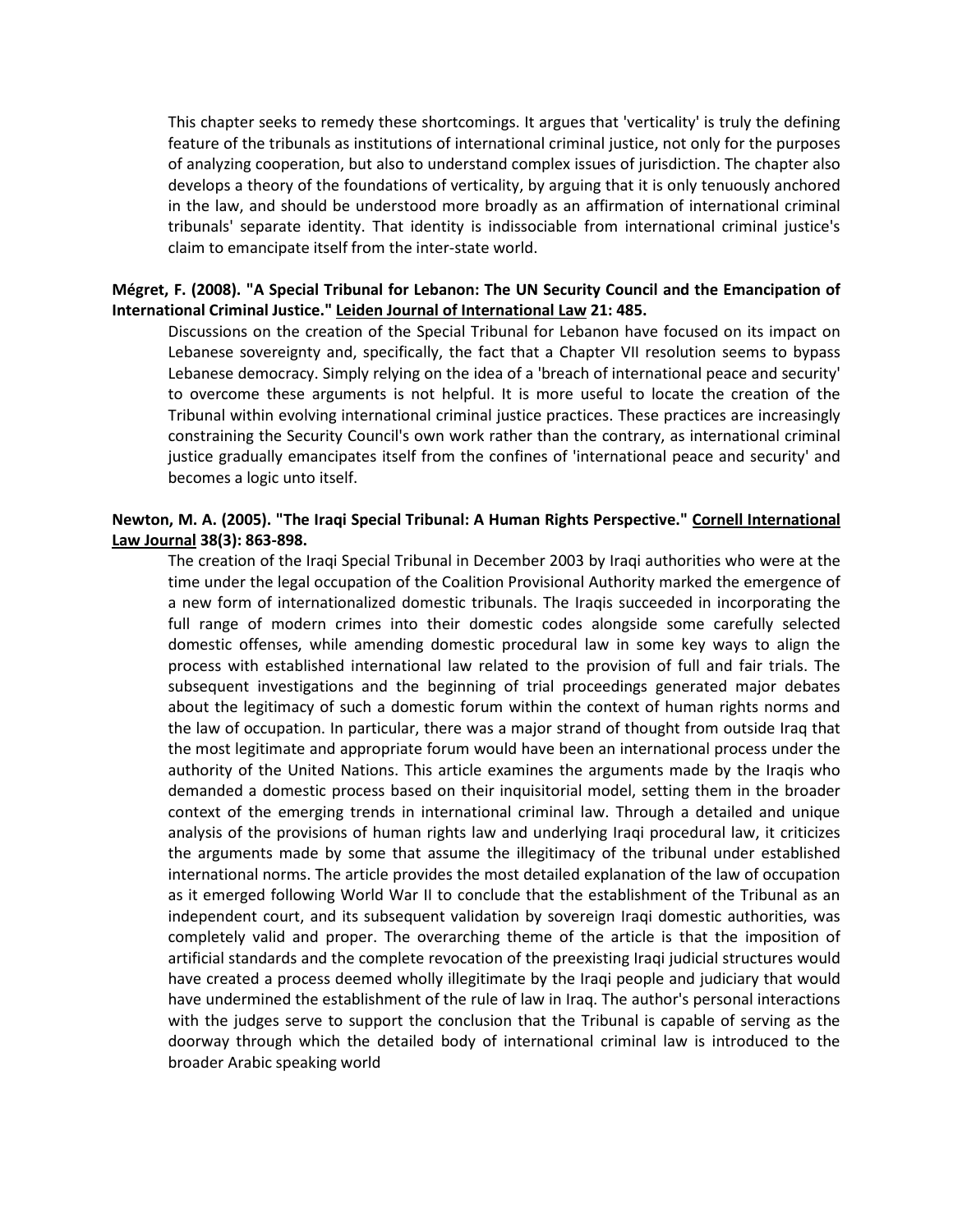#### **Orentlicher, D. F. (2010). That Someone Guilty Be Punished: The Impact of the ICTY in Bosnia, Open Society Justice Initiative, International Center for Transitional Justice.**

When the United Nations Security Council established the International Criminal Tribunal for the former Yugoslavia (ICTY) in May 1993, expectations were low. War was still raging in the Balkans, and the creation of the Tribunal was perceived as an attempt by Security Council members to save face after failing to stanch the violence then wracking the region.

Few could have foreseen the deep and lasting effects of the ICTY on Bosnia and Herzegovina, the Balkans, and international law. What began as an ad hoc response to the war's atrocities set a precedent that marked the beginning of the post-Nuremberg era of international justice: since the ICTY's founding, the international community has established courts to address atrocities committed in Rwanda, Sierra Leone, Cambodia, Kosovo, and Timor Leste, as well as a permanent International Criminal Court with more than 100 states parties.

The ICTY has also directly contributed to national war crimes prosecutions, both in Bosnia and Herzegovina, and throughout the region. Moreover, the ICTY has created a rich jurisprudence of international humanitarian law that now informs the work of other national and international courts.

In That Someone Guilty Be Punished, Diane F. Orentlicher, professor of law at American University, looks at the effects and effectiveness of the ICTY, including lessons to improve future efforts to provide justice for survivors of atrocious crimes. Perhaps most importantly, Orentlicher examines the impact of the tribunal through the words and experiences of those in whose name it was established: the victims and survivors. Their expectations, hopes, and disappointments are chronicled alongside the tribunal's achievements and limitations. Based on hundreds of hours of interviews—and featuring the voices and perceptions of dozens of Bosnian interlocutors—That Someone Guilty Be Punished provides a comprehensive and complex portrait of the ICTY and its impact on Bosnia.

## **c. Truth Commissions**

#### **Hayner, P. B. (2000). Unspeakable Truthts: Facing the Challenges of Truth Commissions. Routledge, Oxford.**

*Unspeakable Truths* explores the complex mechanisms and conditions that influence truth commissions-their establishment, mandate, operation and outcomes-as they investigate past human rights abuses. Hayner reviews the experiences of the twenty-one truth commissions established between 1974 and 2000 and examines the correlations between the truth-seeking process, transitional justice and the establishment of a working peace system after a period of domestic conflict.

Hayner illustrates the complex problems faced by policymakers in their quest to reinstate order and maintain peace within civil society and the limitations encountered by human rights advocates in their pursuit of punishment for past abuses. The author provides rigorous theoretical analysis, numerous testimonials and well-documented references, through which she successfully draws the reader's attention not only to the array of interests and stakes specific to each society, but also to the recurrence of fundamental issues across societies.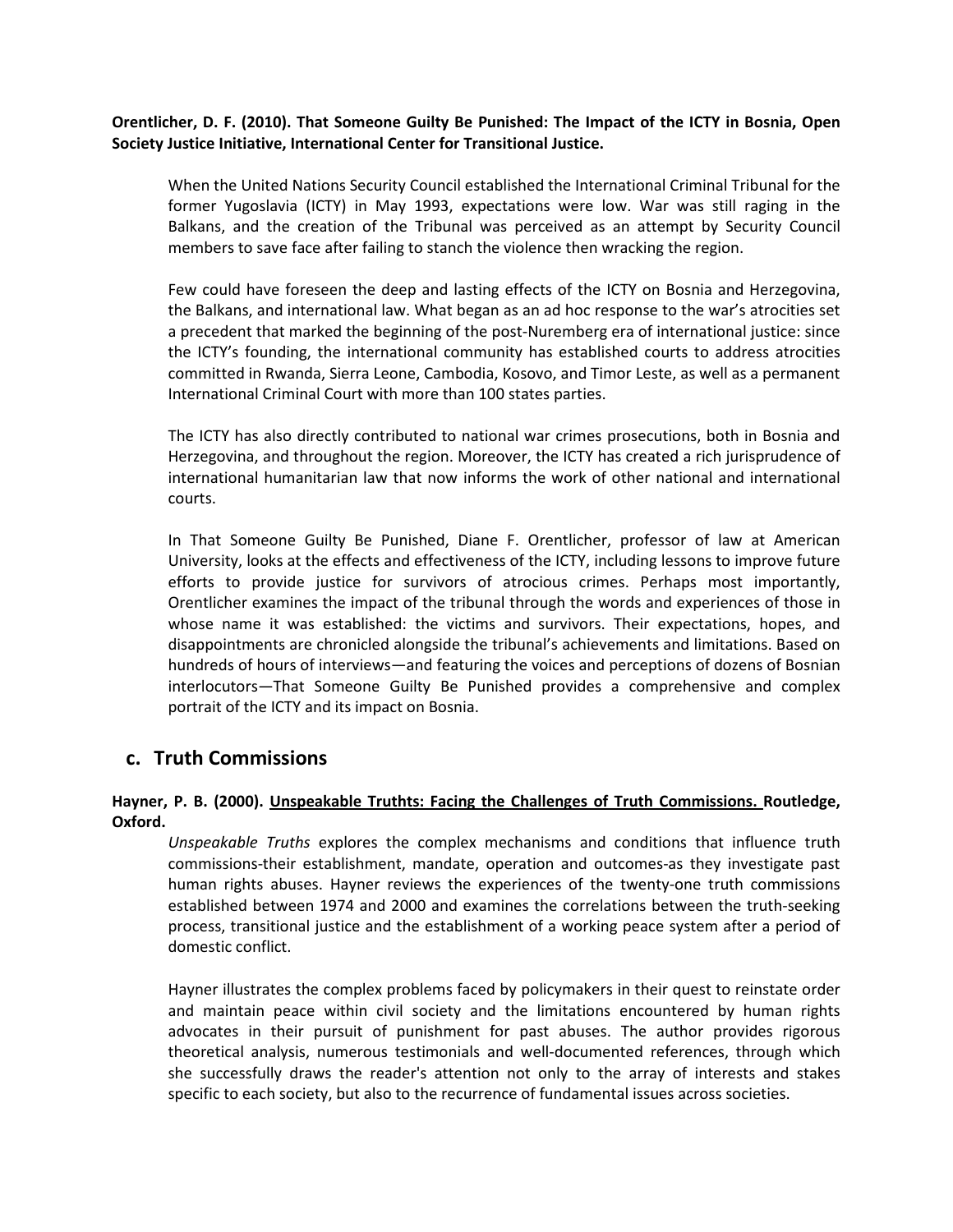#### **James-Allen, P., A. Weah, et al. (2010). Beyond the Truth and Reconciliation Commission: Transitional Justice Options in Liberia.**

This report reviews the Truth and Reconciliation Commission (TRC) process, examines its final report, and suggests a number of steps to be taken by the government, Liberia's civil society, and external partners. These suggestions are designed to respond to the opportunities presented by the TRC report and to address the shortcomings of its transitional justice recommendations. ICTJ offers these proposals as a general roadmap on what actors can do in the short-term to begin the process of moving forward with further transitional justice efforts.

#### **Nwogu, N. V. (2010). "When and Why It Started: Deconstructing Victim-Centered Truth Commissions in the Context of Ethnicity-Based Conflict." International Journal of Transitional Justice 4(2): 275-289.**

This article argues that truth commissions as a transitional justice mechanism have fallen short of what is achievable within the context of their own aspirations, particularly with respect to cases involving ethnicity-based violence. This failure is primarily due to the structural application of the narrative process, where (1) the commissions shy away from exploring the motivations behind violent actions; (2) victims' and perpetrators' voices are restrained to fit into collective accounts; and (3) victims' voices are elevated over perpetrators' in the memory-making aspect of the commissions' work. This article asserts that truth commissions must focus on personal narratives over grand narratives, de-essentialize the 'victim' and the 'perpetrator' and place victims' and perpetrators' narratives on equal footing with respect to the collective memory project. Governments must allow more time and resources for truth commissions to delve into the nuances of conflict in order to create a more feasible platform for realistic reconciliation and the possibility of enduring peace.

## **IV. Post-conflict Reconstruction**

## **a. Conflict Resolution**

#### **Abu-Nimer, M. (1996). "Conflict Resolution in an Islamic Context: Some Conceptual Questions." Peace and Change 21(1): 22-40.**

This paper offers a set of conceptual questions for approaching the subject of conflict resolution processes in an Islamic context2013as well as the implementation of Western models of conflict resolution in such a context. To address these issues, the paper first introduces the basic, preliminary questions which should be raised prior to initiating any study on this subject. Second, there is a brief comparison of the current Western and the traditional Middle Eastern approaches to conflict resolution. Based on this comparison, the third part of the paper discusses the conditions and questions which should be considered when studying Islam and conflict resolution.

#### **Albrecht, H.-J., J.-M. Simon, et al., Eds. (2006). Conflicts and Conflict Resolution in Middle Eastern Societies - Between Tradition and Modernity., Duncker and Humblot, Berlin.**

The historical and cultural richness of the Middle Eastern societies and the role of the state in the countries of the region provide a unique basis to understand the variety of means to address violent conflicts in different societies with a common basis. Against this backdrop, the leading question addressed in the contributions to this book concerns what is the best-suited response to violent conflicts? The question implies that there exist alternative ways of dealing with violent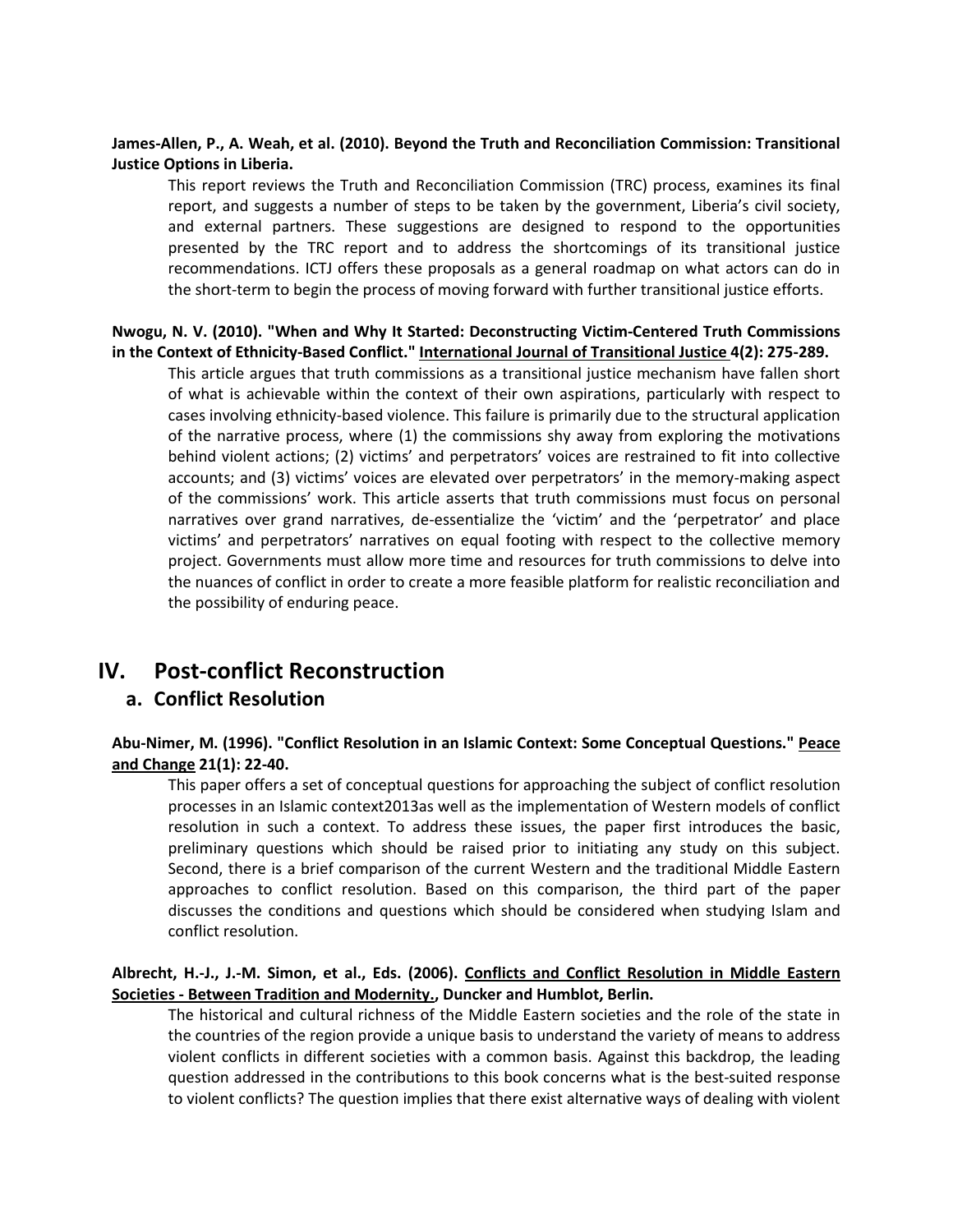conflicts. And posing this question, there follow immediately other questions: best in terms of what and best for whom: the offender, the victim, the public or all of them?

The responses are related to basic concepts of punishment, retaliation and mediation that have evidently been developed everywhere although content and meaning differ. Within this context, the book provides an overview on structural factors, settings and the phenomenology of violent conflicts in fourteen countries of the Middle East and an insight into the variety of types of traditional and modern conflict resolution applied largely in parallel in the region from different perspectives of social, legal and political sciences.

#### **Irani, G. E. (1999). "Islamic Mediation Techniques for Middle East Conflicts." Middle East Review of International Affairs 3(2).**

This article reviews traditional, Islamic techniques for resolving disputes and encouraging conciliation as tools applicable to contemporary regional conflicts. It discusses unique aspects of disputes in Middle East societies and why, to some extent, these characteristics contradict assumptions from Western-developed conflict resolution techniques.

## **b. Statebuilding**

#### **(2010). Stabilizing Afghanistan: Legitimacy and Accountability in Governance, International Center for Transitional Justice, New York.**

President Obama's long-awaited plan to increase the number of US troops in Afghanistan is meant to include a number of benchmarks aimed at stabilizing Afghanistan as part of an overall strategy to defeat or contain Taliban/al-Qaeda extremists. Bringing an end to the insurgency and addressing its regional roots are crucial parts of a successful peace process, but cannot prevail unless coupled with a strategy to address the governance deficit in Afghanistan.

#### **Gossman, P. (2006). Truth, Justice, and Stability in Afghanistan. In Transitional Justice in the Twenty-First Century: Beyond Truth versus Justice, edited by N. Roht-Arriaza and J. Mariezcurrena. New York, NY: Cambridge University Press.**

#### **McNerney, M. J. (2006). "Stabilization and reconstruction in Afghanistan: are PRTs a model or a muddle?" Parameters: 32-46.**

During the summer of 2002, U.S. officials developed the concept of Provincial Reconstruction Teams (PRTs) to spread the International Security Assistance Force (ISAF) effect, without expanding ISAF itself. First established in early 2003, PRTs consisted of 60-100 soldiers plus, eventually, Afghan advisors and representatives from civilian agencies like the U.S. State Department, the U.S. Agency for International Development, and the U.S. Department of Agriculture. PRTs have the potential to become a model for future stabilization and reconstruction operations (SRO). Representatives from more than a dozen countries are now participating in 22 PRTs to enhance security, reconstruction, and the reach of the Afghan central government. PRTs have achieved great success in building support for the U.S.-led coalition and respect for the Afghan government. They have played important roles in everything from election support to school-building to disarmament to mediating factional conflicts. Despite their potential and record of success, however, PRTs always have been a bit of a muddle. Inconsistent mission statements, unclear roles and responsibilities, ad hoc preparation, and, most important, limited resources have confused potential partners and prevented PRTs from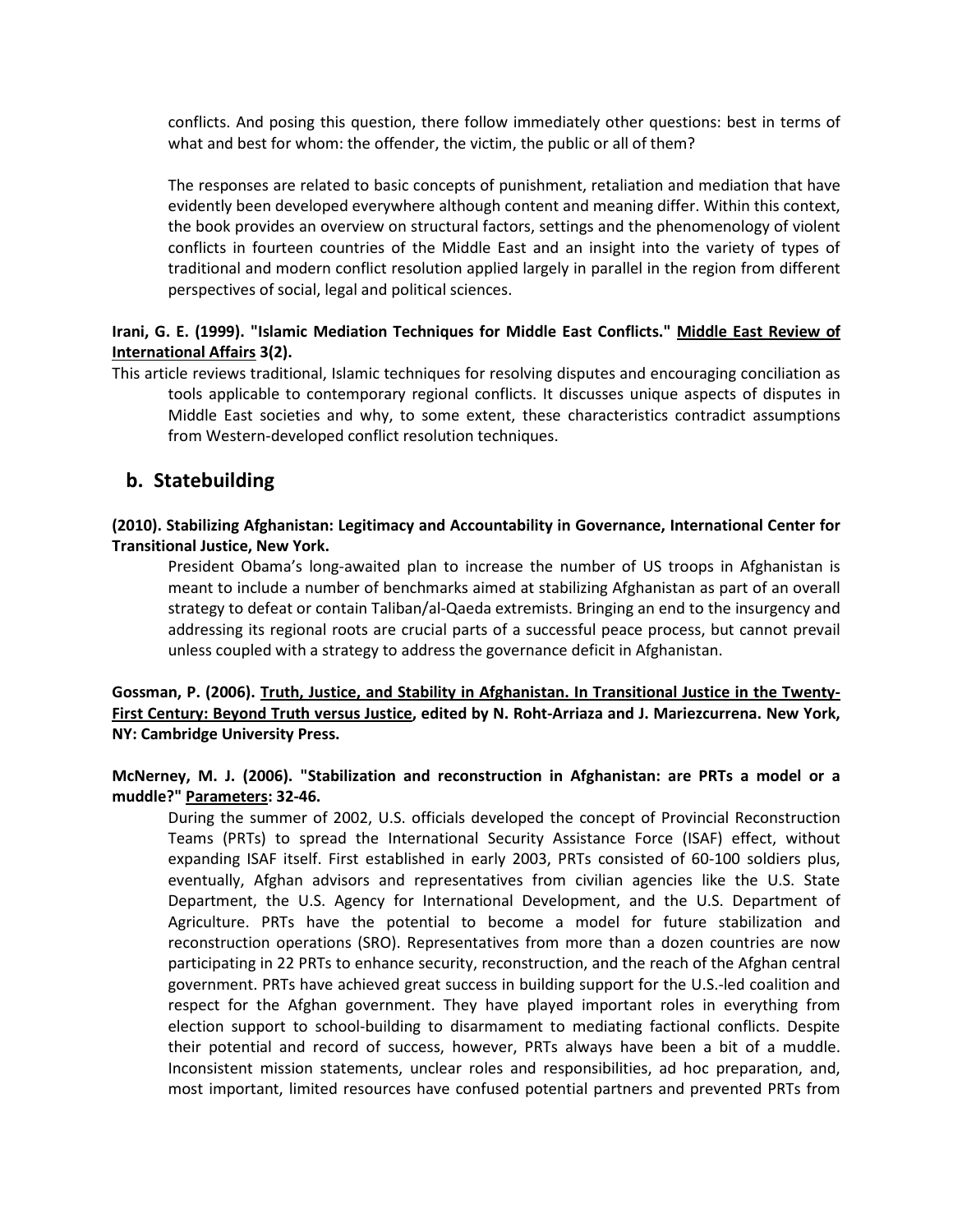having a greater effect on Afghanistan's future. This article will first review the strategic context in which PRTs operate, namely, SROs. Second, it will describe the PRT concept and its history. Third, the article will assess the success of the PRTs against three criteria: coordination, relationship-building, and capacity-building. Enhancing local security is also a key measure of success, but as this article will discuss, PRTs achieve this goal primarily through their relationships and capacity-building efforts. Finally, the article will conclude with some recommendations for how PRTs should evolve in Afghanistan and how they can be a model for future operations.

#### **Suhrke, A. (2010). Upside-down state-building:The contradictions of the international project in Afghanistan Cambridge University Press**

In the contemporary writing on state-building in post-conflict situations, remarkably little attention is paid to what it takes to build a state. There is much advice on policy priorities and sequencing – security, rule of law, humanitarian assistance, fast pay-out of a peace dividend, demobilisation, elections, and so on – but much less attention to the basic ingredients that are required for the enterprise.

Historical experience and the political science literature suggest four necessary components: coercion, capital, legitimacy and leadership. In Europe, as Charles Tilly [1990] tells us, the modern state developed as local rulers marshalled revenues to pay for armies to fight other rulers; protection and increasingly other services were provided to their subjects to ensure continued flows of resources, and the state became a going concern.

Time is commonly also added in recognition of the fact that most contemporary states are the product of a long historical process of state-formation. Yet even these cases typically have some periods of more active state-building, when leaders mobilise arms, capital and legitimacy in ways that decisively strengthen the state. Given the internationalised nature of current state-building, arguably the most central, but also the least addressed, question is therefore to what extent the four components of state-building can be effectively provided by international actors, as opposed to being mobilised through an endogenous process. The present chapter explores this question with reference to post-2001 Afghanistan, first by reviewing the features of successful non-European state-building processes, and then by contrasting these with the tension-filled experience in Afghanistan.

## **V. Security Sector Reform (SSR)**

## **a. Overview: Security Sector Reform**

#### **Davis, L. (2009). Transitional Justice and Social Security Reform, Initiative for Peacebuilding.**

The relationship between transitional justice and security system – or sector – reform (SSR) is understudied, yet both contribute to state-building, democratisation and peacebuilding in countries with a legacy of massive human rights abuse. The security system is fundamental in any democracy for protecting the citizens' rights. Yet in postconflict environments it usually comprises members of the police, military, secret police, intelligence agencies, armed rebel groups and militia – the groups which are often the most responsible for serious and systemic human rights violations during conflict. Reforming the system to ensure security agents become protectors of the population and the rule of law is therefore of the utmost urgency, but the political and security context may pose serious challenges to reform. This paper draws on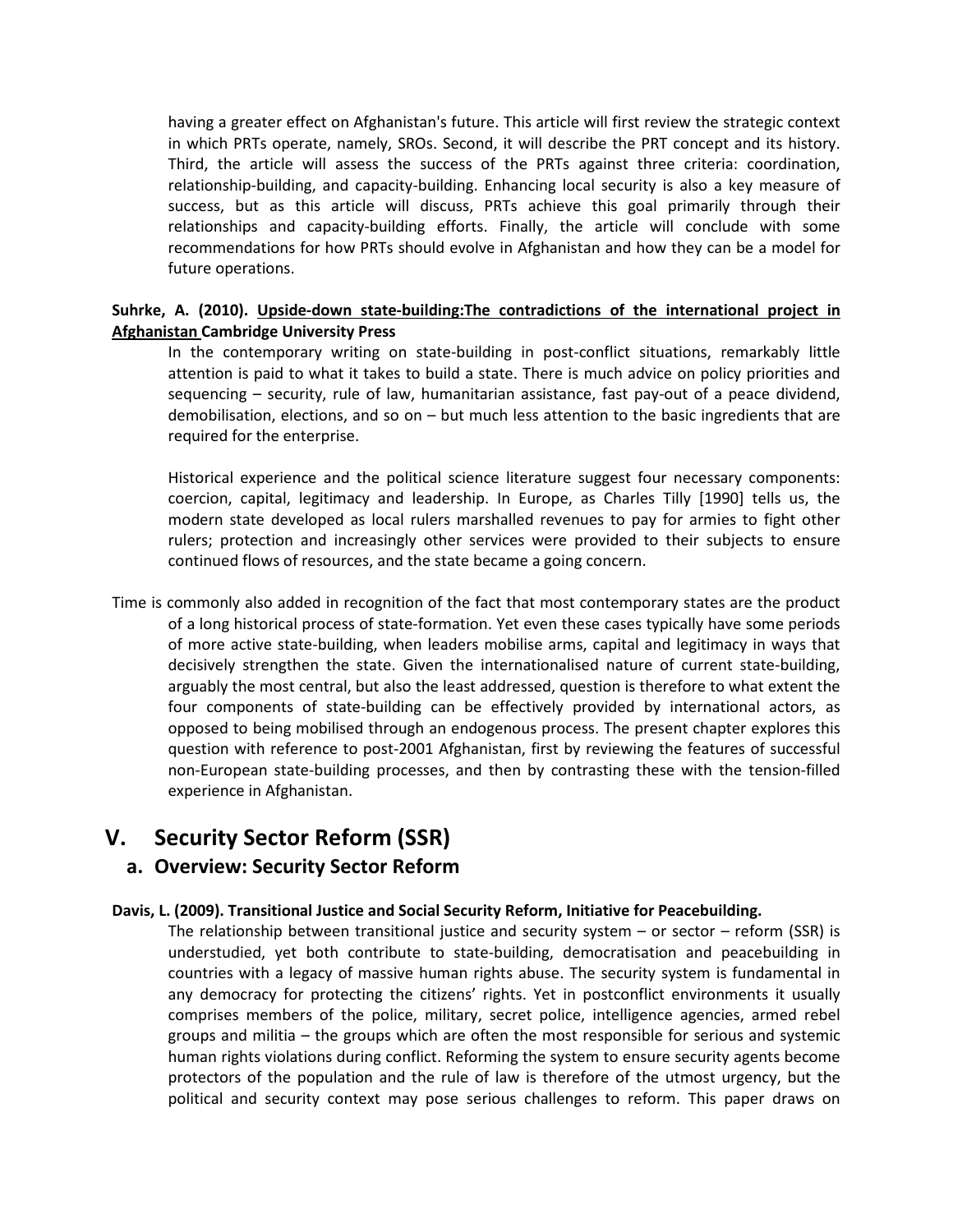research in four very different environments: Afghanistan, Burundi, the Democratic Republic of Congo (DRC) and Timor-Leste. Although effective SSR is highly context-specific, this paper argues that the EU could improve the substance of its SSR programming and implementation by drawing on lessons from these four case studies.

#### **Piotukh, V. and P. Wilson (2009). Security Sector Evolution: Understanding and Influencing How Security Institutions Change. , Libra Advisory Group, London, United Kingdom.**

What implications do different theoretical approaches to institutional change have for security sector reform (SSR)? How can evolutionary approaches be applied to SSR in practice? This paper from the Libra Advisory Group examines theoretical approaches to institutional change and their implications for SSR. It argues that an evolutionary approach to SSR can make the reform process more democratic and lead to transformations that are locally-owned and sustainable.

## **b. Disarmament, Demobilization, and Reintegration (DDR)**

#### **Gossman, P. (2009). Transitional Justice and DDR: The Case of Afghanistan., International Center for Transitional Justice, New York. June 2009.**

In Afghanistan's nation-building process, security has been prioritized over justice. This strategy has shaped the way programs for disarmament, demobilization and reintegration (DDR) of former combatants and transitional justice are perceived and accepted by the Afghan population and the international community. Ongoing insecurity and the reliance of the international community on former militia commanders undermine DDR and obstruct transitional justice initiatives. Slow progress on crucial institutional reforms continues to impede efforts to create a competent and professional police force, a functioning civil service, and an accountable judiciary; all three of which are vital to successful disarmament, transitional justice and, ultimately, security.

#### **Patel, A. C., P. d. Dreiff, et al., Eds. (2010). Disarming the Past: Transitional Justice and ex-combatants. Advancing Transitional Justice Series. New York, Social Science Research Council, International Center for Transitional Justice.**

Over the past twenty years, international donors have invested in large-scale disarmament, demobilization, and reintegration (DDR) programs. In the same period, there has been a proliferation of transitional justice measures to help render truth, justice, and reparations in the aftermath of state violence and civil war. Yet DDR programs are seldom analyzed to consider justice-related aims; and transitional justice mechanisms rarely articulate strategies for coordinating with DDR. Disarming the Past: Transitional Justice and Ex-combatants examines how these two types of initiatives have connected  $-$  or failed to connect  $-$  in peacebuilding contexts, and begins to articulate how future DDR programs ought to link with transitional justice aims.

## **VI. Conflict Groups**

## **a. Counterinsurgency**

**Gompert, D. C., J. G. IV, et al. (2008). War by Other Means. Building Complete and Balanced Capabilities for Counterinsurgency, RAND National Defense Research Institute.**

The difficulties encountered by the United States in securing Iraq and Afghanistan despite years of effort and staggering costs raises the central question of the RAND Counterinsurgency Study: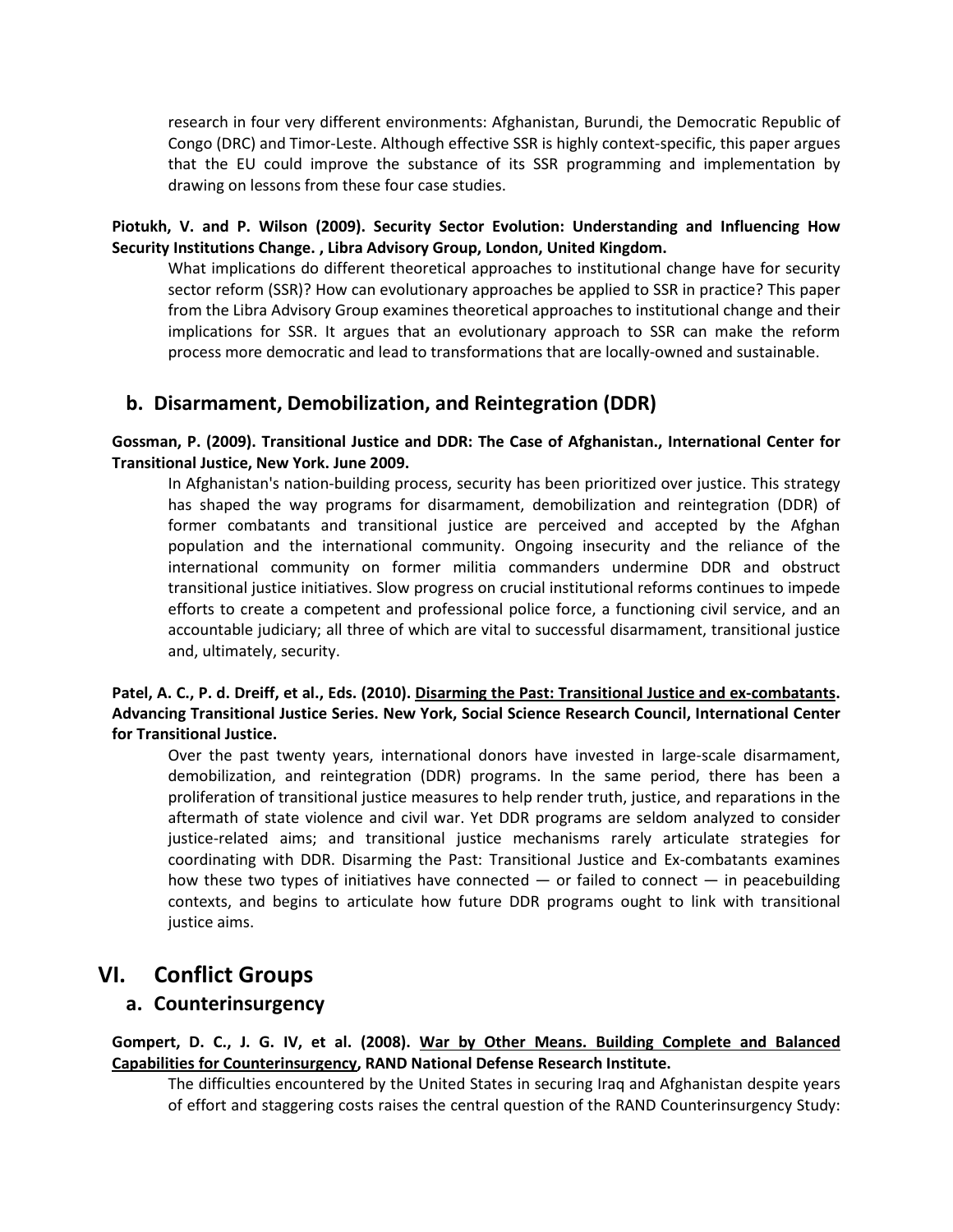How should the United States improve its capabilities to counter insurgencies, particularly those that are heavily influenced by transnational terrorist movements and thus linked into a global jihadist network? This capstone volume to the study draws on other reports in the series as well as an examination of 89 insurgencies since World War II, an analysis of the new challenges posed by what is becoming known as global insurgency, and many of the lessons learned in Iraq and Afghanistan. The report's recommendations are based on the premise that counterinsurgency (COIN) is a contest for the allegiance of a nation's population; victory over jihadist insurgency consists not of merely winning a war against terrorists but of persuading Islamic populations to choose legitimate government and reject violent religious tyranny. The authors evaluate three types of COIN capabilities: civil capabilities to help weak states improve their political and economic performance; informational and cognitive capabilities to enable better governance and improve COIN decisionmaking; and security capabilities to protect people and infrastructure and to weaken insurgent forces. Gompert and Gordon warn that U.S. capabilities are deficient in several critical areas but also emphasize that U.S. allies and international organizations can provide capabilities that the United States currently cannot. The authors conclude by outlining the investments, organizational changes within the federal government and the military, and international arrangements that the United States should pursue to improve its COIN capabilities.

#### **Rathmell, A. (2009). "Adapting Government For Stabilisation And Counter-Insurgency Operations " The RUSI Journal 154(6): 8-13.**

The demands of counter-insurgency have sparked much discussion about the need for army reform. But it is also the case that government, as a whole, must adapt to the present campaign. Britain has lagged behind the US in this regard, and it is not clear that sufficient political will exists in the UK for real change. However, British capacity is only ever the first step: ultimately, what matters for successful stabilisation is the capability and legitimacy of the host government.

## **b. Nonstate Actors**

**Bassiouni, M. C. (2008). "The new wars and the crisis of compliance with the law of armed conflict by non-state actors." Journal of Criminal Law and Criminology 98(3).**

#### **Mégret, F. (2009). "Beyond 'Freedom Fighters' and 'Terrorists': When, if Ever, is Non-State Violence Legitimate in International Law?"**

This paper seeks to elucidate the conditions under which non-state violence might be considered legitimate under international law. Contra a tendency to dismiss all non-state violence as "terroristic" it makes an argument that the conditions of legitimate non-state violence, at the intersection of international law and moral theory, require us to assess the ends and means of such violence, and the conditions in which it is used. This leads one to depart from international law on the use of force as it applies to states in some cases, but also to draw on it in others. The paper concludes with a moderate stance in favor of exceptionally lending strong normative support to certain forms of non-state violence.

**Mégret, F. (2009). "The Diversification of Actors Involved in Armed Conflicts: Beyond 'Direct Participation to Hostilities'? (La Diversification Des Acteurs Impliqués Dans Les Conflits Armés: Vers Un Dépassement De La 'Participation Directe Aux Hostilités'?)."**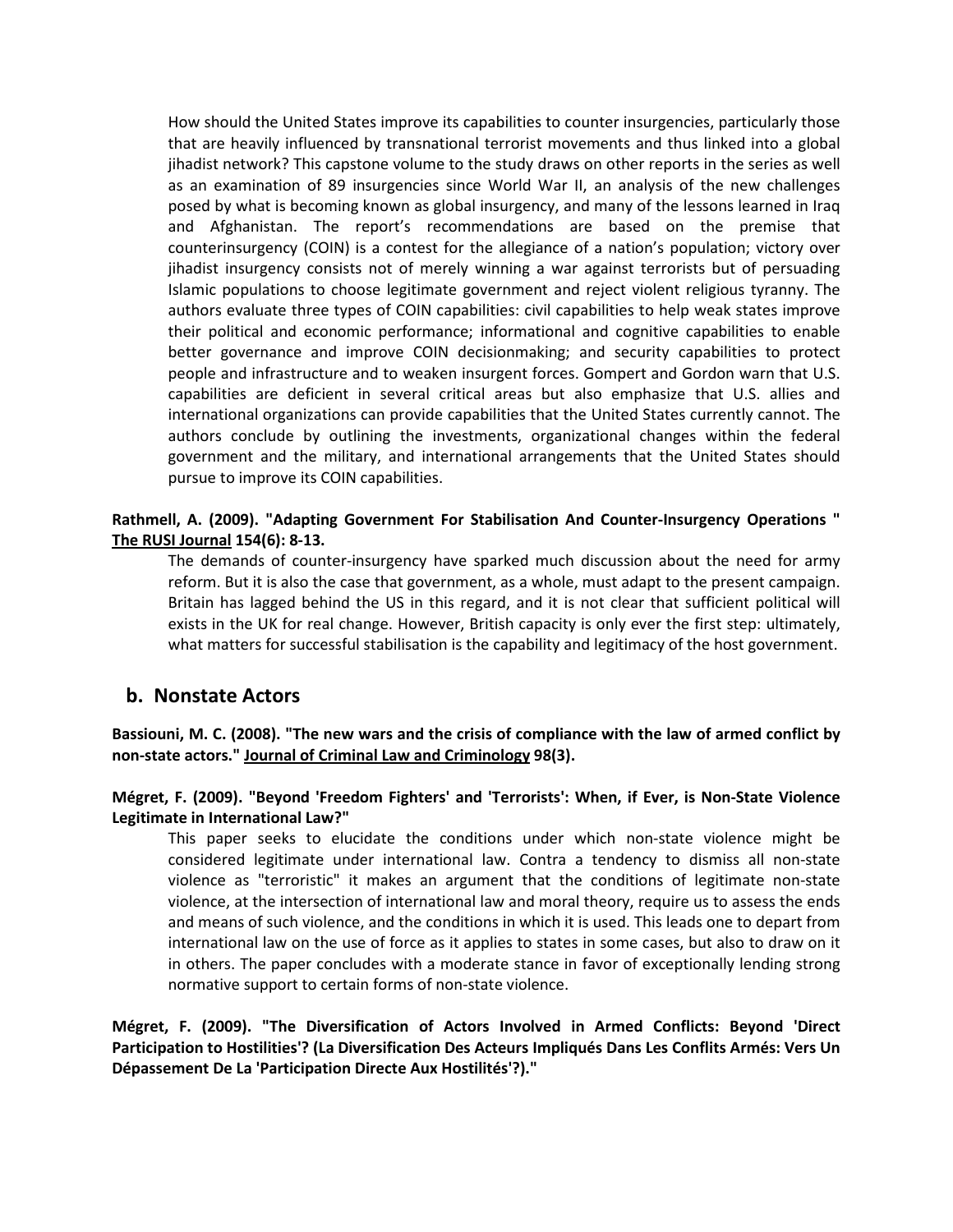This paper (in French) was originally presented at a conference at the Collège de France organized by the University of Paris I on "The role of third parties to the implementation of international humanitarian law". As discussant, I was asked to provide a general presentation of the challenges of distinguishing between "parties" and "non-parties" in today's conflicts. The paper seeks to give an overview of current debates, whilst questioning how long this distinction can remain the summa divisio of the laws of war in a context where it radically challenged both by non-state actors and states. I suggest that the distinction is in practice more a continuum than a clear binary opposition in that, although some actors may more naturally be seen as "parties" or "non-parties", there is no status that cannot change over the course of a conflict depending on what one does (as opposed to what one is). I suggest that this essential and inevitable fluidity is also what makes it very difficult to keep these distinctions stable over time. I then turn to what I see as the two hardest cases of maintaining the division, namely private security companies on the one hand, and terror groups on the other (arguably both instances albeit very different - of a larger trend towards privatization of violence). The great difficulties that these actors create in terms of the implementation of international humanitarian law suggest that the distinction is under threat. In the conclusion, I outline some ways in which the distinction might be reinvigorated or transcended. I suggest, for example, that one should critically assess international humanitarian law's continued statist biases (state forces are always combatants, even if they violate the laws of war, whereas this is not true of non-state or irregular forces) on humanitarian grounds. Moreover, I suggest that the normative asymmetry of conflicts creates conditions where states must be willing to abide by high standards even confronted with an adversary that does not - so much so, in fact, that international human rights law may in the end turn out to be the most cogent way to regulate contemporary modes of even armed violence.

#### **Steinhoff, D. (2009). "Talking to the Enemy: State Legitimacy Concerns with Engaging Non-State Armed Groups." Texas International Law Journal 45: 297-322.**

Most armed conflicts today are not between states, but are internal in nature. Since internal conflicts often involve non-state armed groups fighting for national liberation, religious beliefs, or political ideological goals, the conflicts are particularly violent. However, the traditional laws of armed conflict, called international humanitarian law (IHL), provide few regulations for internal conflicts. As a result, parties often evade humanitarian regulation of their conduct.

This paper first discusses the importance of engaging non-state armed groups in IHL processes. Through negotiations, states and armed groups can agree to apply IHL to a conflict, in whole or in part, providing greater protections to vulnerable groups and captured combatants.

Second, it is argued that states are reluctant to talk with armed groups due to a fear that nonviolent engagement would legitimize the armed group. States have manifested their worries through less regulation of internal conflicts under IHL. States have traditionally argued that the bases of their worries are the legal consequences of bestowing legitimacy non-state actors.

Most important, this paper examines alternative motivations behind states' refusal to engage non-state armed groups. Although many states claim their worries are based on the legal consequences of recognition, this paper examines possible alternative bases for their fears.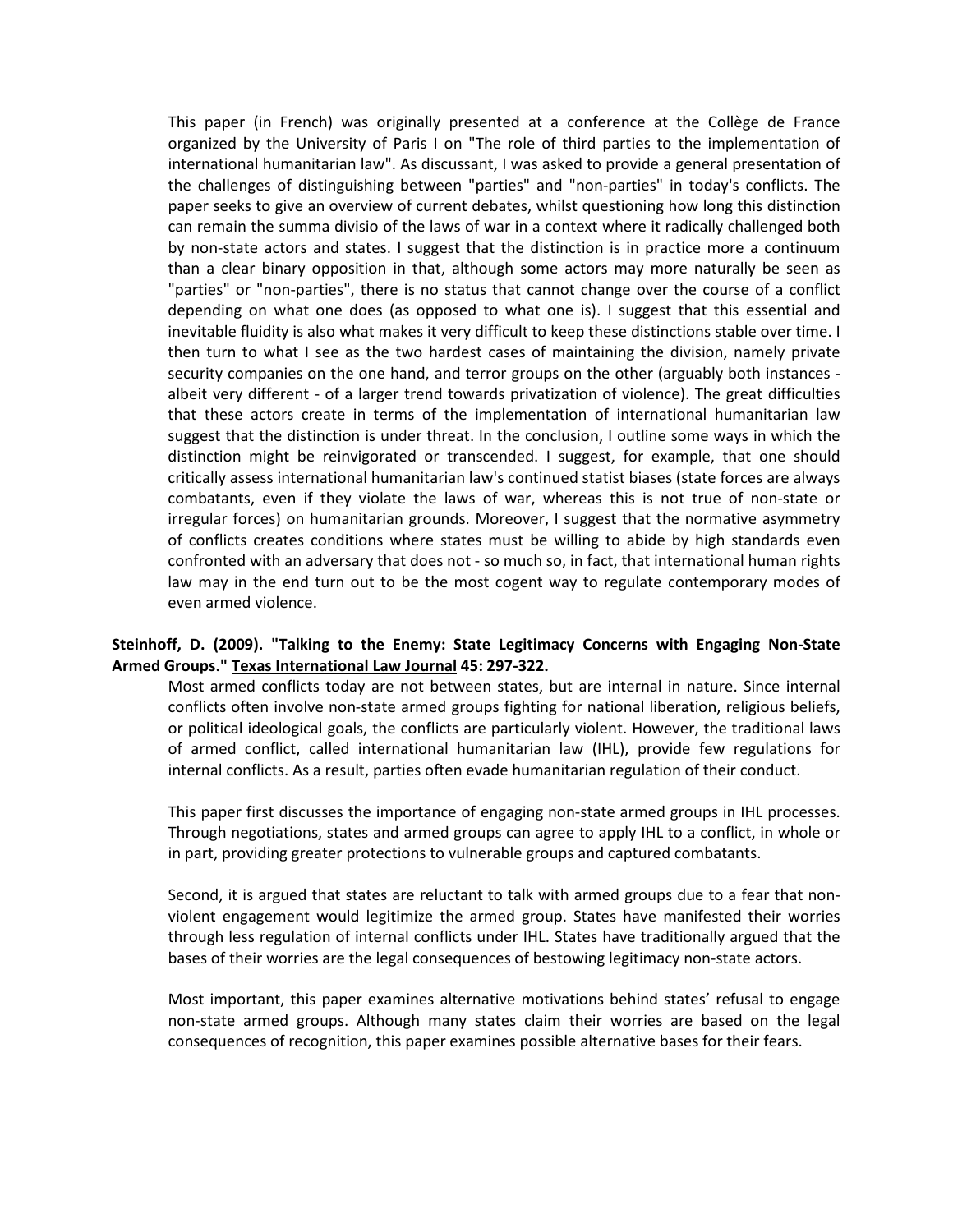#### **Sveinbjörnsson, D. Ö. (2009). "The Non-State Actor Threat. An Examination into the Legitimate Actions Available to a 'Victim State' Threatened by a Non-State Actor Operating From a Foreign Territory."**

Terrorism at the beginning of the 21st century has prompted the international legal community to revise its position on non-state actors and the use of force in international law. The statecentric nature of the international community has in recent years been faced with non-state actors on such a scale as to demand a response from states and forcing them to take defensive measures against the non-state actors which otherwise ought to be dealt with under the domestic legal system of the state from which they operate. Non-state actors are a new threat to international peace and security which can take various forms such as rebel groups, terrorist groups and even pirates. Although the actors are not new per se their threat level is of a new proportion.

As recent events are examined and in order to comprehensively address the issues of non-state actors as threats and the available legitimate actions a 'victim state' has, it seems that international law needs to clarify these issues through co-operative measures and reach a consensus on the legal issues of non-state actors. In the absence of clear information, international law is left with rules which essentially were created for inter-state relations but need to be applied to non-state and state interactions because of pure necessity, since the threat of non-state actors in the 21st century has reached a level which the domestic legal system mostly cannot deal with.

#### **c. Terrorism**

**Bassiouni, M. C. (2004). "Terrorism: the persistent dilemma of justice." Case Western Reserve Journal of International Law, 36(2/3): 299-306**

**Hassanien, M. R. (2008). "International law fights terrorism in the Muslim world: a Middle Eastern perspective." Denver Journal of International Law and Policy 36(2): 221-253.**

The September 11 terrorist attacks ignited global interest in the Muslim world; (1) hence the region has become a primary concern for the international community, with national security bolted to the forefront of the American foreign policy and that of the rest of the world as well. (2) Six years after the attacks on New York, Pennsylvania and Washington DC, the American perspective has been the prevailing one in most of the writings about International law and terrorism. However, the Middle Eastern approach toward international terrorism needs to be explored carefully in light of the globalization that is taking place everywhere.

The Muslim world--in the post-September 11 era--has been the scene for major American operations whether in Afghanistan or Iraq. (3) Consequently, Muslims consider the U.S. to be the major threat to them. (4) The populace in the Middle East contemplates the invasion of Iraq, Afghanistan and the current tension between Iran and U.S. as major reasons to root in rather than uproot terrorism in the Middle East. After almost four years of the war on Iraq, international terrorism has proven to be a pervasive and unconventional enemy, making it evident that the use of force is no longer the most effective tool in combating it. Free trade, economic development, strengthening international law and engaging the Muslim world could equally solve the problem. These tools have to be considered in the American portfolio of combating international terrorism.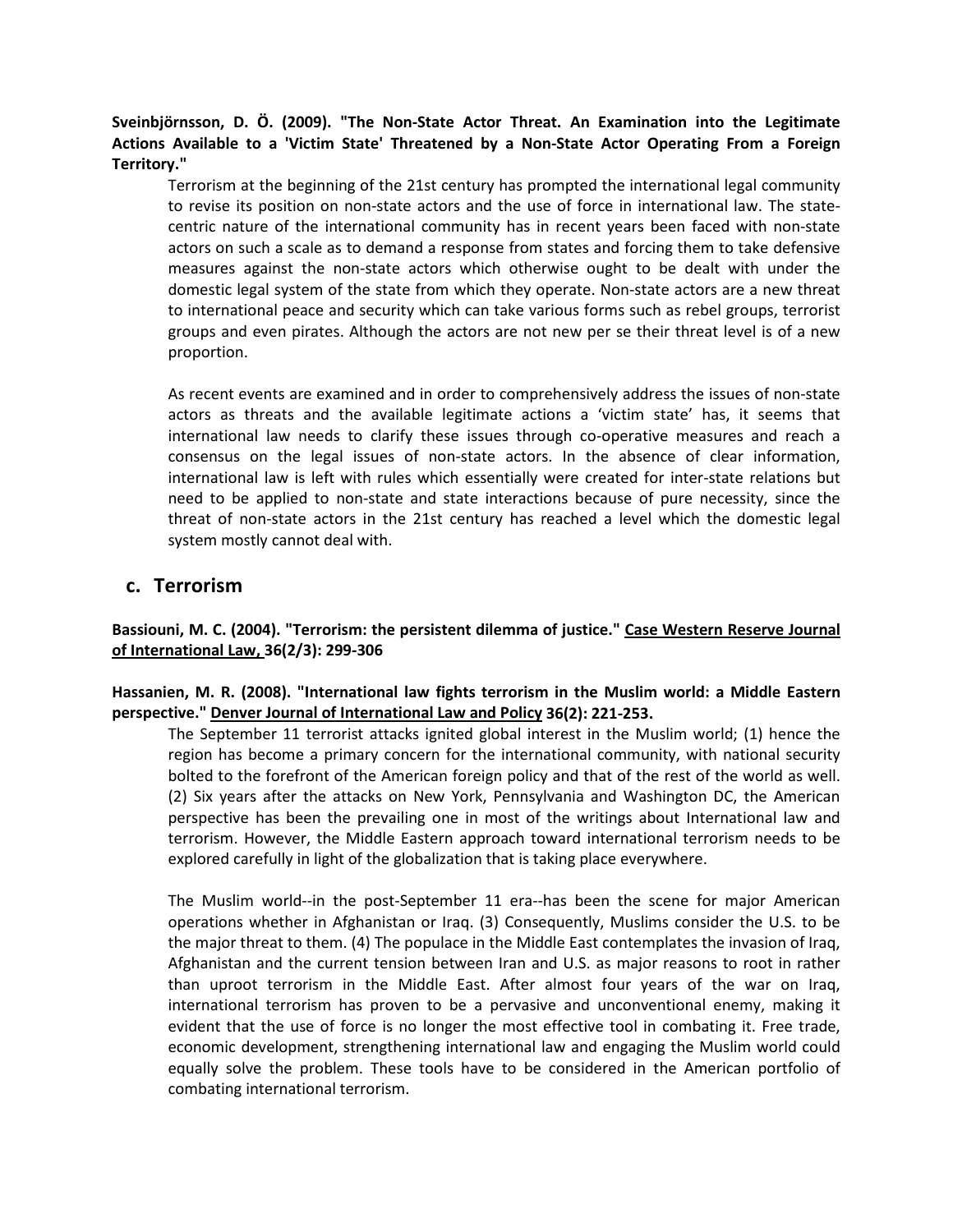America, as a global power, has to realize that engaging other parts of the world, including the Muslim world, in the war on terror is a must. International terrorism has two sides; (5) Shibley Telhami described the terrorism phenomena as having two sides, the first is the demand side, where international trade law could be relevant. (6) As free trade agreements are more than liberalizing certain markets, they have a lot of economic and political ramifications that may defuse the causes of terrorism in the Middle East. However, this paper does not propose that free trade is the ultimate solution for terrorism in the Middle East, but rather suggests that free trade is one of the tools that may provide a way out of the problems that besiege the region. But it would be meaningless or even harmful if it is not accompanied with political reform in the region. (7) The strengthening of international treaty law, the law of armed conflict, and engaging the Muslim world in the fight against terrorism can also help combat the supply side of terrorism.

#### **Mégret, F. (2009). "Beyond 'Freedom Fighters' and 'Terrorists': When, if Ever, is Non-State Violence Legitimate in International Law?".**

This paper seeks to elucidate the conditions under which non-state violence might be considered legitimate under international law. Contra a tendency to dismiss all non-state violence as "terroristic" it makes an argument that the conditions of legitimate non-state violence, at the intersection of international law and moral theory, require us to assess the ends and means of such violence, and the conditions in which it is used. This leads one to depart from international law on the use of force as it applies to states in some cases, but also to draw on it in others. The paper concludes with a moderate stance in favor of exceptionally lending strong normative support to certain forms of non-state violence.

#### **Mégret, F. (2009). "The Diversification of Actors Involved in Armed Conflicts: Beyond 'Direct Participation to Hostilities'? (La Diversification Des Acteurs Impliqués Dans Les Conflits Armés: Vers Un Dépassement De La 'Participation Directe Aux Hostilités'?)."**

This paper (in French) was originally presented at a conference at the Collège de France organized by the University of Paris I on "The role of third parties to the implementation of international humanitarian law". As discussant, I was asked to provide a general presentation of the challenges of distinguishing between "parties" and "non-parties" in today's conflicts. The paper seeks to give an overview of current debates, whilst questioning how long this distinction can remain the summa divisio of the laws of war in a context where it radically challenged both by non-state actors and states. I suggest that the distinction is in practice more a continuum than a clear binary opposition in that, although some actors may more naturally be seen as "parties" or "non-parties", there is no status that cannot change over the course of a conflict depending on what one does (as opposed to what one is). I suggest that this essential and inevitable fluidity is also what makes it very difficult to keep these distinctions stable over time. I then turn to what I see as the two hardest cases of maintaining the division, namely private security companies on the one hand, and terror groups on the other (arguably both instances albeit very different - of a larger trend towards privatization of violence). The great difficulties that these actors create in terms of the implementation of international humanitarian law suggest that the distinction is under threat. In the conclusion, I outline some ways in which the distinction might be reinvigorated or transcended. I suggest, for example, that one should critically assess international humanitarian law's continued statist biases (state forces are always combatants, even if they violate the laws of war, whereas this is not true of non-state or irregular forces) on humanitarian grounds. Moreover, I suggest that the normative asymmetry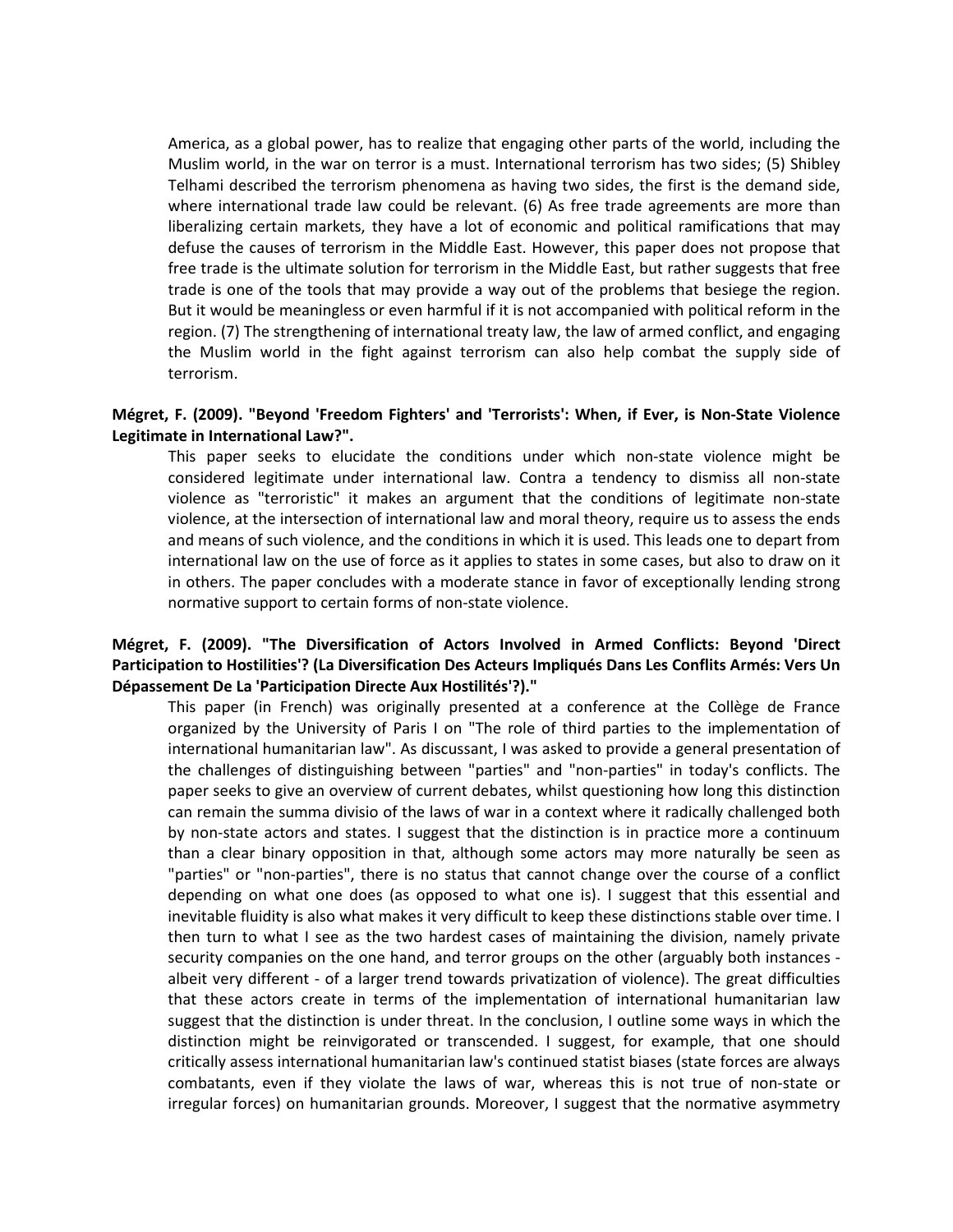of conflicts creates conditions where states must be willing to abide by high standards even confronted with an adversary that does not - so much so, in fact, that international human rights law may in the end turn out to be the most cogent way to regulate contemporary modes of even armed violence.

**Ni Aolain, F. D. (2007). "The No-Gaps Approach to Parallel Application in the Context of the War on Terror." Israel Law Review 40(2): 563-591.**

This article asserts that a challenge exists in deflecting the prevailing view that a general gap of legal applicability exists in respect of legal regulation of the war on terror. This "gap" is articulated by a focus on a new phenomena¿namely the emergence of Al Qaeda as a nonnationally motivated, transnational terrorist organization whose actions and actors do not "fit" existing legal norms and sanctions. In addressing that challenge, this article will rebut the argument that suggests a legal lacuna exists, and that no appropriate legal tools are available to states and international organizations as they confront the post September 11th context. In particular, the argument asserts that existing legal norms provide sufficient coverage to respond to the conflicts experienced in the contemporary moment, as well as to the state and non-state entities participating in them. The article suggests that clarity about the boundaries between the legal regime of international human rights law and international humanitarian law would assist closing off perceived regulatory gaps. It contends that the usual rationale given in favor of parallel application, namely higher protection for the victims of conflict, substantially underestimates its other valuable policy and instrumental benefits. Specifically, the traditionally vaunted victim centered rationale does not sufficiently weigh the value of affirming consistent rule of law coverage to situations of conflict. The article asserts that while further regulatory measures may be possible and even desirable to confront the contemporary challenges of conflict forms (including terrorism), a combined or dynamic approach to the law of war and international human rights law provides sufficient traction and norm content to address and be relevant to present needs.

## **VII. International Stakeholders/Community**

#### **a. International Organizations**

#### **Boon, K. E. (2006). "'Open for Business': International Financial Institutions, Post-Conflict Economic Reform and the Rule of Law." NYU Journal of International Law and Politics 39: 513.**

What practices should international institutions adopt to promote economic development, peace and stability in post-conflict zones? The United Nations, the World Bank, and the International Monetary Fund amongst other such institutions have a common answer: practices that promote marketization and the Rule of Law. This article examples the relationship between the Security Council and the IFIs in the promotion of the rule of law in post-conflict situations, in order to assess the tension between IFI independence and the supremacy of Chapter VII resolutions. It also examines the development of IFI post-conflict policies generally, and the constitutional doctrines used to justify the expansion into international peace and security.

#### **Boon, K. E. (2008). "Coining a New Jurisdiction: The Security Council as Economic Peacekeeper." Vanderbilt Journal of Transnational Law 41(4).**

Economic conditions are linked to international peace and security. Financial crises, mismanagement of natural resources, food shortages, and climate change can create transnational effects, including conflict. The Security Council is the executive organ of the United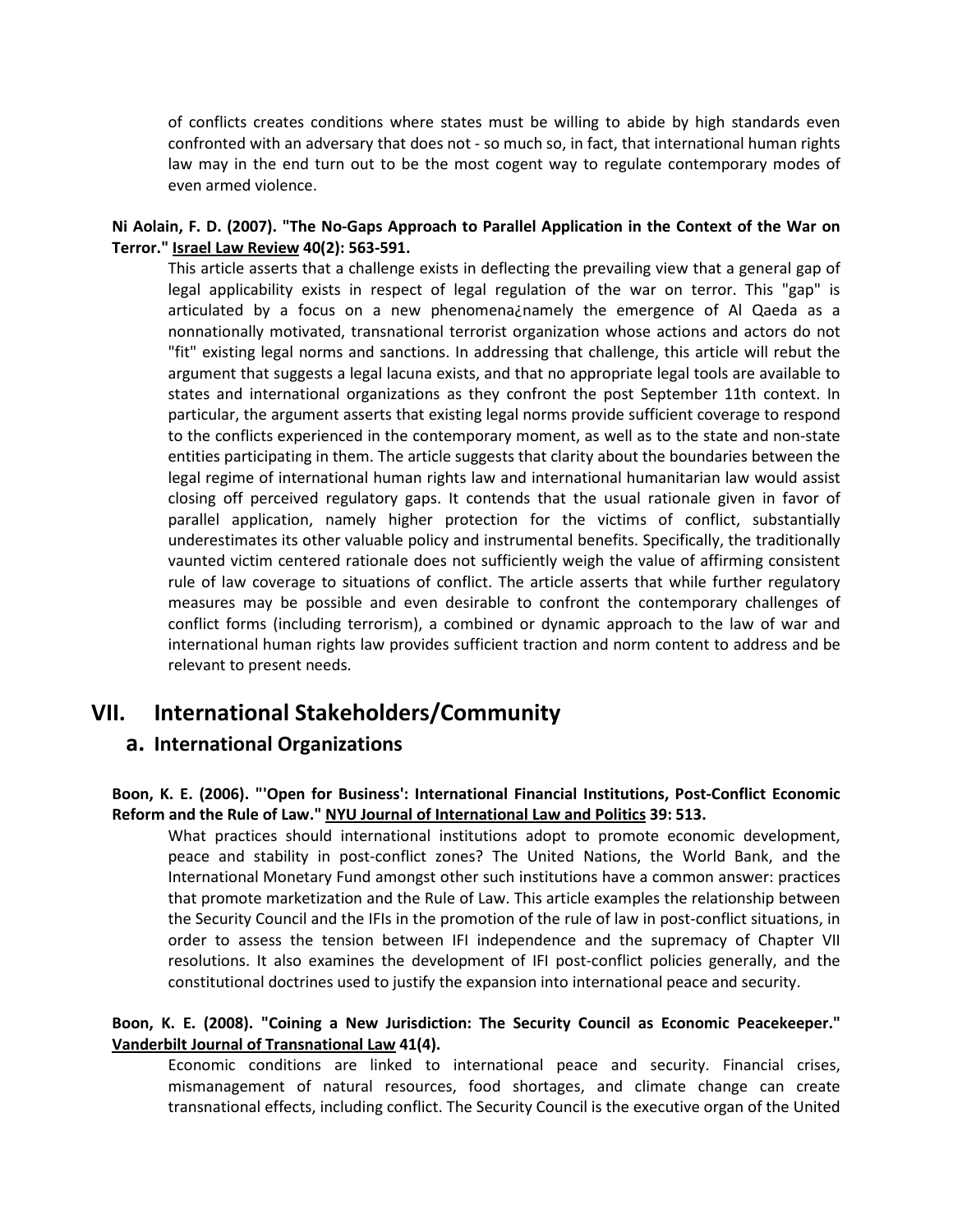Nations, with primary jurisdiction over the maintenance of international peace and security. This Article explores the extent to which the Security Council can and should assert jurisdiction over economic and financial issues.

#### **Chesterman, S. "'I'll Take Manhattan': The International Rule of Law and the United Nations Security Council." The Hague Journal on the Rule of Law, Forthcoming.**

Frequent agreement on the rule of law in theory is possible in large part because of divergent views on what it means in practice. This essay briefly addresses the content of the rule of law at the international level before discussing the challenge to this idea presently posed by the United Nations Security Council - the one international body with the power to enforce the law, but which is nevertheless loath to submit to it.

#### **Danchin, P. G. (2008). "Beyond Rationalism and Instrumentalism: The Case for Rethinking U.S. Engagement with International Law and Organization." The SAIS Review of International Affairs 28(2): 79-100.**

Today it's become fashionable to disparage the United Nations . . . and other international organizations. In fact, reform of these bodies is urgently needed if they are to keep pace with the fast-moving threats we face. Such real reform will not come, however, by dismissing the value of these institutions, or by bullying other countries to ratify changes we have drafted in isolation. Real reform will come because we convince others that they too have a stake in change—that such reforms will make their world, and not just ours, more secure.

#### **Davis, L. (2010). The Europian Union and Transitional Justice. New York, Intiative for Peace Building;International Center for Transitional Justice.**

This paper argues that rather than remain simply a supporter of transitional justice endeavours undertaken by others, the EU should also draw on its experience at home and abroad, and on lessons learnt from other actors such as the UN, to develop a strategic approach to transitional justice as a way of achieving its foreign policy objectives. This could help close the credibility gap between declared commitments to peace, human rights and international law and their realisation. The institutional reforms underway at the time of this writing provide the opportunity to make this happen. This paper briefly reviews transitional justice and its relationship to peacebuilding and crisis management, institution-building (including security sector reform and disarmament, demobilisation and reintegration) and development, given the importance of these areas to the EU. It then offers an overview of EU policy provisions relevant to transitional justice. Finally, it draws conclusions and gives recommendations as a basis for future elaboration of an EU approach to transitional justice.

#### **Deledda, A. (2006). "Afghanistan – The End of the Bonn Process " Transition Studies Review 13(1): 155–171.**

The Afghanistan of the new millennium represents a significant test of the latest attempts to allow the coexistence of Western law principles and Islamic law  $-$  an issue that has been accompanying the East–West relations since the first colonial relations. The meaning of the path followed by Afghanistan is fully and clearly outlined when we consider that from 1996 to 2001 the Talibans turned this country into an emblem of the strict enforcement of the shari'a and of a radical contrast to Western countries. The presence of Osama bin Laden turned Afghanistan into the base of a global network of Islamic extremism, which interpreted religion as a motive and a justification for the most heinous actions, aiming at countering global powers. After 11 September 2001, and the subsequent rapid repulse of the Talibans, the international community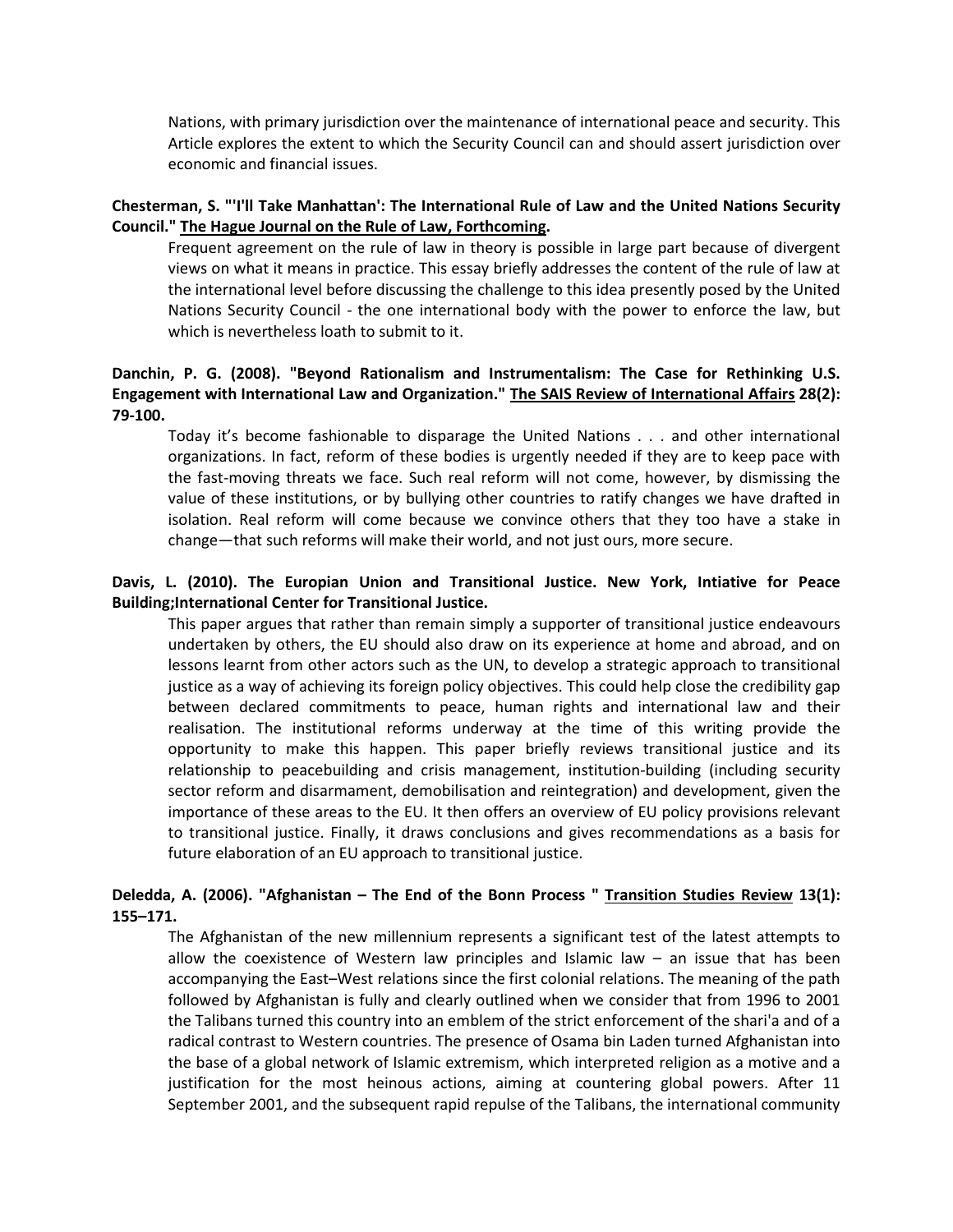undertook to support the reconstruction of a country devastated by 23 years of war, immediately giving back the country sovereignty to the representatives of the Afghan people. The still undergoing process of reconstruction of democratic state structures was not therefore entirely ``imposed'' from outside of Afghanistan; it was rather mediated by a national political class that is acquiring increasing legitimacy through the carrying out of democratic elections. A reconstruction process of Afghanistan on a sound basis cannot but take into consideration the history of a population that always and successfully opposed foreign rules, and that twice in the 20th century, in 1929 and in 1973, rejected the state visions inspired to the experiences of other countries. The history of Afghanistan is strewn with moments of confrontation and fight against ``modernity'', in which ethnic and tribal dynamics always prevailed. These dynamics, although fragmented, were marked by a strong national identity, also based on the religious bond. However, it must be recalled that the constitution passed on January 2004, in compliance with the guidelines provided for in the Bonn Agreement of December 2001, represents the seventh constitutional charter Afghanistan has adopted over the last 80 years (1923, 1931, 1964, 1977, 1987 and 1990). The country therefore owns a remarkable judicial inheritance that also includes a significant tradition of protection of rights.

#### **Mégret, F. (2007). "The Vicarious Responsibility of the United Nations for 'Unintended Consequences of Peace Operations'." United Nations University Press: 250-267.**

This chapter examines the degree to which the United Nations, as an international organization, will incur responsibility for harm caused during peace operations. It offers a synthetic overview of the key legal issues, examining both the substantive and procedural dimensions of UN accountability.

#### **Mégret, F. (2008). "A Special Tribunal for Lebanon: The UN Security Council and the Emancipation of International Criminal Justice." Leiden Journal of International Law 21: 485.**

Discussions on the creation of the Special Tribunal for Lebanon have focused on its impact on Lebanese sovereignty and, specifically, the fact that a Chapter VII resolution seems to bypass Lebanese democracy. Simply relying on the idea of a 'breach of international peace and security' to overcome these arguments is not helpful. It is more useful to locate the creation of the Tribunal within evolving international criminal justice practices. These practices are increasingly constraining the Security Council's own work rather than the contrary, as international criminal justice gradually emancipates itself from the confines of 'international peace and security' and becomes a logic unto itself.

#### Milanovic, M. (2009). "Norm Conflict in International Law: Whither Human Rights?" Duke Journal of **Comparative & International Law 20(1).**

The article examines norm conflicts, defined as situations where one norm constitutes, has led to, or may lead to a breach of another, and particularly those norm conflicts in which one of the conflicting norms is a rule of human rights law. Such instances occur more and more every day, are increasingly litigated, and can be of great political importance. For example, a human rights treaty might prohibit the preventative detention or internment of persons under any circumstances, while the UN Security Council might pass a resolution actually authorizing such detention, say in relation to suspected terrorists. What does then happen when a state's obligations under a human rights treaty conflict with its obligations under the UN Charter?

In that regard, one possible solution is that pursuant to Article 103 of the UN Charter, obligations under the Charter - including binding Security Council resolutions - prevail over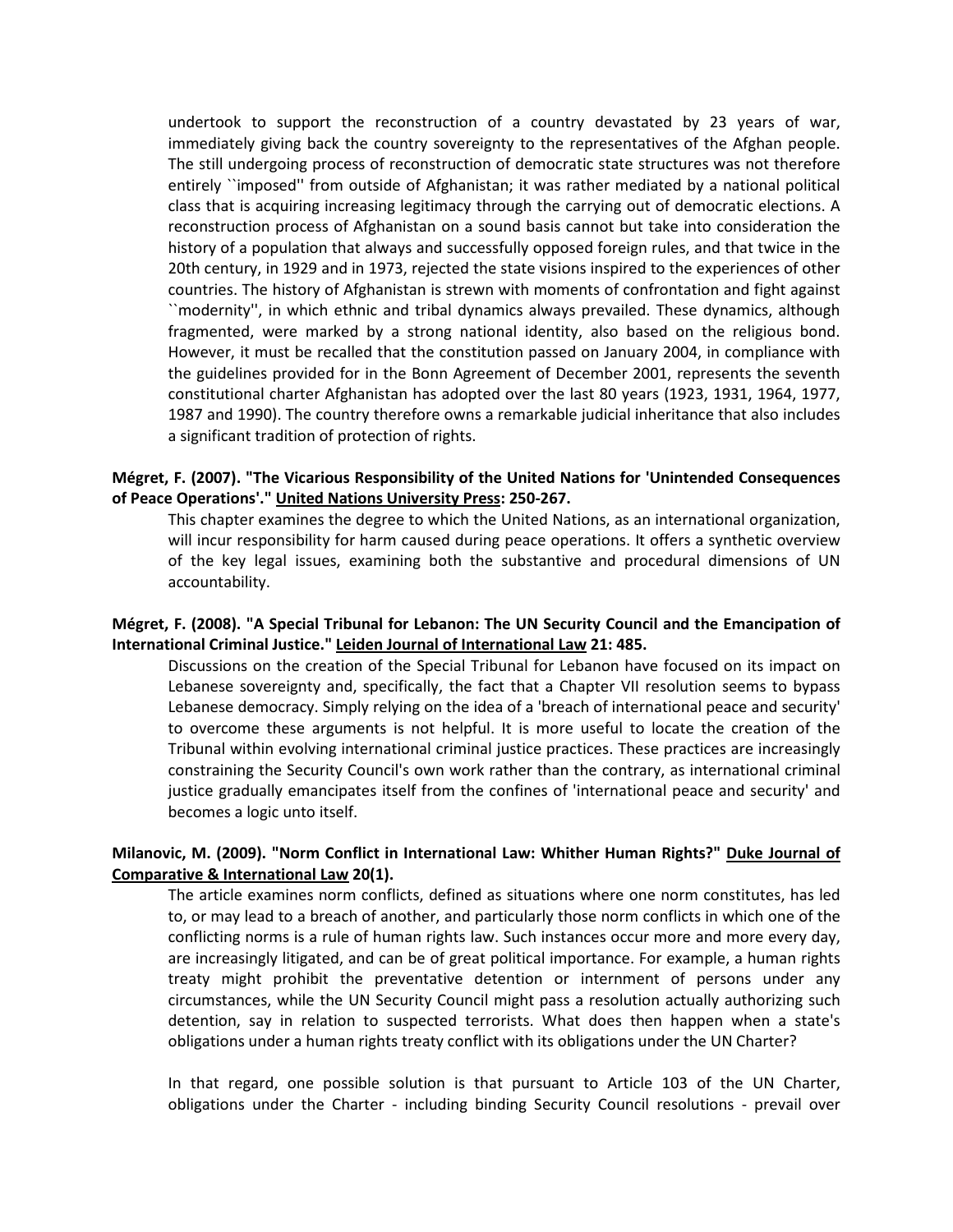conflicting treaty obligations of the UN member states. The article will explore whether the Council can displace international human rights treaties, and if so, how can such a development be curtailed or avoided. It will elaborate on various forms of norm conflict resolution and avoidance, and will discuss the recent jurisprudence of the House of Lords (Al-Jedda), the European Court of Human Rights (Behrami and Bosphorus) and the courts of the European Union (Kadi). The article thus provides a systematic overview of the impact of norm conflicts on the protection of human rights in a fragmented international legal order.

#### **Milanovic, M. (2010). "Norm Conflicts, International Humanitarian Law and Human Rights Law." Human Rights and International Humanitarian Law, Collected Courses of the Academy of European Law, Orna Ben-Naftali ed., Oxford University Press XIX(1).**

One of the most powerful methods of inducing changes in outcomes governed by international humanitarian law is to add human rights rules and arguments into the equation. This, indeed, is precisely the point of the whole project of linking these two branches of international law. This article explores the relationship between the two bodies of law, and makes several broad propositions. First, that there is a need for a change in perspective, from examining the relationship of the two regimes as such, to the interaction of particular norms that regulate specific situations. Second, that this interaction will frequently result in a norm conflict, and that we have numerous tools at our disposal for either avoiding or resolving these conflicts. Third, that lex specialis is at best a fairly limited tool of norm conflict avoidance, and that it most certainly cannot be used to describe the relationship between human rights and humanitarian law as a whole. Finally, that there are situations where all of our tools will fail us, where a norm conflict will be both unavoidable and unresolvable due to a fundamental incompatibility in the text, object and purpose, and values protected by the interacting norms, and where the only possible solution to the conflict will be a political one. The article identifies three such possible situations of unresolvable antinomy - targeted killings, preventive security detention, and positive obligations during occupation, and addresses recent cases with a norm conflict component, such as Al-Jedda, Behrami, and Al-Saadoon. Though in most cases harmony between human rights and humanitarian law is possible, and indeed desirable, we should not underestimate the practical and political relevance of situations of true norm conflict, which no amount of academic exposition will be able to fix.

#### **Milanovic, M. and T. Papic (2009). "As Bad as it Gets: The European Court of Human Rights' Behrami and Saramati Decision and General International Law " International & Comparative Law Quarterly 58(2): 267-296.**

This article examines the European Court of Human Rights' encounter with general international law in its Behrami and Saramati admissibility decision, where it held that the actions of the armed forces of states acting pursuant to UN Security Council authorizations are attributable not to the states themselves, but to the United Nations. The article will try to demonstrate that the Court's analysis is entirely at odds with the established rules of responsibility in international law, and is equally dubious as a matter of policy. Indeed, the article will show that the Court's decision can be only be explained by the Court's reluctance to decide on the questions of state jurisdiction and norm conflict, the latter issue becoming the clearest when Behrami is compared to the Al-Jedda judgment of the House of Lords.

#### **Orentlicher, D. F. (2010). That Someone Guilty Be Punished: The Impact of the ICTY in Bosnia, Open Society Justice Initiative, International Center for Transitional Justice.**